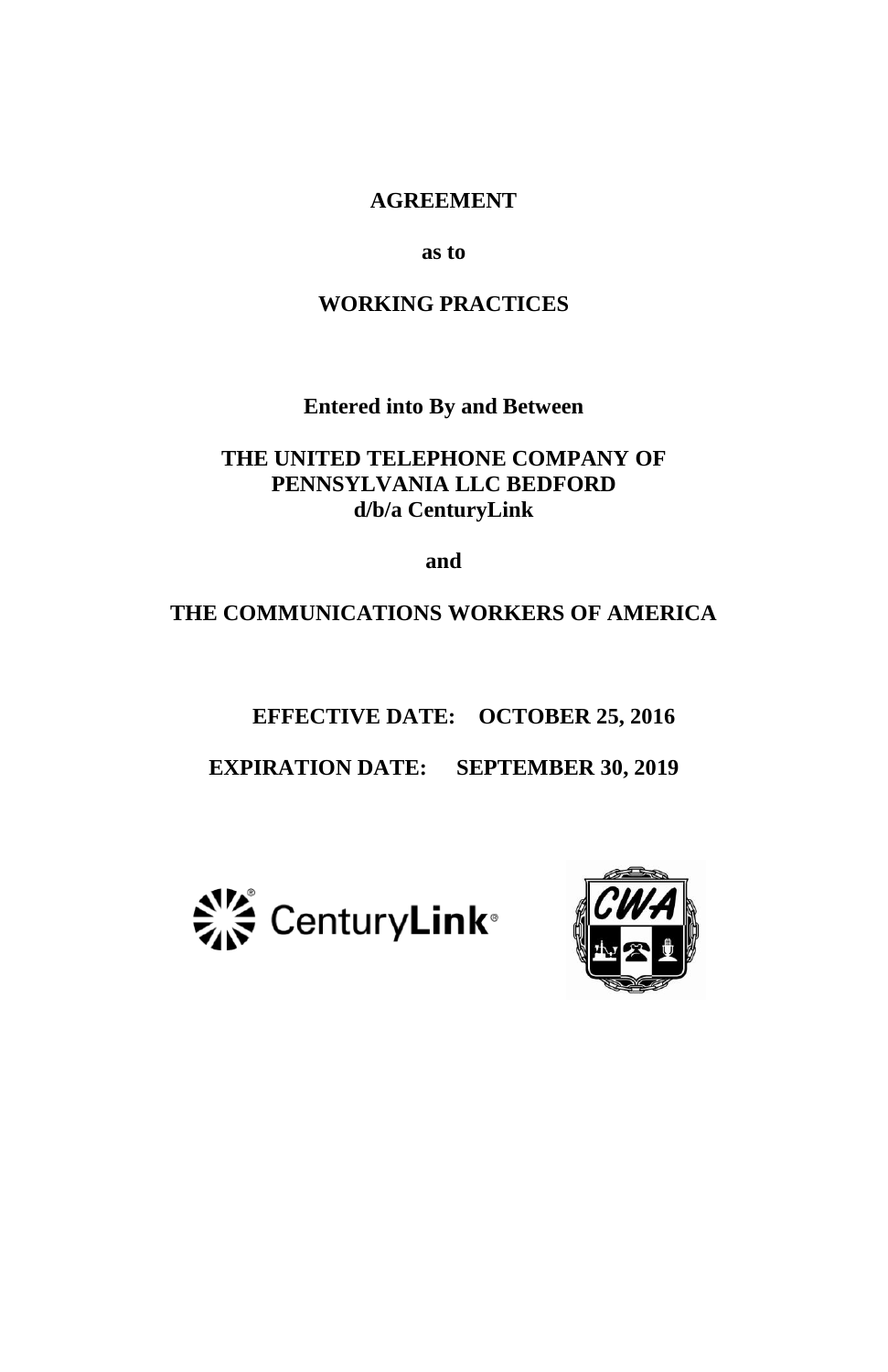| 1.1 |                                                    |
|-----|----------------------------------------------------|
| 1.2 |                                                    |
| 1.3 |                                                    |
|     |                                                    |
| 2.1 | Meetings between Company and Union Representatives |
|     |                                                    |
|     |                                                    |
| 3.1 |                                                    |
| 3.2 |                                                    |
| 3.3 |                                                    |
| 3.4 |                                                    |
| 3.5 |                                                    |
| 3.6 |                                                    |
| 3.7 |                                                    |
| 3.8 |                                                    |
|     |                                                    |
|     |                                                    |
| 5.1 |                                                    |
| 5.2 |                                                    |
| 5.3 |                                                    |
|     |                                                    |
| 6.1 |                                                    |
| 6.2 |                                                    |
|     |                                                    |
| 7.1 |                                                    |
| 7.2 |                                                    |
|     |                                                    |
| 8.1 |                                                    |
|     |                                                    |
| 9.1 |                                                    |
| 9.2 |                                                    |
| 9.3 |                                                    |
| 9.4 |                                                    |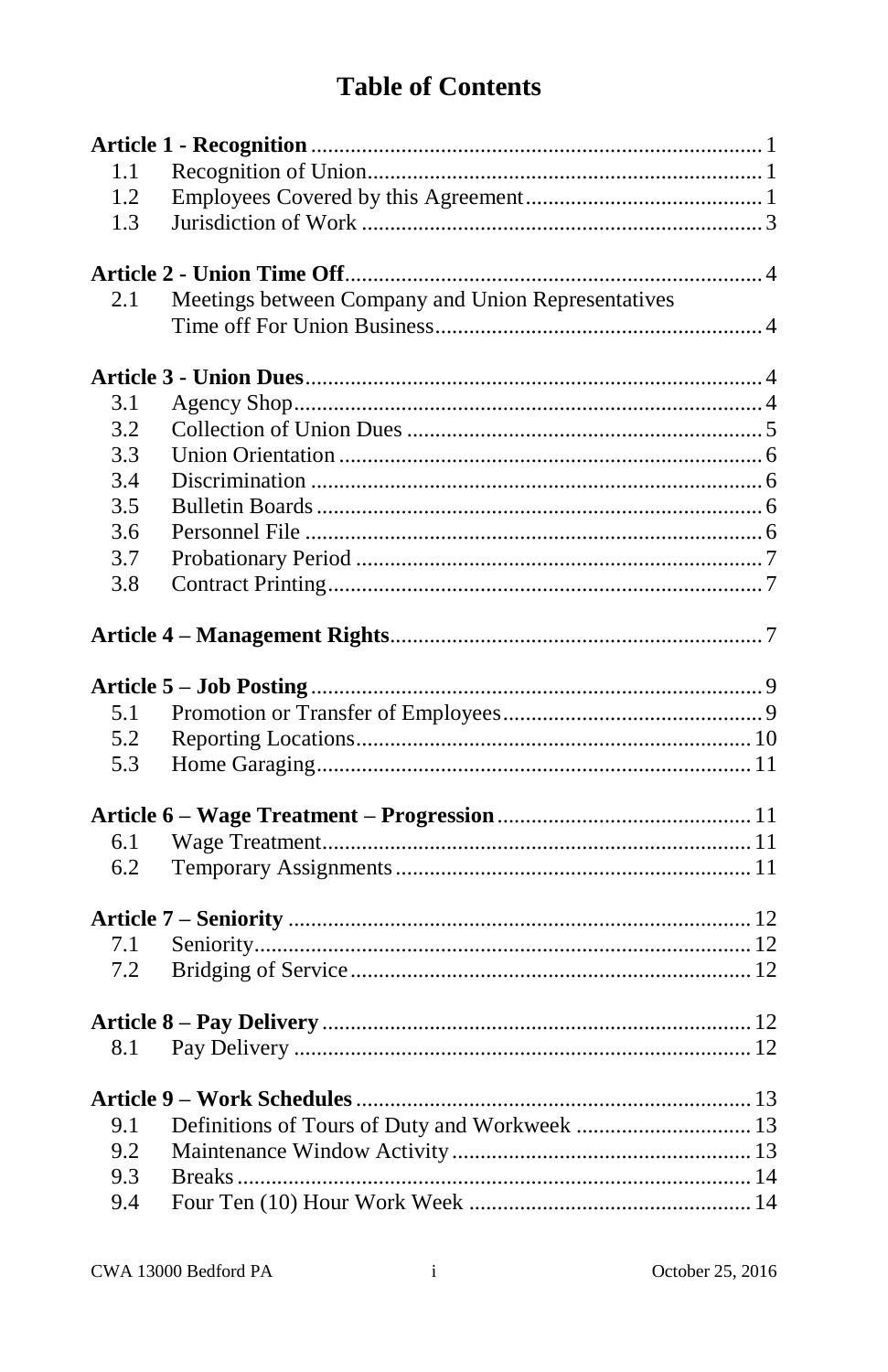| 10.1<br>Differentials for Employees Temporarily Assigned to Act<br>10.2<br>10.3<br>11.1<br>12.2<br>12.3<br>13.1<br>13.2<br>13.3<br>13.4<br>PTO Payout at Layoff, Termination or Retirement  21<br>13.5<br>13.6<br>13.7<br>16.1<br>16.2<br>16.3<br>16.4<br>16.5<br>16.6 |  |  |
|------------------------------------------------------------------------------------------------------------------------------------------------------------------------------------------------------------------------------------------------------------------------|--|--|
|                                                                                                                                                                                                                                                                        |  |  |
|                                                                                                                                                                                                                                                                        |  |  |
|                                                                                                                                                                                                                                                                        |  |  |
|                                                                                                                                                                                                                                                                        |  |  |
|                                                                                                                                                                                                                                                                        |  |  |
|                                                                                                                                                                                                                                                                        |  |  |
|                                                                                                                                                                                                                                                                        |  |  |
|                                                                                                                                                                                                                                                                        |  |  |
|                                                                                                                                                                                                                                                                        |  |  |
|                                                                                                                                                                                                                                                                        |  |  |
|                                                                                                                                                                                                                                                                        |  |  |
|                                                                                                                                                                                                                                                                        |  |  |
|                                                                                                                                                                                                                                                                        |  |  |
|                                                                                                                                                                                                                                                                        |  |  |
|                                                                                                                                                                                                                                                                        |  |  |
|                                                                                                                                                                                                                                                                        |  |  |
|                                                                                                                                                                                                                                                                        |  |  |
|                                                                                                                                                                                                                                                                        |  |  |
|                                                                                                                                                                                                                                                                        |  |  |
|                                                                                                                                                                                                                                                                        |  |  |
|                                                                                                                                                                                                                                                                        |  |  |
|                                                                                                                                                                                                                                                                        |  |  |
|                                                                                                                                                                                                                                                                        |  |  |
|                                                                                                                                                                                                                                                                        |  |  |
|                                                                                                                                                                                                                                                                        |  |  |
|                                                                                                                                                                                                                                                                        |  |  |
|                                                                                                                                                                                                                                                                        |  |  |
|                                                                                                                                                                                                                                                                        |  |  |
|                                                                                                                                                                                                                                                                        |  |  |
|                                                                                                                                                                                                                                                                        |  |  |
|                                                                                                                                                                                                                                                                        |  |  |
|                                                                                                                                                                                                                                                                        |  |  |
|                                                                                                                                                                                                                                                                        |  |  |
|                                                                                                                                                                                                                                                                        |  |  |
|                                                                                                                                                                                                                                                                        |  |  |
|                                                                                                                                                                                                                                                                        |  |  |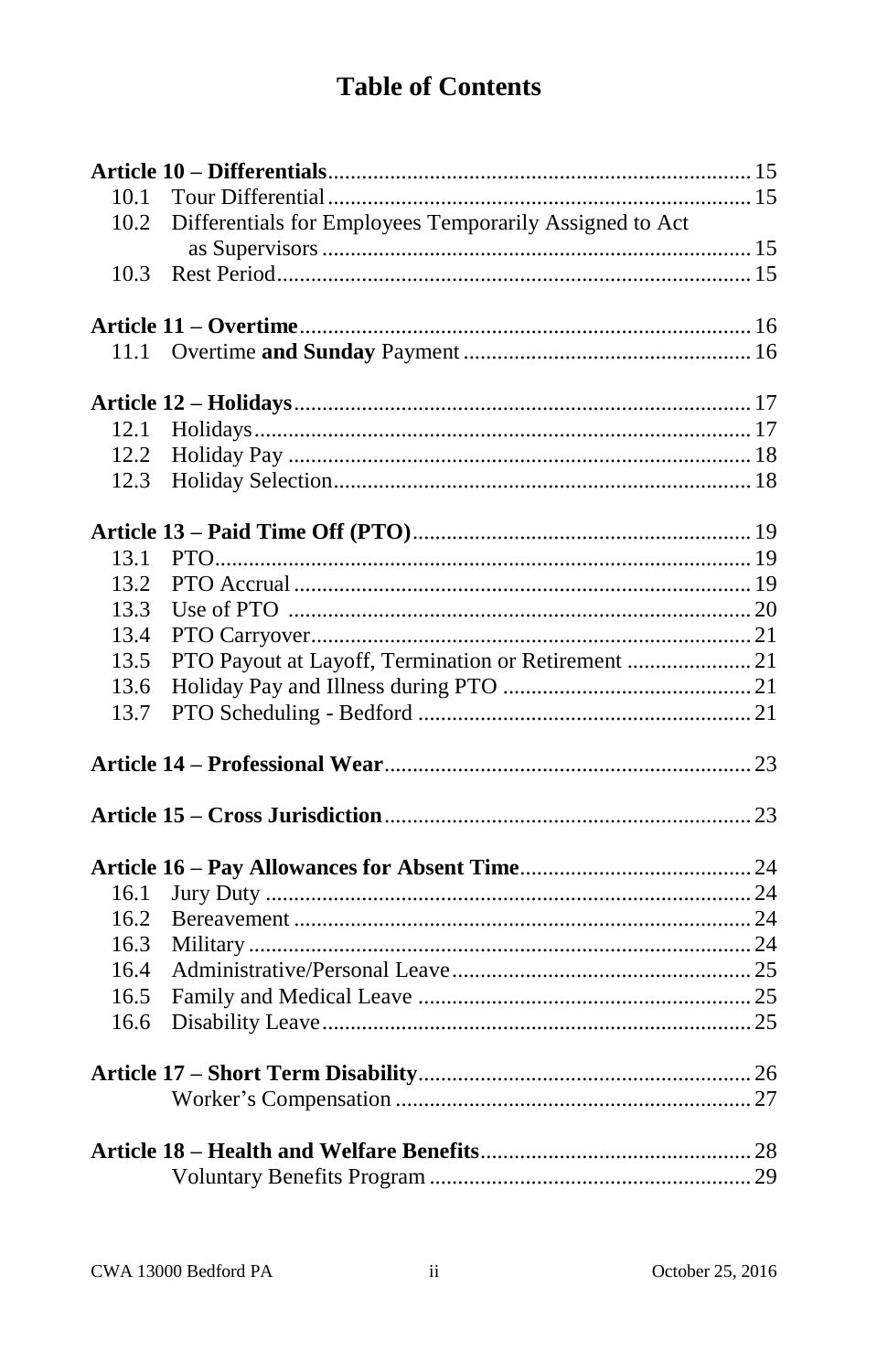| 19.1 |  |
|------|--|
| 19.2 |  |
| 19.3 |  |
|      |  |
|      |  |
|      |  |
|      |  |
|      |  |
|      |  |
|      |  |
|      |  |
|      |  |
|      |  |
|      |  |
| 25.1 |  |
| 25.2 |  |
| 25.3 |  |
|      |  |
|      |  |
|      |  |
|      |  |
|      |  |
| 28.1 |  |
| 28.2 |  |
| 28.3 |  |
| 28.4 |  |
| 28.5 |  |
| 28.6 |  |
|      |  |
|      |  |
|      |  |
|      |  |
|      |  |
|      |  |
| 31.1 |  |
| 31.2 |  |
|      |  |
|      |  |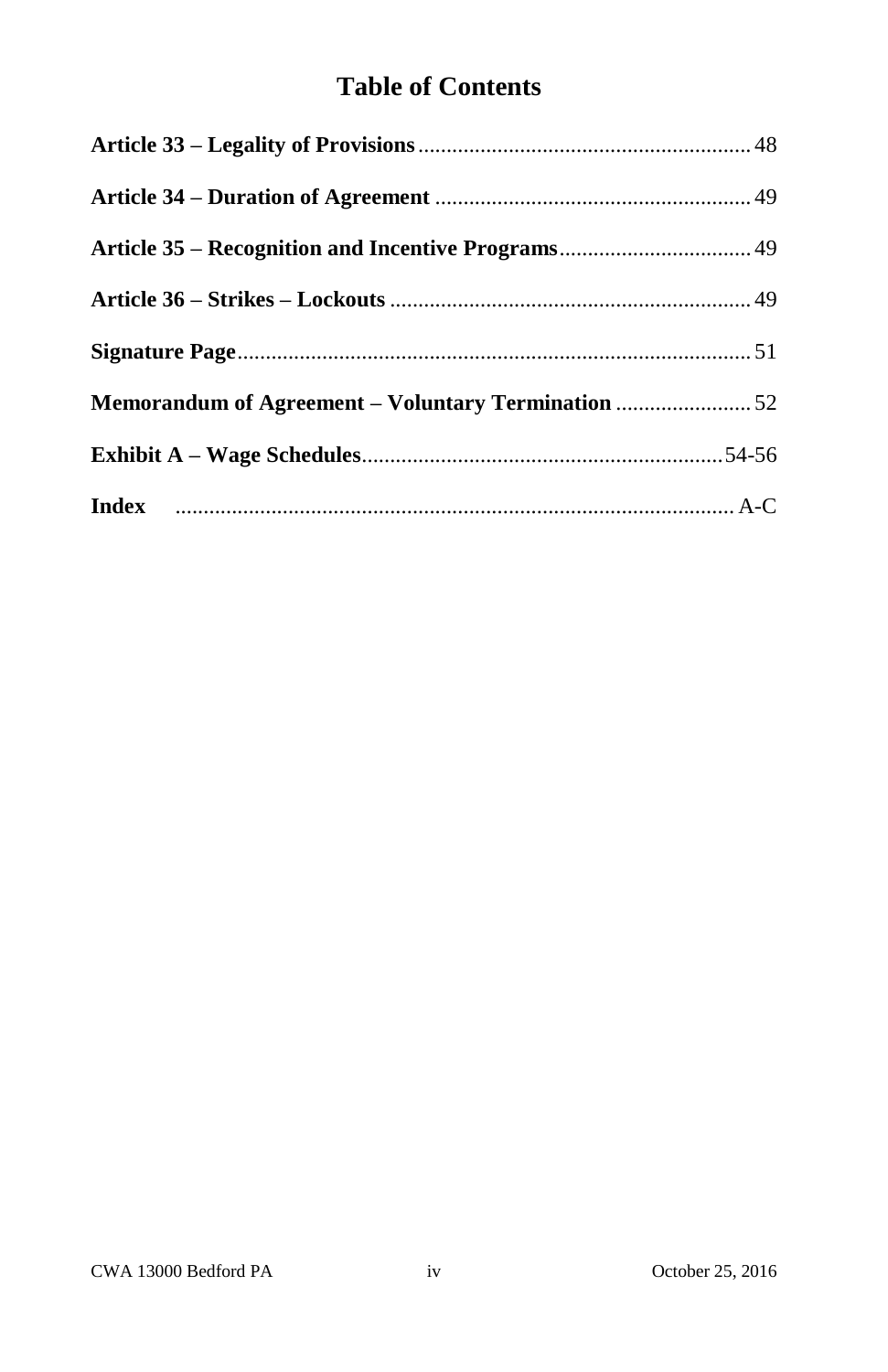THE COMMUNICATIONS WORKERS OF AMERICA, hereinafter referred to as 'the union,'' and the UNITED TELEPHONE COMPANY OF PENNSYLVANIA, d/b/a/ CenturyLink, its successors or assigns, herein after referred as "the Company" do hereby on this **25th day of October, 2016** enter into the following agreement:

## **ARTICLE 1 RECOGNITION**

#### Section 1.1 - Recognition of Union

The Company hereby recognizes the Union as the exclusive bargaining representative for employees in the location and titles listed below for the purpose of collective bargaining with respect to wages, hours, and other conditions of employment, as certified by the National Labor Relations Board on March 26, 2012, in Case 06-RC-073865: All full time and regular part-time **Cable Techs, Customer Svc Techs, Business Svc Techs I and II and Network Techs** employed by the Company in the Bedford and Martinsburg, Pennsylvania exchanges; excluding all office clerical employees, engineers, public access technicians, building operation mechanics, building operation technicians, confidential employees and guards, professional employees and supervisors as defined in the Act.

Section 1.2 – Employees Covered by this Agreement

**New and Modified Job Classifications**

**Whenever the Company determines it appropriate to create a new job title or new job classification in the bargaining unit, it shall be handled as follows: R**

**The Company shall notify the Union in writing at least thirty (30) calendar days before the new job title or new job classification is implemented, and shall provide the Union with a summary of the duties and the proposed wage rate or wage schedule.**

**The Union shall have the right, within thirty (30) calendar days from receipt of the notice from the Company, to request negotiations concerning the initial wage rate or schedule. If the Union does not initiate such negotiations, the matter shall be considered closed for the duration of the contract. If the Union initiates such negotiations, and the parties are unable to reach agreement within thirty (30) calendar days, either party may request arbitration using the Arbitration** 

**R**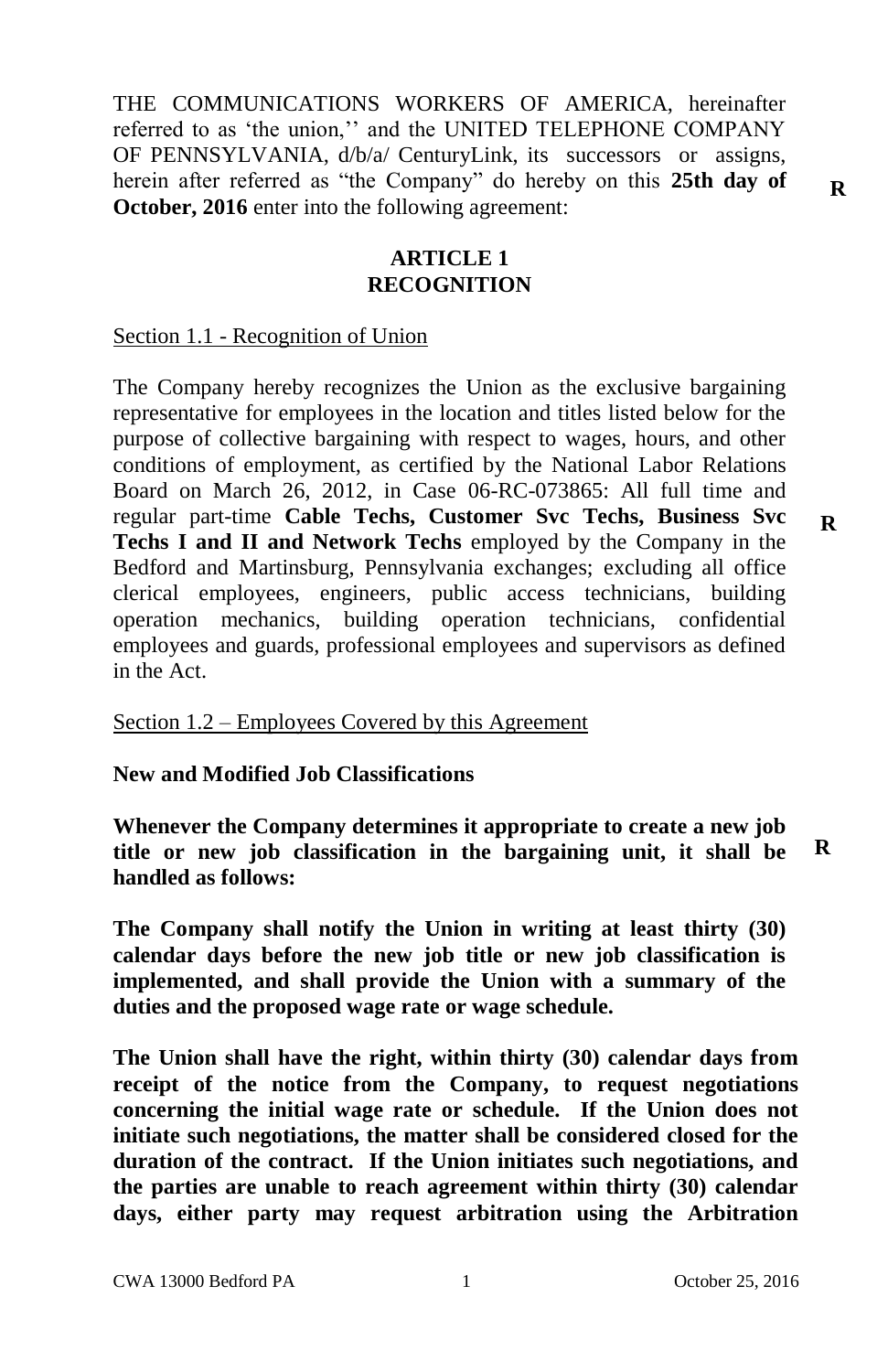**Procedure below. Failure to do so shall resolve the dispute on the basis of the Company's last proposal.**

**The Company shall have the right to implement its proposal while the negotiation and arbitration process is proceeding, but an arbitrator may award a retroactive wage adjustment if deemed appropriate.**

#### **Modified Job Classifications**

**First, the parties agree that routine changes to operational procedures, equipment, and systems occur on a regular basis as a result of improvements in technology, processes, etc. and often change how job responsibilities are performed. These are not considered modifications to the job classification and do not require notice or bargaining with the Union. Any dispute about whether a change in procedures, equipment or systems is routine and has minimal (in contrast to a substantial) impact must be brought by the Union within thirty (30) calendar days of the date of the change using the Arbitration procedure below.**

**Whenever the Company determines it appropriate to make a substantial change in the nature and scope of the work employees in an existing job classification have historically performed, it shall be handled as follows:**

**The Company shall notify the Union in writing at least thirty (30) calendar days before the changes are implemented, and shall provide the Union with a summary of the modified duties and any proposed changes in the wage rate or wage schedule, if a wage adjustment is deemed appropriate by the Company.**

**The Union shall have right, within fourteen (14) calendar days from receipt of the notice from the Company, to request negotiations concerning the proposed wage rate or wage schedule. If the Union does not initiate such negotiations, the matter shall be considered closed for the duration of the contract. If the Union initiates such negotiations, and the parties are unable to reach agreement within thirty (30) calendar days from the onset of negotiations, either party may request arbitration using the Arbitration Procedure below. Failure to do so shall resolve the dispute on the basis of the Company's last proposal.**

**The Company shall have the right to implement its proposal while the negotiation and arbitration process is proceeding, but an arbitrator may award a retroactive wage adjustment if deemed appropriate.**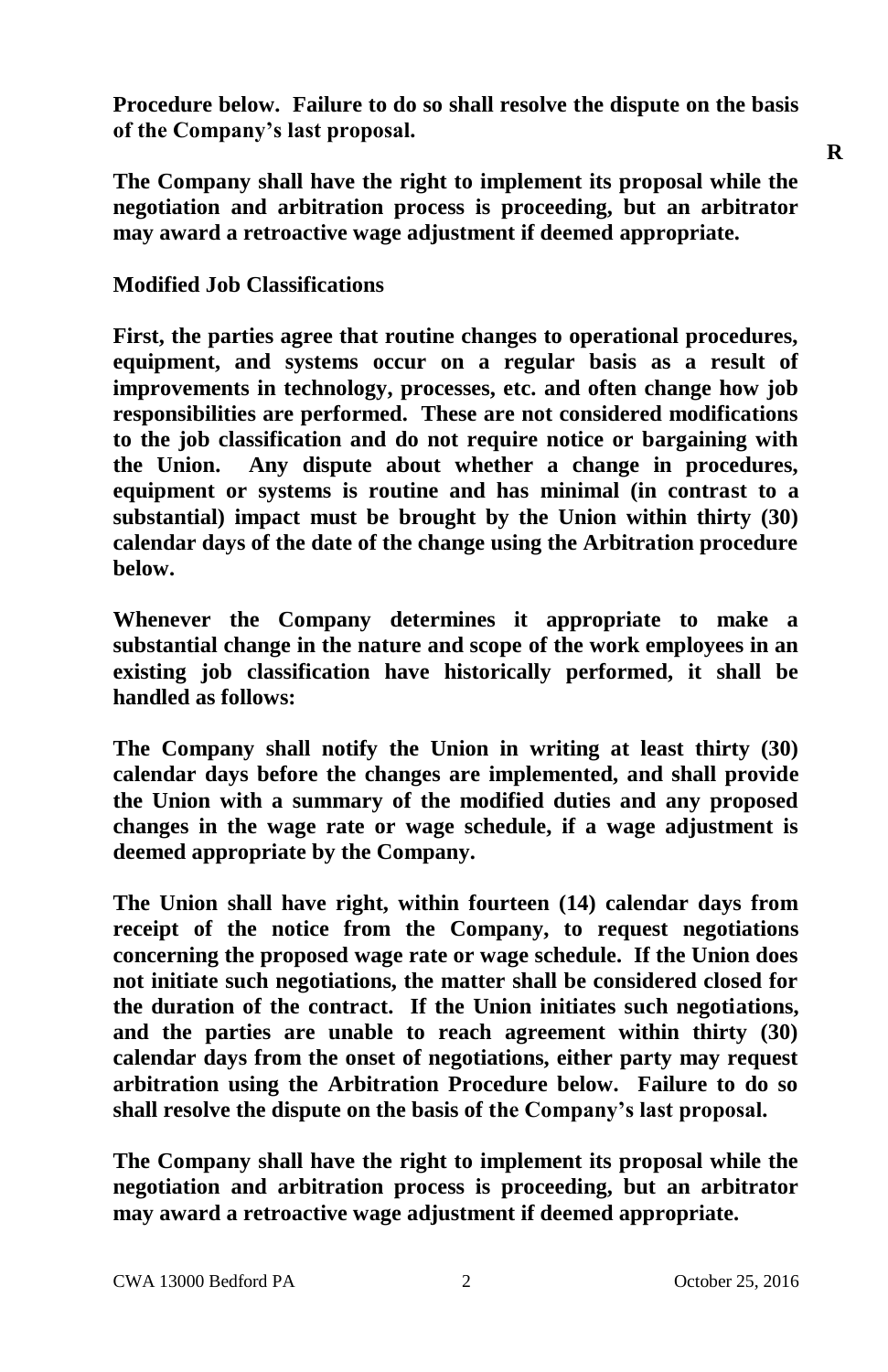**Arbitration Procedure for Disputes Over New and Modified Job Classifications**

**Although the Company may create a new job title or job classification, or modify the nature and scope of existing job classifications, without bargaining, the effects of such actions shall be subject to final and binding arbitration according to this procedure.**

**If the dispute is whether the modifications in job duties or responsibilities of an existing job classification have substantially changed the nature and scope of the work, the arbitrator may resolve that dispute. If the arbitrator finds that a substantial change has occurred, the issue of the appropriate wage rate or wage schedule shall be returned to the parties for negotiation.**

**If the parties are unable to resolve the issue of the appropriate wage rate or wage schedule for either a new job title or job classification or a modified job classification as described above, the parties shall select an arbitrator following the procedure in Article 23. The parties further agree that within thirty (30) calendar days after selection of the arbitrator each party will submit its final offer position on the wage schedule to an arbitrator, copying the other party. These final offer positions may thereafter be changed only with mutual agreement of the parties. Notwithstanding the limitations on an arbitrator's authority under Article 23, an arbitrator selected under this procedure shall have the authority to choose between the two final offers, and may also award retroactive wage adjustments. The decision of the arbitrator shall be final and binding**.

Section 1.3 - Jurisdiction of Work

This agreement shall cover all work presently done by employees in the Bedford District in job classifications shown in Article 1 and in the wage schedules attached as Exhibit A hereto. Supervisory employees will not normally perform work done by members of the bargaining unit, except for:

- A. Emergencies involving actual or potential interruptions of telephone service, the safety of employees or the public in general.
- B. Training and instructional purposes.
- C. Work which is incidental to supervisory duties on a job normally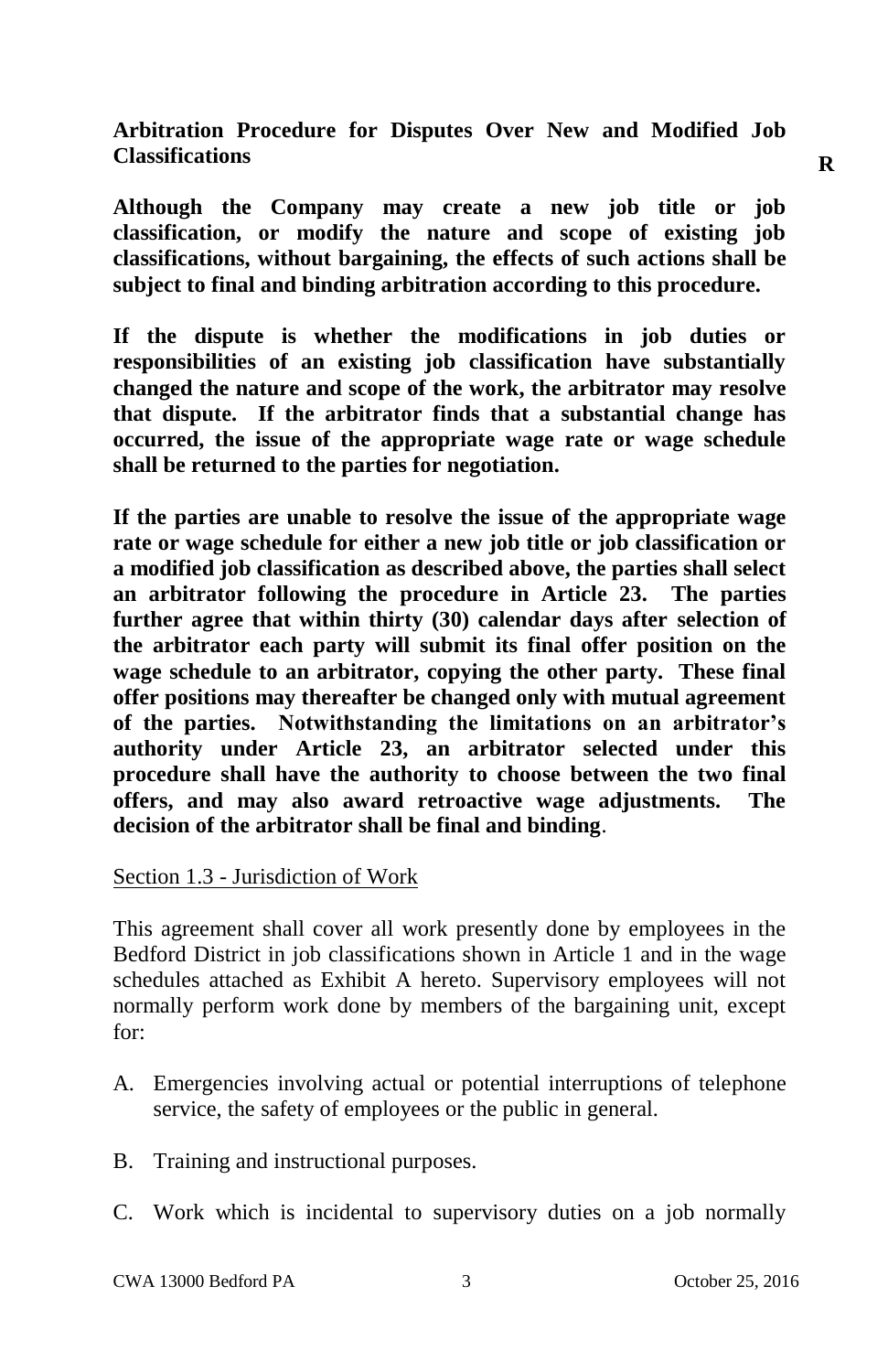performed by a supervisor even though similar to duties found in bargaining unit jobs.

# **ARTICLE 2 UNION TIME OFF**

Section 2.1 - Meetings between Company and Union Representatives Time off for Union Business

Service conditions permitting and upon written notice of not less than one (1) week, the Company will grant to an employee time off without pay to attend Union schools, conventions or meetings. No more than two (2) employees will be excused at any one time.

Time spent in arbitration, negotiations or government agency proceedings shall be excluded from the provisions of this section.

Additional time off may be granted at the Company's discretion, but any such decision by the Company to grant or deny such time off shall not be subject to grievance or arbitration nor considered as precedent for any subsequent decision.

#### **ARTICLE 3 UNION DUES**

# Section 3.1 - Agency Shop

As long as State law allows, the following Agency Shop provisions will apply:

- A. Each employee who is a member of the Union or who is obligated to tender to the Union amounts equal to periodic dues on the effective date of this Agreement or who later becomes a member and all employees entering into the bargaining unit on or after the effective date of this Agreement, shall as a condition of employment, pay or tender to the Union amounts equal to the periodic dues applicable to members for the period from such effective date or in the case of employees entering into the bargaining unit after the effective date, on or after the thirtieth (30th) day of such entrance whichever of these dates is later until the termination of this Agreement.
- B. The condition of employment specified above shall not apply during periods of formal separation from the bargaining unit by any such employee but shall reapply to such employee on the thirtieth (30th) day following his or her return to the bargaining unit. For purposes of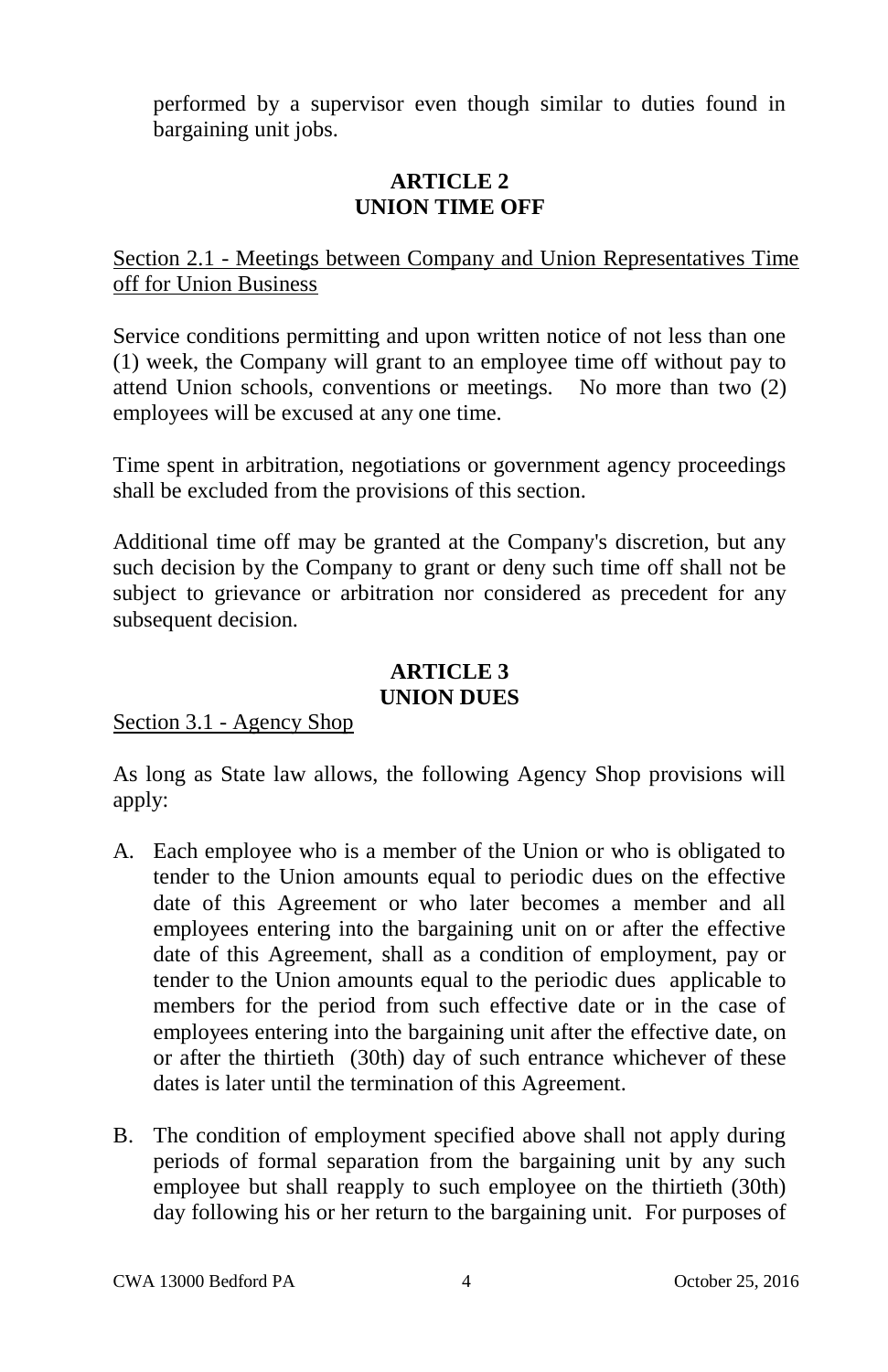this Paragraph, the term "formal separation" shall include transfers out of the bargaining unit and removal from the payroll of the Company.

# Section 3.2 - Collection of Union Dues

The Company agrees to remit all such payroll deductions to the Secretary-Treasurer of the International CWA Union on a monthly basis at an address to be furnished in writing to the Company.

The Company agrees that it will, if furnished a written individual payroll deduction authorization form voluntarily executed by an employee covered by the terms of this Agreement, deduct from the wages of such employee, such amount as is certified to the Company by the Financial Secretary of the Union.

- A. All such payroll deduction authorizations shall: (1) be made on forms approved by the Company; (2) be dated; (3) provide that it may be terminated by the employee at any time by giving 30 days written notice in advance to the Company and that the employee will also furnish the Union with a copy of any such notice.
- B. If any written notice terminating a previous authorization to make payroll deductions of Union dues is delivered to the Company after the last day of the then current calendar month, it shall first become effective of the first payroll of the following month.
- C. The Company agrees to make deductions of monthly CWA-PAC Political Action Contributions from the pay of an employee, upon receipt of a payroll Authorization card(s) properly executed by such employee and witnessed to pay over to the Secretary-Treasurer of the International Union the amounts thus deducted.
- D. Dues deduction for each employee shall be suspended for the month in which there are not sufficient earnings in the payroll period when dues deductions are made and such dues deductions shall be automatically resumed when there are sufficient earnings in the payroll period in which dues are deducted.
- E. The Company's obligation under this Section 3.2 as well as under any payroll deduction authorization form signed by any employee, regardless of its contents, shall not survive the expiration or termination of this Agreement (or the expiration or termination of any written extensions). The Company shall provide the Union with thirty (30) days notice before suspending dues deduction. The Company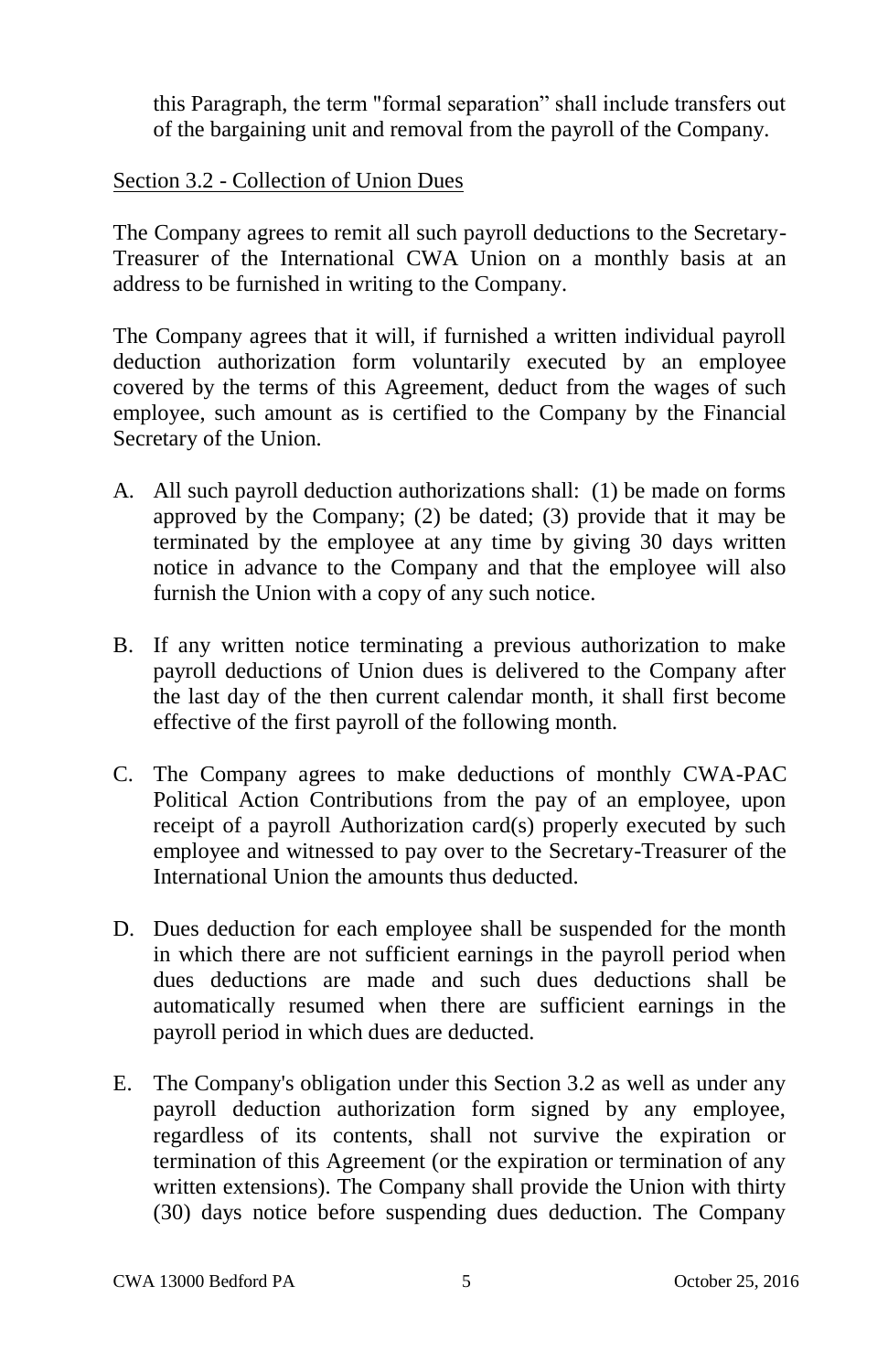may, therefore, unilaterally and without negotiation, discontinue the payroll deductions until the parties have successfully negotiated a successor Agreement which includes a dues check off obligation.

## Section 3.3 - Union Orientation

The Company shall allow an authorized representative of the Union, time to welcome each new employee hired into a job covered by the bargaining unit. Such time shall be paid at the applicable basic wage rate not to exceed twenty (20) minutes.

Management will notify the local Union representative when a new employee is hired. It is the responsibility of the Union representative to set up and conduct this meeting.

## Section 3.4 - Discrimination

The Company and the Union agree that there will be no discrimination against employees or applicants for employment and promotions for reasons of race, color, religion, ancestry, sex, citizenship, national origin, marital or veteran status, disability, age, sexual orientation, family status, pregnancy, or membership or non-membership in the Union or other status protected by law and further to comply with all local, state, or federal laws pertaining thereto.

#### Section 3.5 - Bulletin Boards

A. The Union will be permitted the use of space on certain Company bulletin boards, and/or on any separate bulletin board or wall space, as designated by the Company. Use of such bulletin boards by the Union shall be restricted to announcements of union meetings, social functions, nomination and selection of officers and such other material that is not political, religious or considered by the Company to be otherwise controversial, offensive, inflammatory, or derogatory of the Company or any of its employees. Material posted shall contain only factual information and shall not contain statements that would likely be considered offensive by customers or clients who may be visiting or conducting business with the Company.

#### Section 3.6 - Personnel File

Employees may examine their personnel records one time per calendar year when such requests are made in writing to the Human Resources Department. Such examination shall take place in the presence of **R**I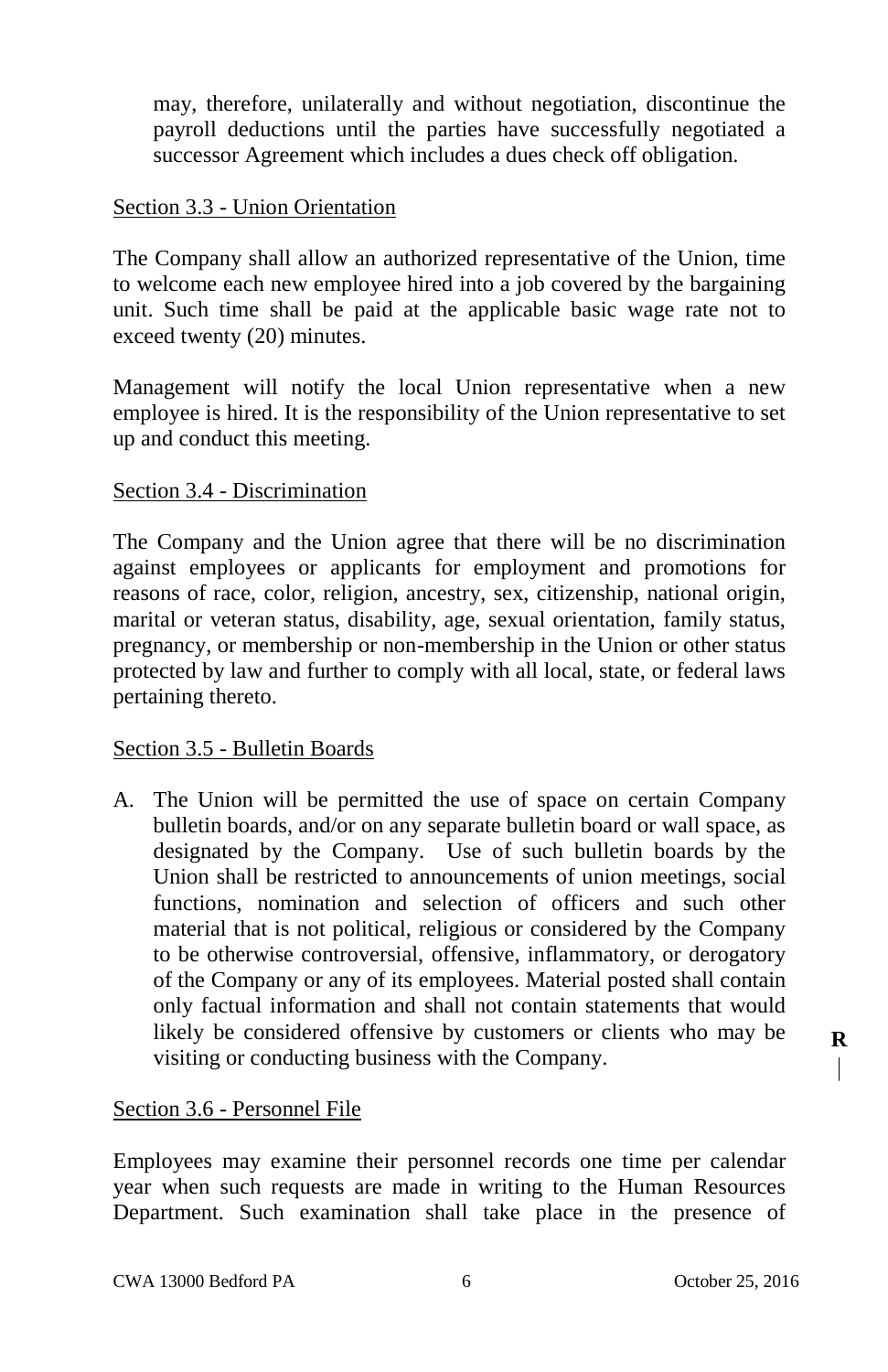supervisory personnel. The personnel file is Company property and may not be removed from Company premises. At the request of the Union after one year the Company and the Union shall meet to discuss deactivating the discipline.

## Section 3.7 - Probationary Period

Any new employee hired shall be regarded as a probationary employee for the first six (6) months of employment. Once the employee successfully completes the probationary period, the employee will be considered a regular employee and seniority shall date back to the original date of employment.

During the probationary period, new employees may be laid off or discharged or otherwise disciplined at the sole discretion of the Company and such lay off or discharge or other disciplinary action may not be made the basis of any claim or grievance against the Company either by the probationary employee or the Union.

Newly hired employees shall not be eligible to bid on other openings or request transfers during the first twelve (12) months of employment. This restriction may be waived with supervisory approval.

# **Section 3.8 – Contract Printing**

**The Company and the Union will share equally the cost of printing the contract and the Company will use a union printer. Both parties will endeavor to have the contract reviewed, proofed and printed within one hundred twenty (120) calendar days after notice of ratification.**

## **ARTICLE 4 MANAGEMENT RIGHTS**

Except as stated in the collective bargaining agreement, the Company retains all customary, usual and exclusive rights, decision-making prerogatives, functions, and authority connected with or in any way incident to its responsibility and inherent right to manage the enterprise or any part of it. The rights of employees in the bargaining unit and the Union are limited to those specifically set forth in this Agreement and the Company retains all prerogatives, functions, and rights not specifically limited by the terms of this Agreement. The Company shall have no obligation to bargain with the Union with respect to any such subject or the exercise of Company discretion and decision making with regard thereto, any subject covered by the terms of this Agreement and closed to

**N**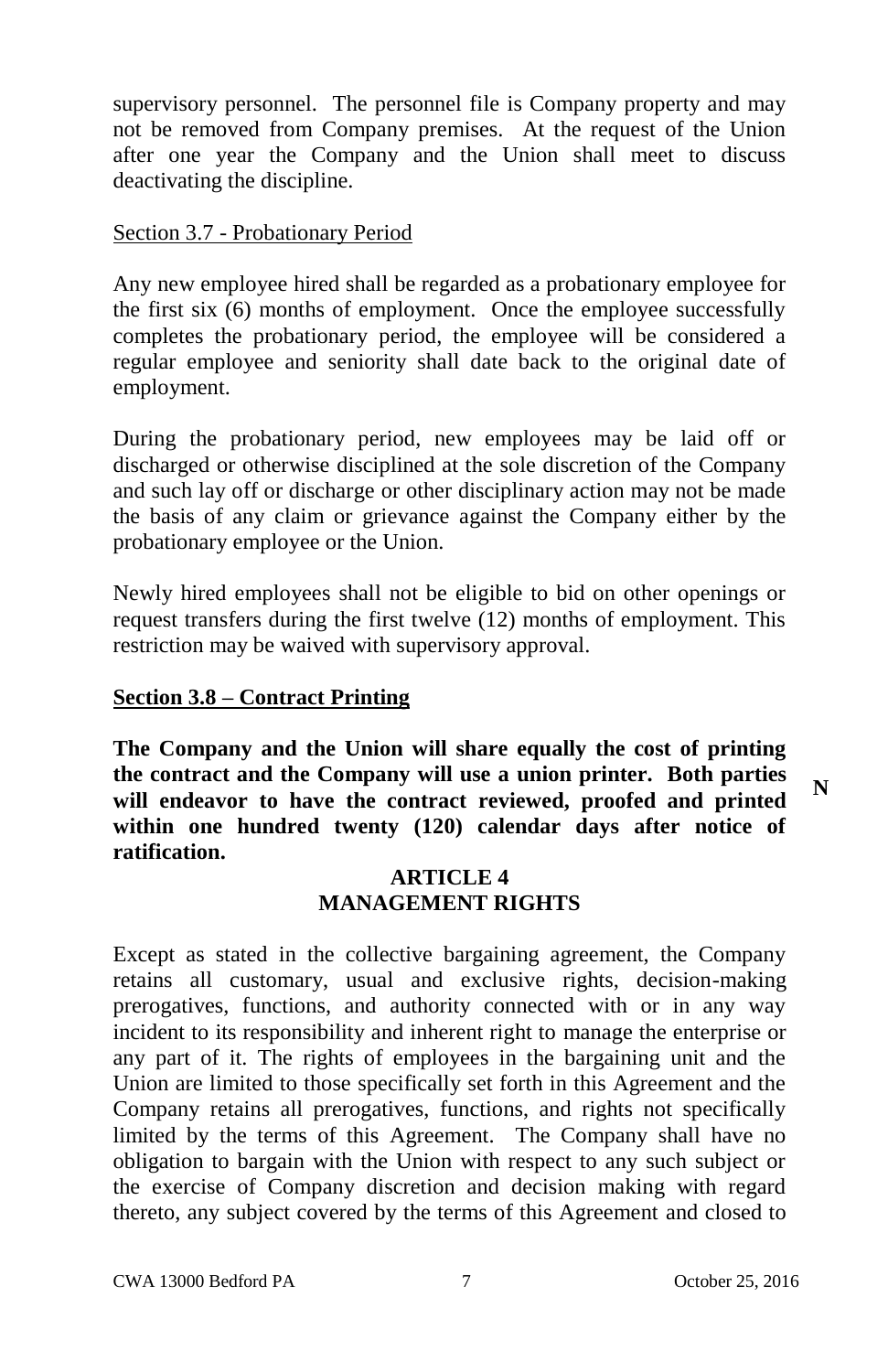further bargaining for the term thereof, and any subject which was or might have been raised in the course of collective bargaining.

Without limitation, but by way of illustration, the exclusive prerogatives, functions, and rights of the Company shall include the exclusive right to determine and take effective action respecting:

- The establishment of standards/criteria for promotions, quantity of work, quality of work, safety, materials, equipment, methods, and procedures. In this connection, the exclusive right of the Company to administer tests or to establish other prerequisites for jobs is fully recognized.
- The direction and supervision of all business operations and policies.
- If changes are made in accordance with "Work and Safety Policies and Rules", the Company will notify the Union of the changes.
- The location of the business and the establishment of new work groups or functions at the facilities covered by this Agreement.
- The downsizing, partially closing, relocating, merging, consolidating, liquidating or totally closing of any or all of the facilities covered by this Agreement.
- The size of the working force, the right to declare a job vacancy, the allocation and assignment of work to workers in or outside of the jurisdiction of the bargaining unit, the determination of policies affecting the hiring of employees, the determination of qualifications, the establishment of quality standards and judgment concerning job performance. In this connection, the sole and exclusive right of the Company to determine and enforce standards of performance is fully recognized.
- The requirement that an employee must work overtime, weekends, standby, call outs, or other hours deemed by the Company to be necessary to accomplish the work.
- The movement and/or contracting out of work (including work to other Company facilities) as determined by the Company in its sole discretion.
- The assigning of shifts, work days, work locations and reporting locations.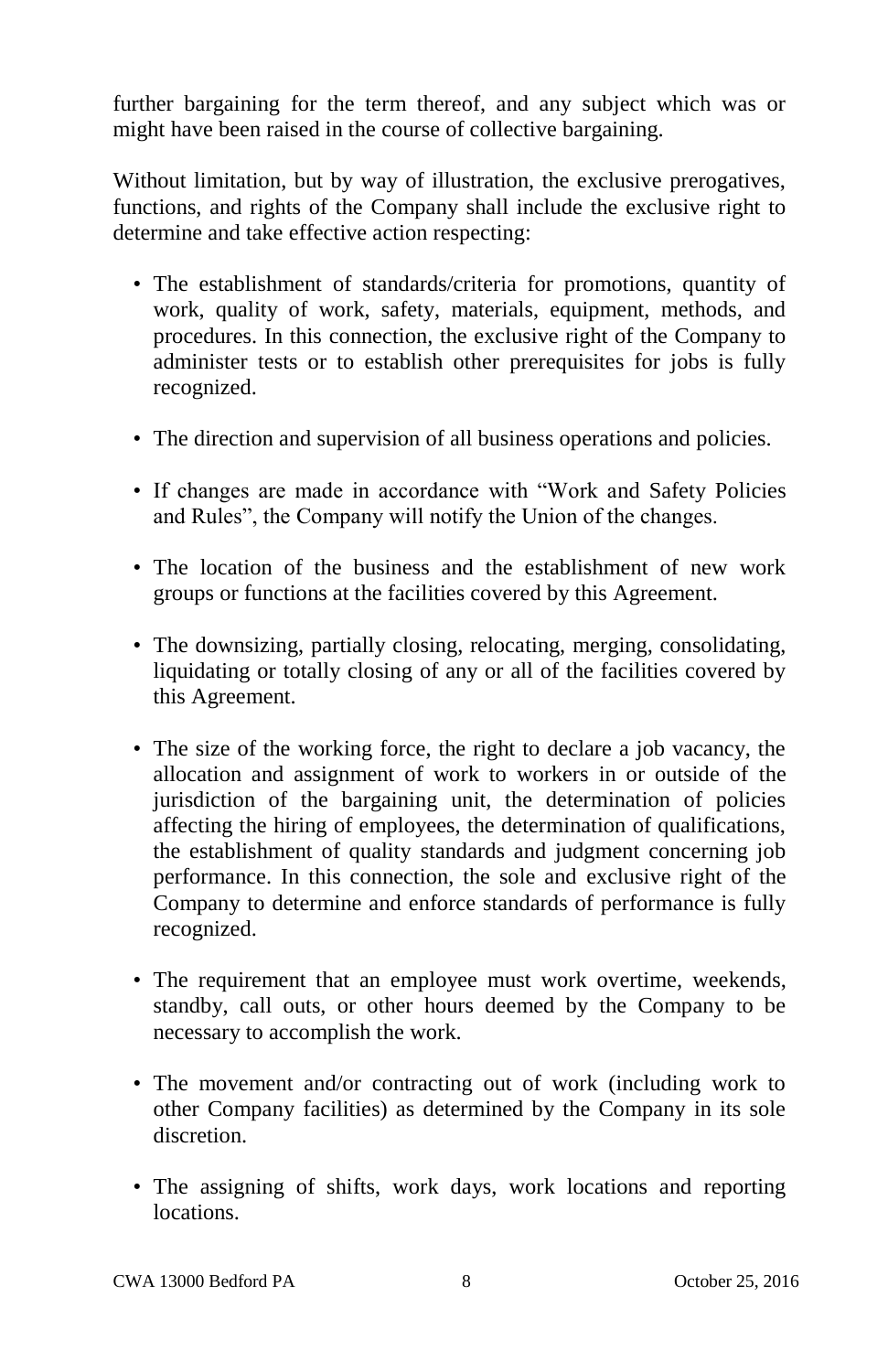- The disciplining, suspending, or discharging of any employee shall be for just cause. In this connection, the Company agrees to generally recognize the practice of progressive discipline. However, exceptions can be made based on serious misconduct or safety violations.
- The Company will conduct investigations when warranted and discipline will be issued on a timely basis.
- The establishment of procedures (including service observing activities at its discretion) to ensure prompt, efficient, and courteous service to customers.
- The exercise of any management prerogative, function, or right which is not specifically modified or limited by express terms set forth in this Agreement is not subject to the Grievance Procedure, or, as set forth above, to bargain during the term of this Agreement.

# **ARTICLE 5 JOB POSTING**

# Section 5.1 - Promotion or Transfer of Employees

Job postings will be available on-line on the Company's internal website. Such notice shall include the title and job duties of the position available, the skills required for the position, the closing date for submission of bids, and the work location of the position. Only those job vacancies which the Company has declared to be a job vacancy will be available for bid.

Applications must be submitted electronically within the specified time period using the on-line application tool provided by the Company. The application shall contain a clear, concise statement of the employee's background, training and overall qualifications and the reasons the bidding employee should be considered for the position.

The job will be considered a promotion if it pays a higher maximum rate than the job in which the employee is presently working.

An employee's bid will be considered except employees who at the time of the vacancy are in one of the following categories:

- A. Probationary and temporary employees;
- B. Laid off employees;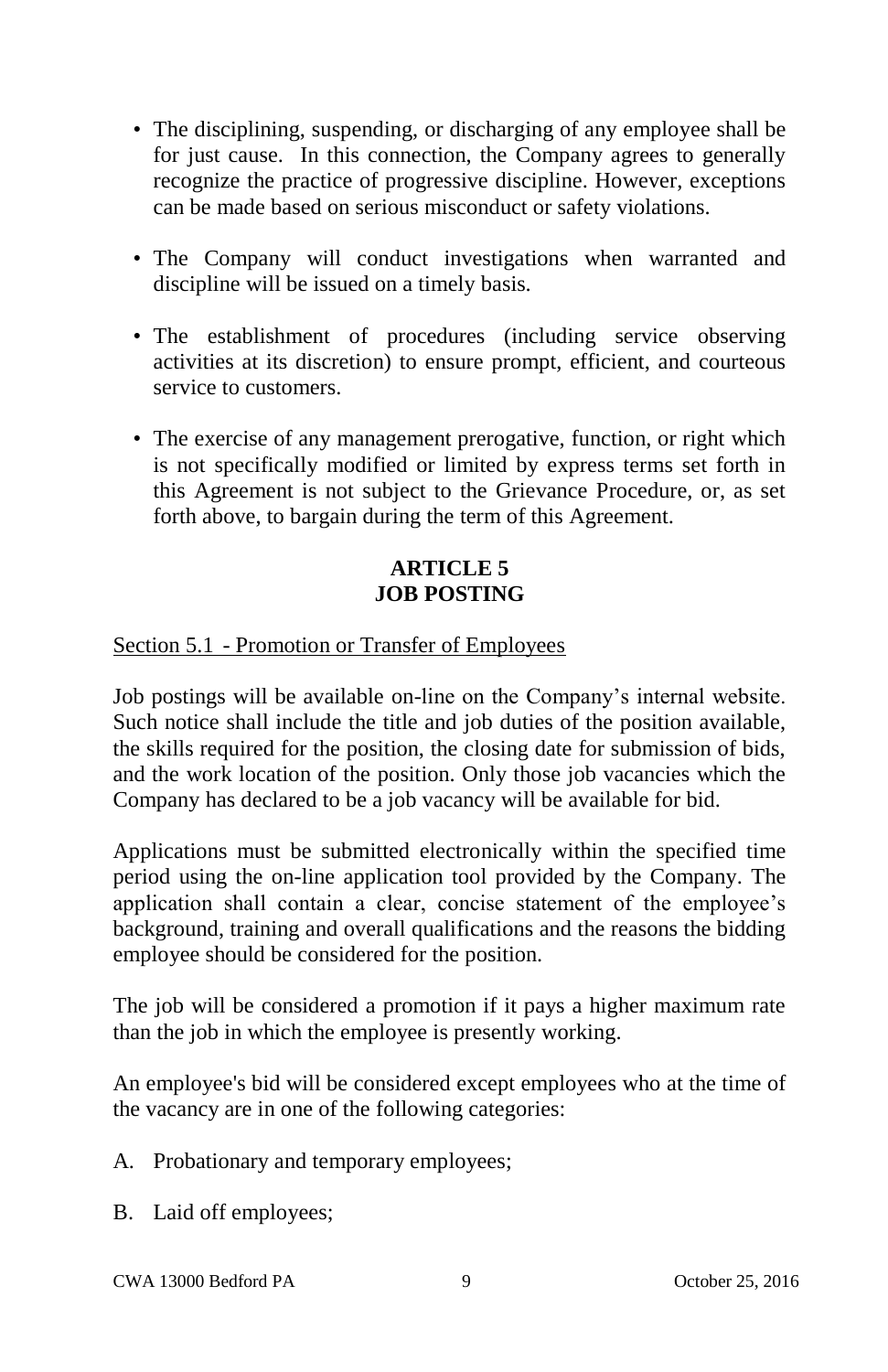- C. Employees who within the previous six (6) months have been returned to their former job because of failure to qualify on a job in the same classification as the vacancy involved;
- D. Employees who have not been in their present position for at least one year. With supervisory approval, employees with less than one year's service in their present position may submit a job bid.

The Company will fill the vacancy with the candidate it determines to be the most qualified. In doing so, the Company will attempt to fill the vacancy internally from those employees submitting a job bid request. However, it is understood that the Company may also consider candidates outside the bargaining unit when filling those vacancies. In order to be considered a candidate for selection (either internal or external), the candidate must successfully pass any reasonable and job appropriate tests used by the Company for the position. If the candidate passes such testing, or if the Company elects not to use testing as part of the selection process, qualifications shall be determined by the total circumstances including work experience, performance (and any performance evaluations), applicable technical education and attendance. The Company may use other forms of testing, interviews and/or other reasonable methods of determining qualifications as herein defined. The position will be filled by the most qualified candidate from any source as determined by the Company. Seniority will govern only in the event multiple internal candidates are determined to be most qualified by the Company.

The Company will make every reasonable effort to notify the Local Unit President of jobs being posted. Notification of the successful bidder shall be provided to the Local Union President.

# Section 5.2 - Reporting Locations

It is mutually agreed that the Company shall have the right based on service requirements to change employee report locations or establish new report locations in order to meet service requirements. The Company shall give employees fourteen days notice before any change is effective.

The Company will seek qualified employees on a volunteer basis in seniority order by job classifications for assignments to their new report locations. In the event the Company is unable to obtain a sufficient number of volunteers to staff the report locations, the least senior qualified employees within the classification will be assigned.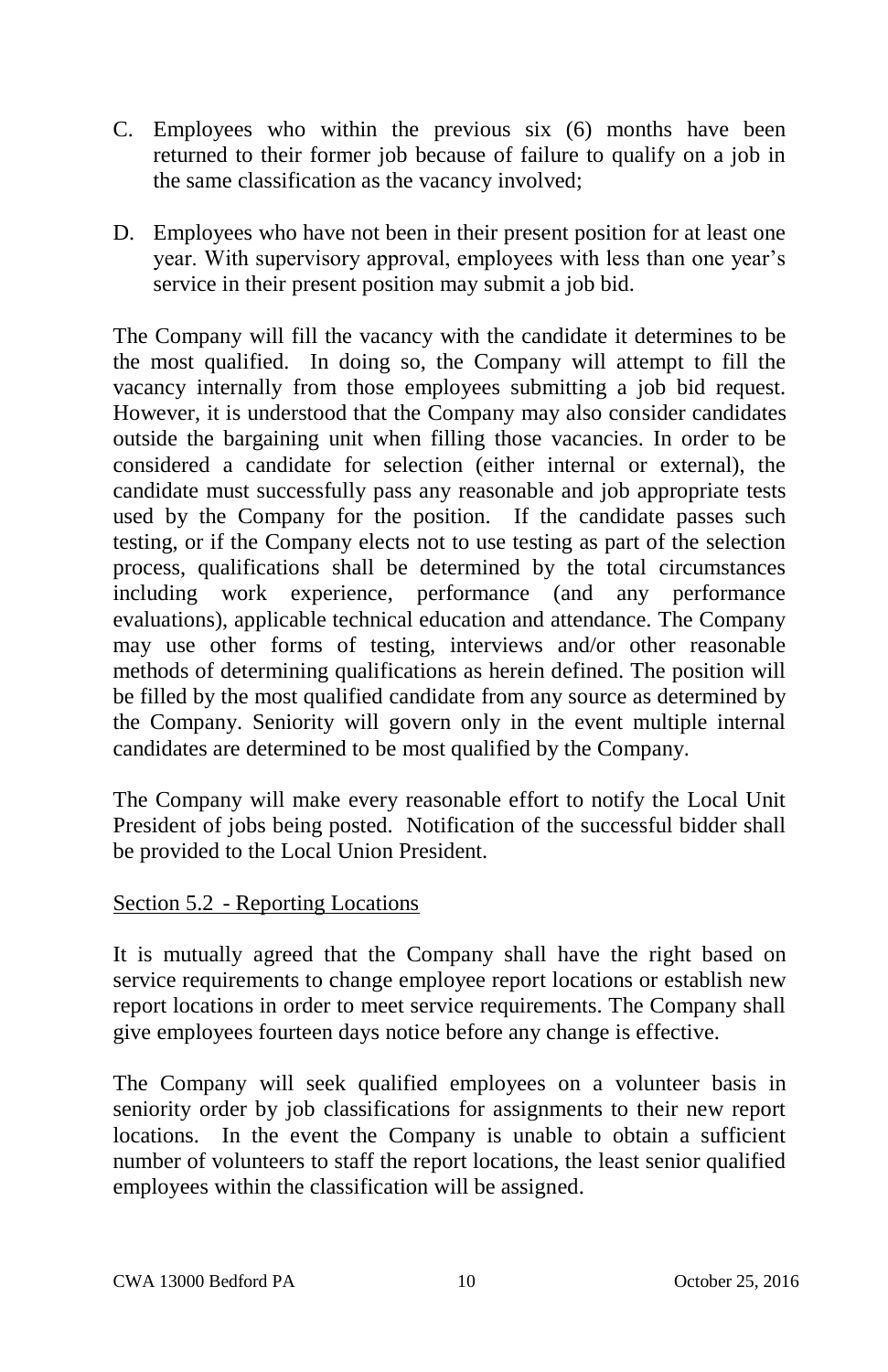#### Section 5.3 - **Home Garaging**

**Home Garaging will be administered in accordance with the current Company policy. The Company reserves the right to amend or discontinue the policy in accordance with Article 30. The Company agrees to discuss with the Union any potential changes to the policy if they should occur**.

#### **ARTICLE 6 WAGE TREATMENT - PROGRESSION**

# Section 6.1 - Wage Treatment

The Company agrees to grant scheduled wage increases specified in their appropriate schedules in accordance with the time intervals and amounts provided in such schedules, subject to the following conditions:

- 1) Wage progression**/step** increases will be effective based on the service anniversary date for active, full time employees and based on date last given for part time employees after the employee has worked 1040 hours.
- 2) **Annual** wage increases will be effective the first day of the pay period closest to the effective date of the increase.

#### Section 6.2 - Temporary Assignments

When in the opinion of the Company it is necessary to temporarily assign an employee to a job within the bargaining unit other than that which the employee normally performs or to another job classification, the Company shall in its sole judgment select the qualified employee to perform such work; provided, however, when it is anticipated that such temporary assignment shall extend beyond two weeks, then the qualified senior employee within the work location of the Company's choice shall have first opportunity for the assignment. Temporary assignments will be rotated among qualified employees. Temporary assignments will not normally extend beyond six months duration. Temporary assignments may extend beyond six months for special situations by mutual agreement between the Company and the Union.

Employees temporarily assigned to a lower rated job or classification shall be paid at their normal wage rate. Employees temporarily assigned to work in a higher rated job classification shall be paid at the appropriate base rate of the higher rated position.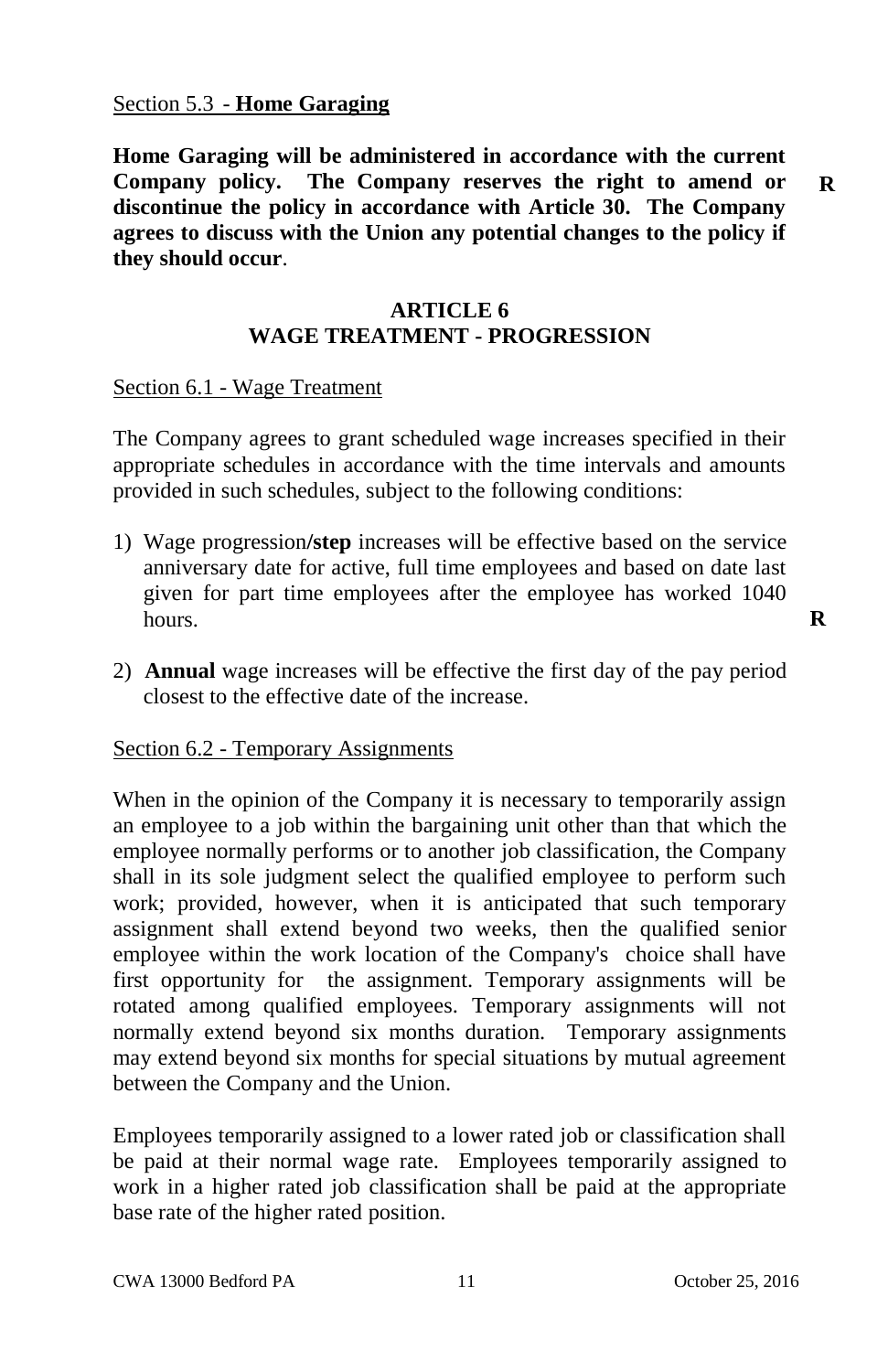# **ARTICLE 7 SENIORITY**

#### Section 7.1. - Seniority

Bargaining Unit Seniority shall be defined as length of a regular full time or regular part-time employee's work service within this bargaining unit.

Seniority for employees hired on the same date will be determined by using the last four digits of the employees' Social Security numbers, with the higher number being more senior.

An employee promoted to management who within a period of two years requests to return or is returned by Company initiative to the bargaining unit shall be permitted to do so with all seniority rights accumulated prior to accepting the supervisory position, excepting seniority rights for layoff purposes shall not be accumulative until the employee has been back into the bargaining unit for one year.

#### Section 7.2 - Bridging of Service

Upon reemployment following any separation from employment, an employee may qualify for "bridging of service." Bridging of service shall be available to former employees in accordance with the Company's Bridging of Service Policy.

The Company has the exclusive right to amend, modify, or discontinue the Bridging of Service Policy at any time so long as the changes are uniformly applied to all eligible employees, both represented and nonrepresented of the Company.

#### **ARTICLE 8 PAY DELIVERY**

#### Section 8.1 - Pay Delivery

All employees shall be paid every two (2) weeks. All employees will participate in direct deposit as their method of pay delivery. Pay stubs will be accessed electronically and printed by the employee.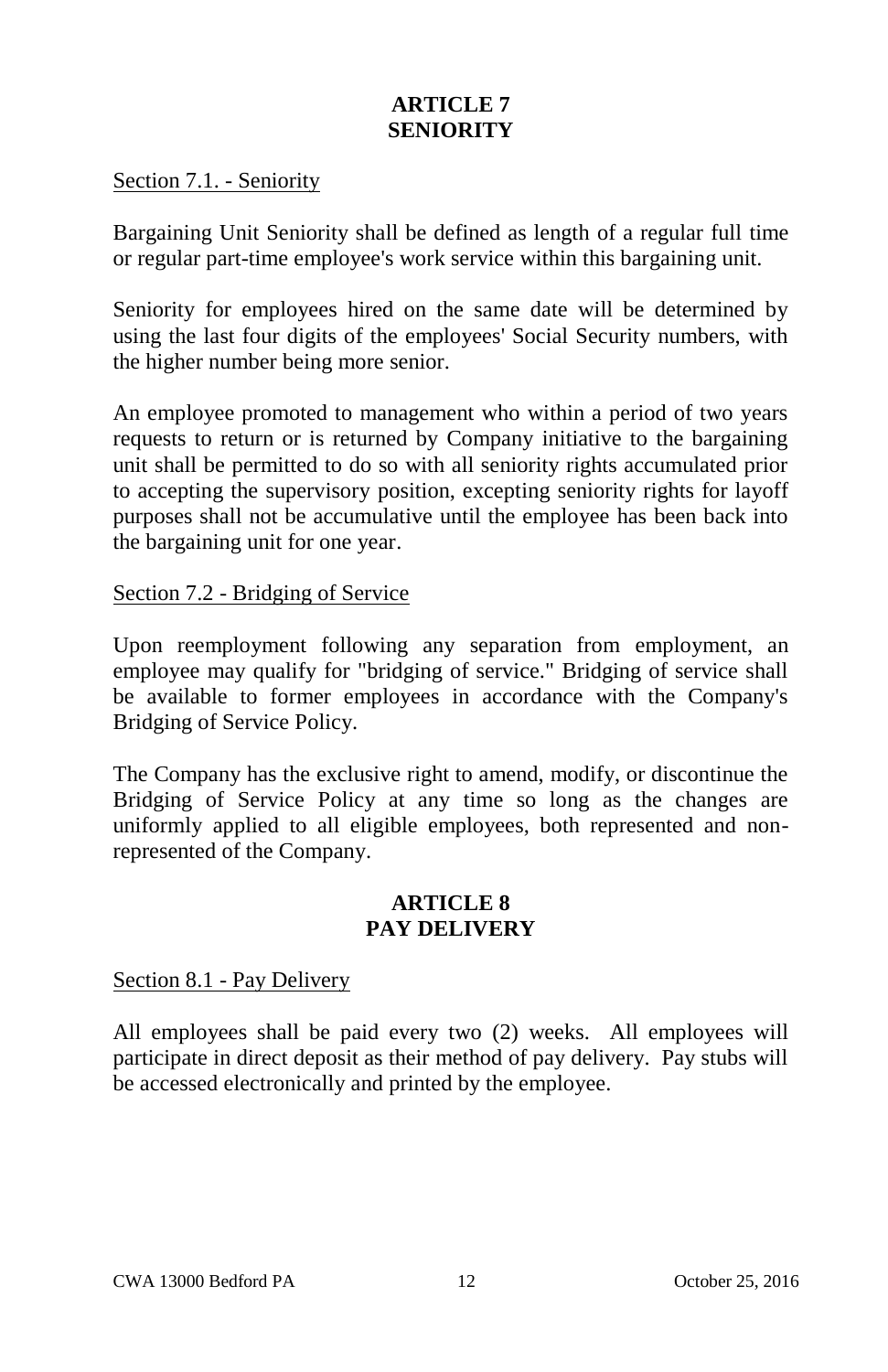# **ARTICLE 9 WORK SCHEDULES**

#### Section 9.1 - Definitions of Tours of Duty and Workweek

The normal work week for full time employees shall be forty (40) hours per work week, Sunday to Saturday inclusive. Such work week shall consist of five (5) working shifts of eight (8) scheduled hours per work shift or four (4) working shifts of ten (10) hours pursuant to Article 9 Section 9.4.

The lunch period will be one-half (1/2) hour based on service requirements as determined by management. Travel time is included in the 1/2 hour lunch period provided it is not on the way to your next assigned task.

The Company shall post weekly schedules on Tuesday of the preceding week by 3 p.m.

Schedules may be changed from time to time in order to meet service requirements. The Company will provide the affected employee at least 24 hours advance notice whenever possible of the effective date of the change in any previously posted or furnished schedule. Tours may be exchanged by mutual consent of the employee and the company.

Seniority will prevail in the selection of work schedules for all employees in a single job classification except when service requirements and qualifications necessitate specific employee assignments.

#### Section 9.2 - Maintenance Window Activity

The Company will attempt to give employees 24-hour notice for maintenance window activity. If 24-hour notice is not provided, the employee will be paid at the rate of time and one-half (1.5). These hours do not count toward the weekly calculation of overtime and night differential does not apply. The offer for maintenance window work will first be offered to the employee who has been assigned and working on that associated project. Secondly, maintenance work activity will be offered to the qualified employee normally assigned to work that territory/office. Thirdly, volunteers will be solicited for maintenance window work and the work will be assigned to the most senior qualified volunteer employee, if there are no volunteers the work will be assigned to the least senior employee.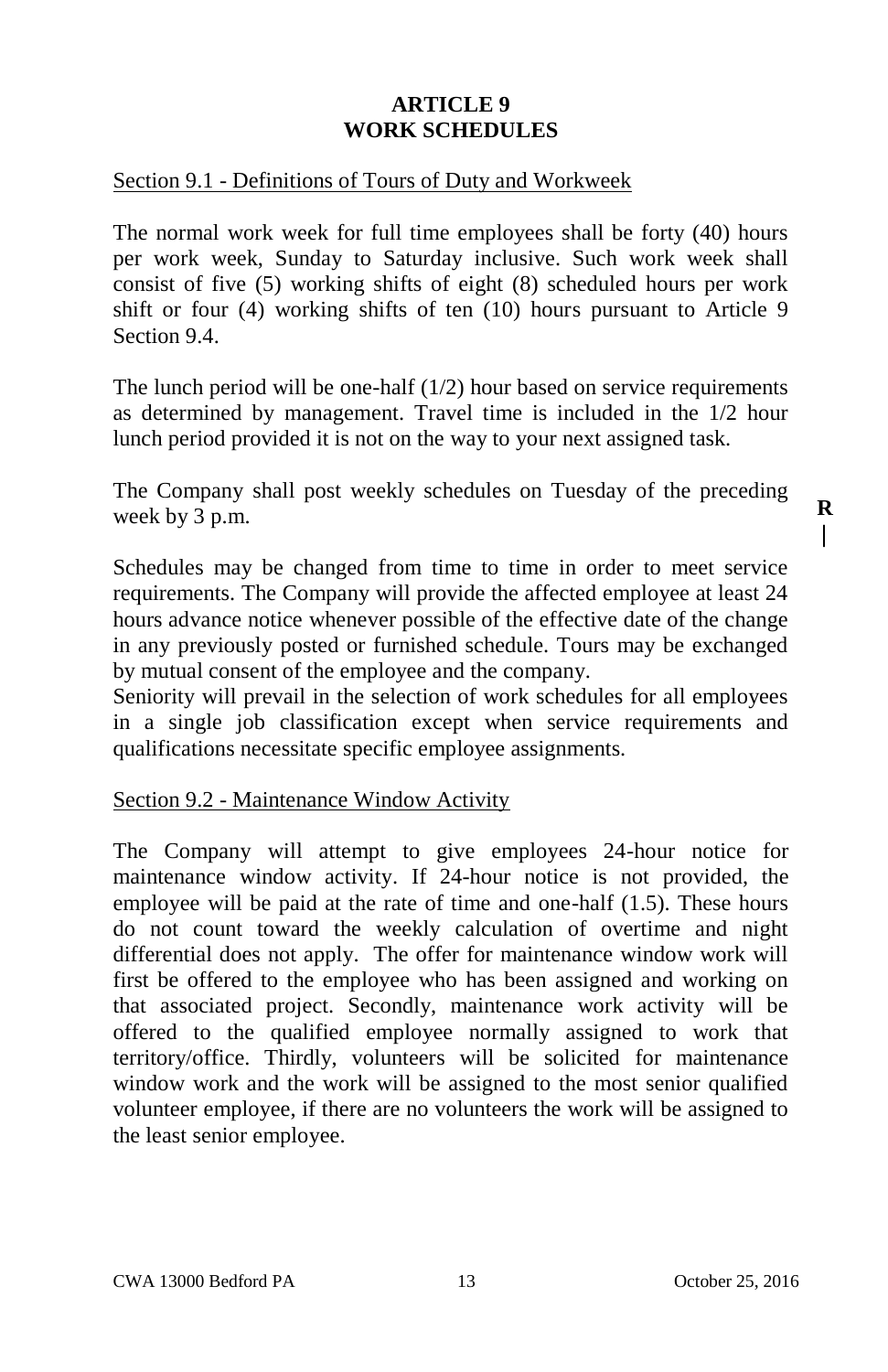If an employee is required to perform maintenance window activity between the hours of 8:00 p.m. and 6:00 a.m. and has been given 24 hours or more notice, the employee will be paid a night differential for hours worked. These hours are included as part of a regular work week for overtime purposes in accordance with Article 11.

## Section 9.3 - Breaks

Employees shall be eligible for two (2), fifteen (15) minute paid breaks in each work day. If an employee has any problem taking breaks within the designated periods they shall inform their supervisor who shall make arrangements for the employee to take the break.

One break shall be taken in the morning and one in the afternoon. Employees shall not defer or accumulate breaks in order to take a longer lunch, arrive late or leave early without supervisor approval.

Employees shall not be scheduled to work more than six consecutive hours without a meal period of at least 30 minutes.

# Section 9.4 - Four ten (10) Hour Work Week

The implementation and/or discontinuation of a four (4) ten (10) hour day schedule is at the sole discretion of the Company. Upon the request of the Union, the Company and the Union shall discuss the implementation of the 4-10 hour schedule.

It is recognized that in certain work units or groups, it may be in the best interest of the business to establish a four (4) day schedule as a normal work week. Schedules for (4) ten (10) hour day work week will determined by the Company based on service requirements. Sick leave and PTO while working four (4) ten (10) hour days will be based on the amount of hours taken. Weeks which include any fixed holiday will be worked as five (5) eight (8) hour days.

- A. Four (4) ten (10) hour work days shall be on a voluntary basis, provided a sufficient number of employees within the applicable work group volunteer for the four (4) ten (10) hour work schedule. If there are not enough volunteers to meet the requirements of the service the schedules shall be assigned.
- B. Employees may take a one (1) hour or 1/2 hour lunch period with supervisory approval. Travel time is included in the one hour or 1/2 hour lunch period.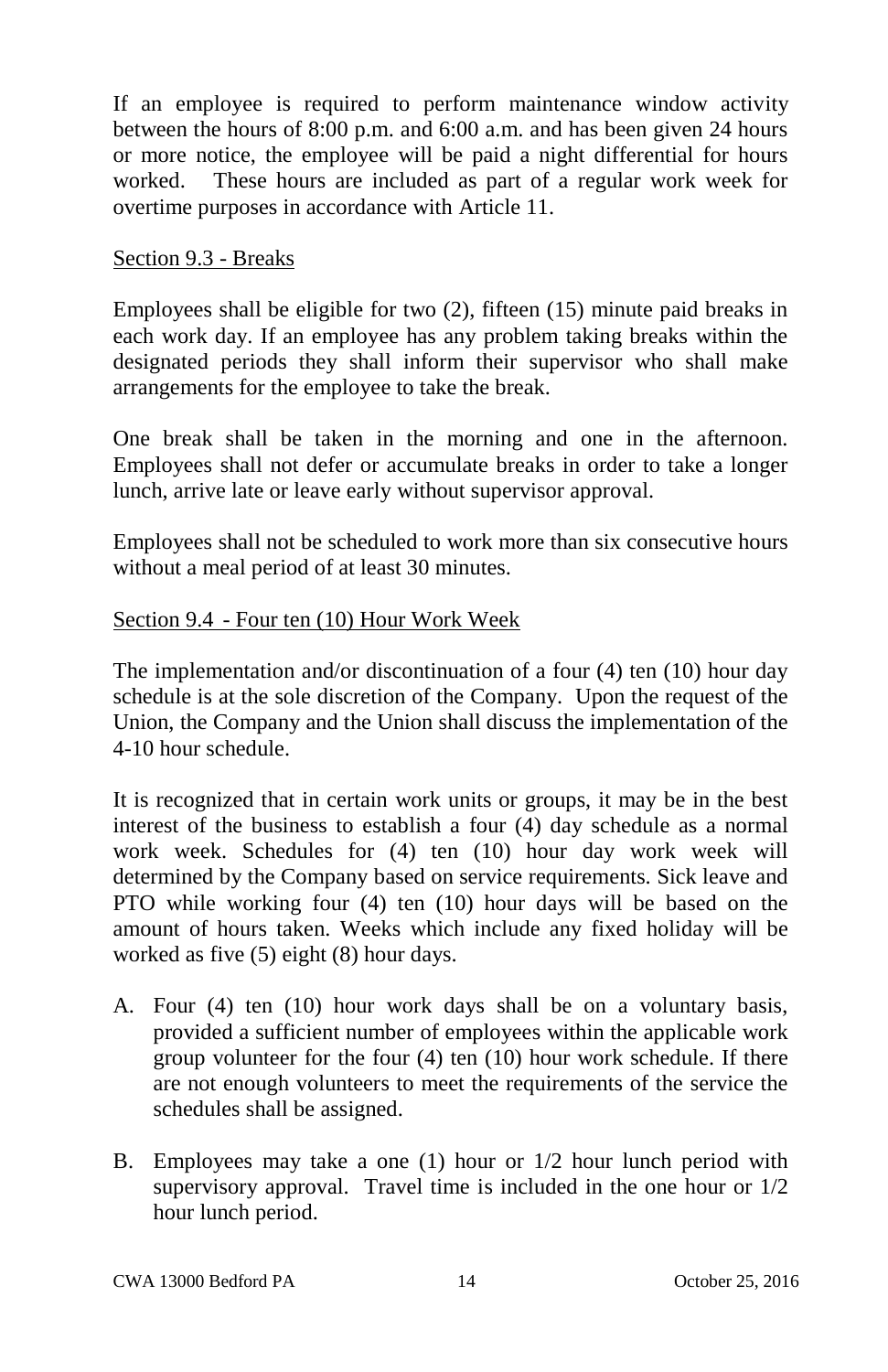- C. Tour differentials will not be applicable to four (4) ten (10) hour days excluding any third shift schedule.
- D. The Company shall provide as much notice as possible for a shift change no less than 14 days.

### **ARTICLE 10 DIFFERENTIALS**

## Section 10.1 - Tour Differential

A night differential shall be paid for all regular hours worked after 8:00 p.m. and before 6:00 a.m. The night differential shall be \$2.75 per hour. Night differential does not apply to hours of work when overtime time is paid.

# Section 10.2 - Differentials for Employees Temporarily Assigned to Act as Supervisors

Employees who are assigned to act as a temporary supervisor shall be paid a \$10.00 per tour differential. A temporary supervisor shall be appointed to replace a management employee who is absent due to PTO, disability, training or Company business. Assignment as a temporary supervisor shall not exempt an employee from performing the normal duties associated with his/her classification.

# Section 10.3 - Rest Period

Employees working 16 or more hours during the 24 hour period immediately preceding the start of their next scheduled tour of duty will be entitled to an eight hour rest period prior to the start of their next scheduled tour. If an employee chooses not to report to work until their full eight hour rest period has expired, the Company will work with the employee to modify their tour that day to provide an opportunity to complete their 8 or 10 hour tour. If the modification cannot be fully accommodated during that tour, the Company will work with the employee to modify a subsequent tour(s) in that calendar week to provide the opportunity to satisfy the 8 or 10 hour tour that was incomplete. Should an employee be unable to modify a subsequent tour(s) during the calendar week to complete their modified tour, he shall be paid no more than **four** hours at the base rate for those lost rest period hours. Should the Company require an employee to report back to work before the full eight hour rest period has elapsed; the employee shall be paid 1-1/2 times the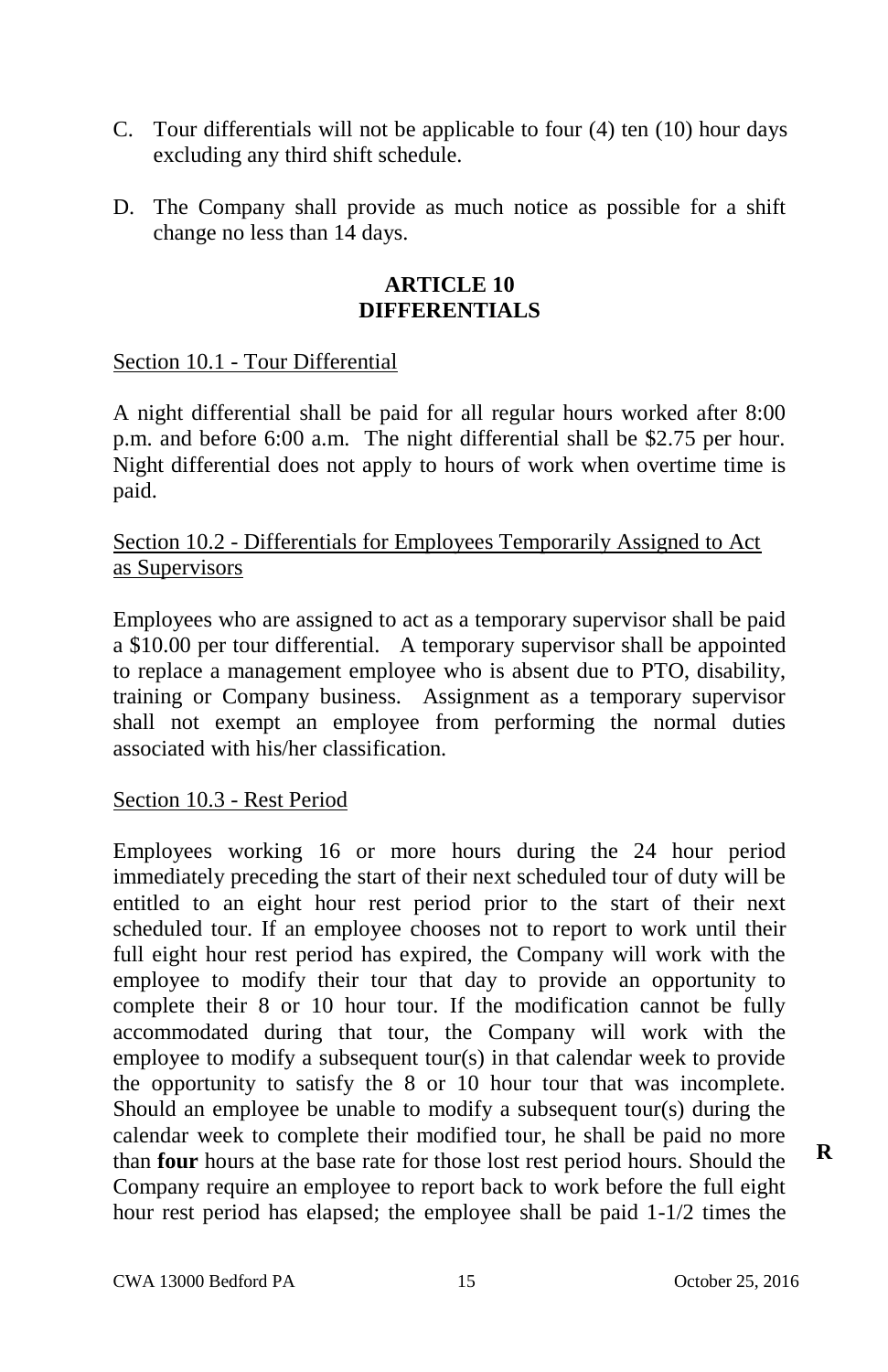regular rate of pay for all hours worked within the eight hours of the rest period.

# **ARTICLE 11 OVERTIME**

## Section 11.1 – Overtime **and Sunday** Payments

The Company maintains the right to require overtime work of all employees. Overtime work including call outs, is a condition of employment and employees have a responsibility to work overtime when requested in order to meet service requirements.

# **The overtime rate is one and one-half (1.5) times the basic hourly rate of pay and is paid under the following conditions:**

- **(a) All hours worked after an employee has worked 40 hours at the basic hourly rate of pay in a workweek.**
- **(b) All hours worked on Sundays.**
- **(c) All call out hours worked and those call out hours not worked which make up the minimum requirement threshold listed in Article 20.**

**The following hours will be considered as hours worked and will count toward the weekly overtime calculation described in (a) and (b) above:**

- **Approved or Scheduled PTO.**
- **First 8 hours worked or not worked on a recognized holiday.**
- **First 8 hours worked on a scheduled Sunday.**
- **Paid rest period hours.**
- **Paid union time off for joint meetings with the Company.**

**The following hours will not count toward the weekly overtime calculation described in (a) and (b) above:**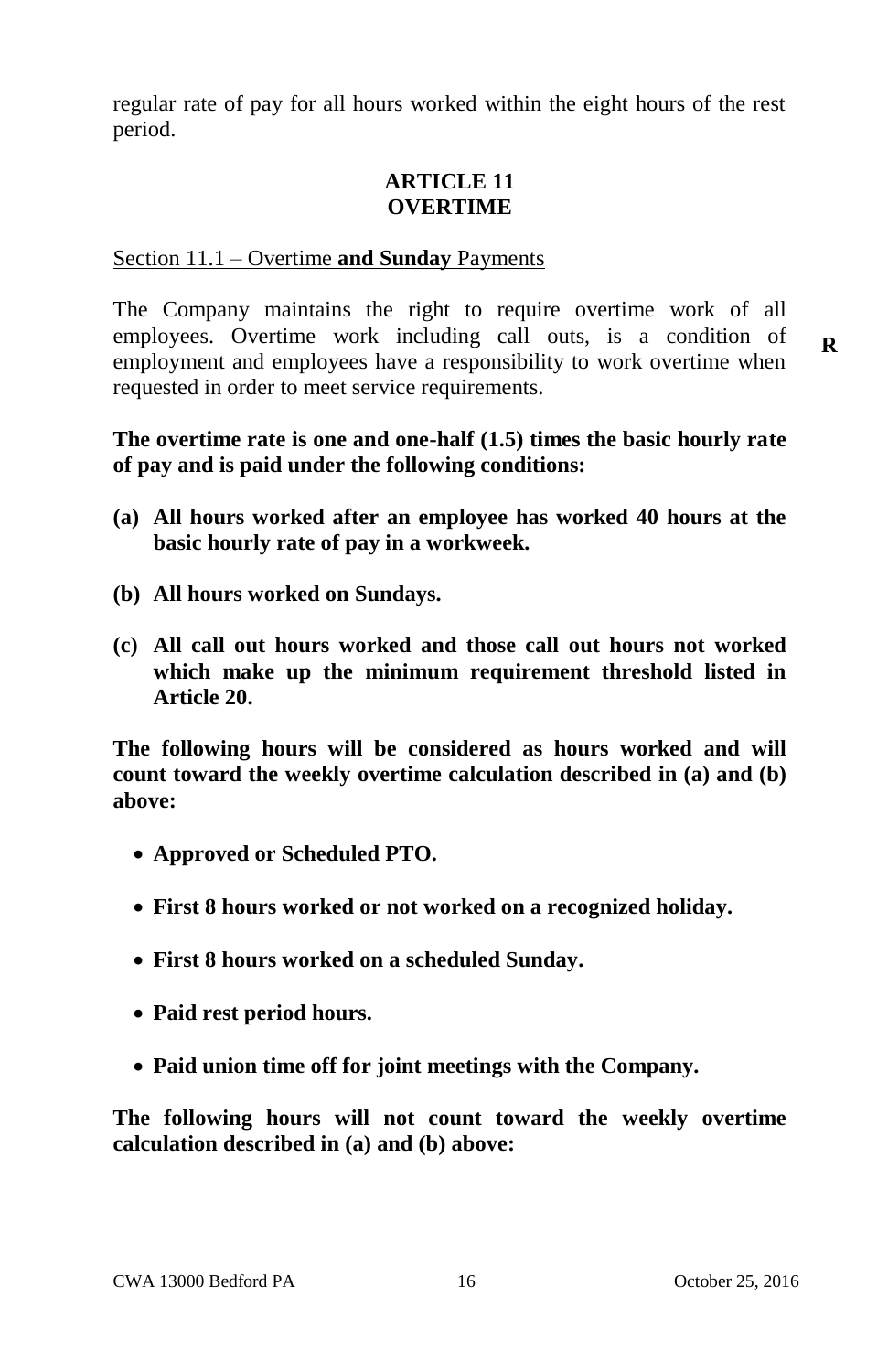- **Bereavement, jury duty, witness duty, short-term disability (STD), workers' compensation, military, unapproved or unscheduled PTO, and any other paid time off not listed above.**
- **Any non-paid time off, including non-paid union time.**
- **Any call out hours (worked or those call out hours not worked which make up the minimum requirement threshold).**
- **Any hours worked over 40 in a workweek already paid at the overtime rate.**

The Company will attempt to provide employees with as much advance notice as possible of the need to work overtime. In the event overtime is required, the Company will ask for volunteers within the job classification to meet the overtime need. If not enough volunteers are obtained, the Company may require mandatory overtime. The Company shall make every attempt to avoid same day mandatory overtime. **In the event that same day mandatory overtime is necessary, the Company will attempt to notify affected employees at least 2 hours prior to the end of the regularly scheduled tour.** If all employees are not needed for mandatory overtime, the overtime shall be assigned to the most senior volunteer in the job classification required based on geographical efficiencies. If there are no volunteers the least senior employee in that job classification shall be assigned based on geographical efficiencies.

# **ARTICLE 12 HOLIDAYS**

Section 12.1 - Holidays

# **Eligibility**

Regular full-time employees shall receive eight hours base pay for the holidays listed that are not worked. To receive pay for time off on a designated holiday an employee is required to work the entire last scheduled day prior to the holiday as well as the entire first scheduled workday after the holiday unless the absence is approved PTO. If a paid holiday is observed while on STD, the employee will receive STD pay and not holiday pay for that day.

An employee scheduled to work on the Company holiday that fails to report for work and/or fails to work the full shift, will receive payment for hours worked, but no payment for the holiday.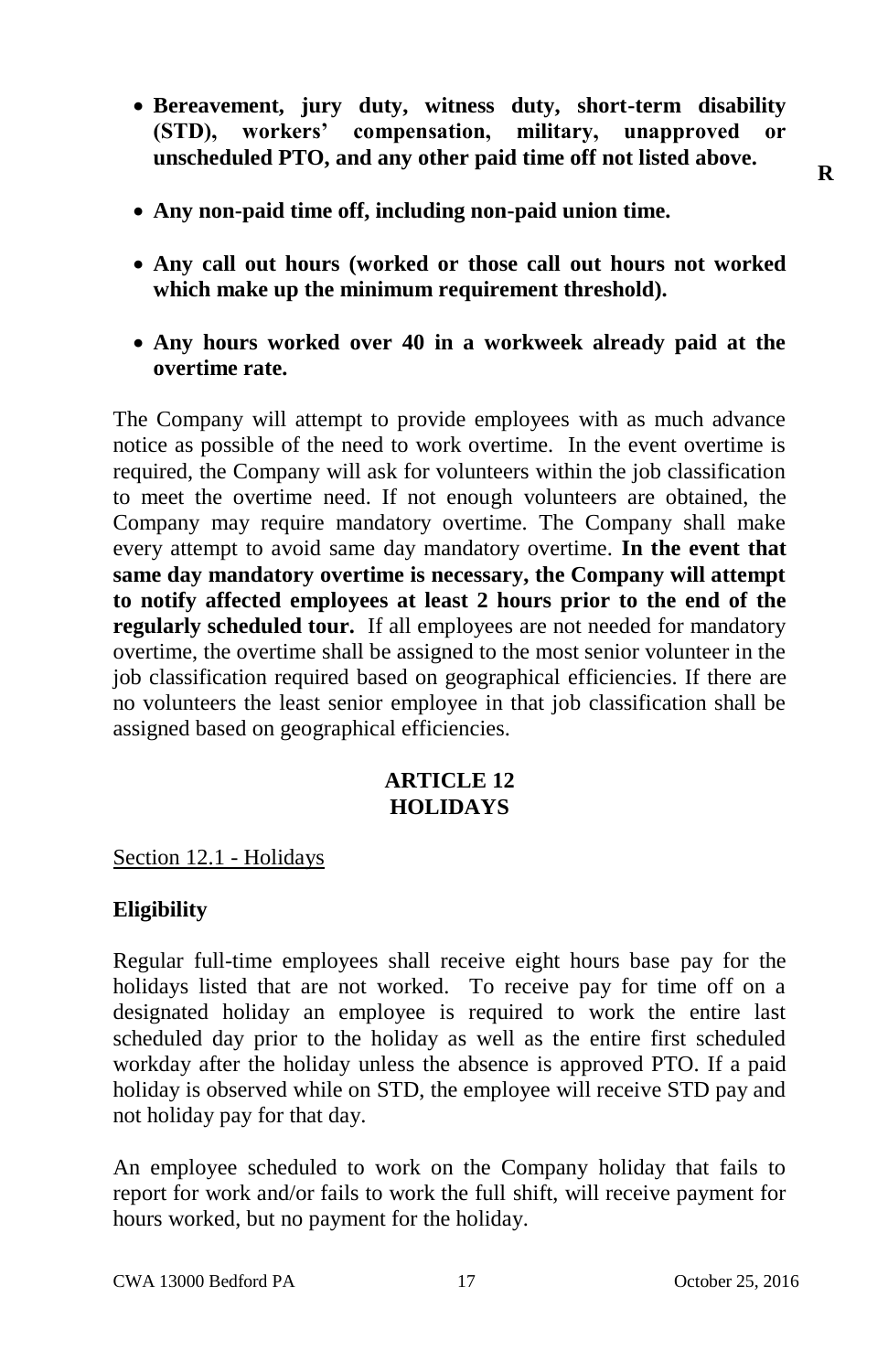# **Recognized Holidays**

The following holidays are recognized and observed by the Company:

| New Year's Day   | Thanksgiving Day       |
|------------------|------------------------|
| Good Friday      | Day after Thanksgiving |
| Memorial Dav     | Christmas Eve          |
| Independence Day | Christmas Day          |
| Labor Day        |                        |

The Company will determine which days the business will be closed for the holidays. In most cases, that day will be the actual holiday. In some cases, the holiday may be on a different day than the actual holiday.

As a general rule, if an actual holiday falls on a Saturday, the holiday will be observed on a Friday. If the actual holiday will be on a Sunday, the holiday will be observed on a Monday. The Company does retain the right to adjust holidays differently.

Section 12.2 - Holiday Pay

## **Pay Treatment**

Employees who are scheduled to work on a designated holiday will receive one and one-half times (1.5) their regular hourly rate of pay for hours actually worked on the designated holiday in addition to the holiday pay.

Section 12.3 - Holiday Selection

# **Holiday Selection**

- A. When the Company intends to work a holiday, the Company will post notification **10 days prior to the selected holiday. In the event the Company fails to post such notification within the 10 day time frame, those affected employees required to work the holiday will be given an additional day in the future to be used as a personal floating holiday in the same calendar year. Such floating holiday will be scheduled upon mutual agreement of both the employee affected and the Company.**
- B. **The Company will solicit volunteers to work the selected holiday.**  Volunteers will be assigned in seniority order. In the event there are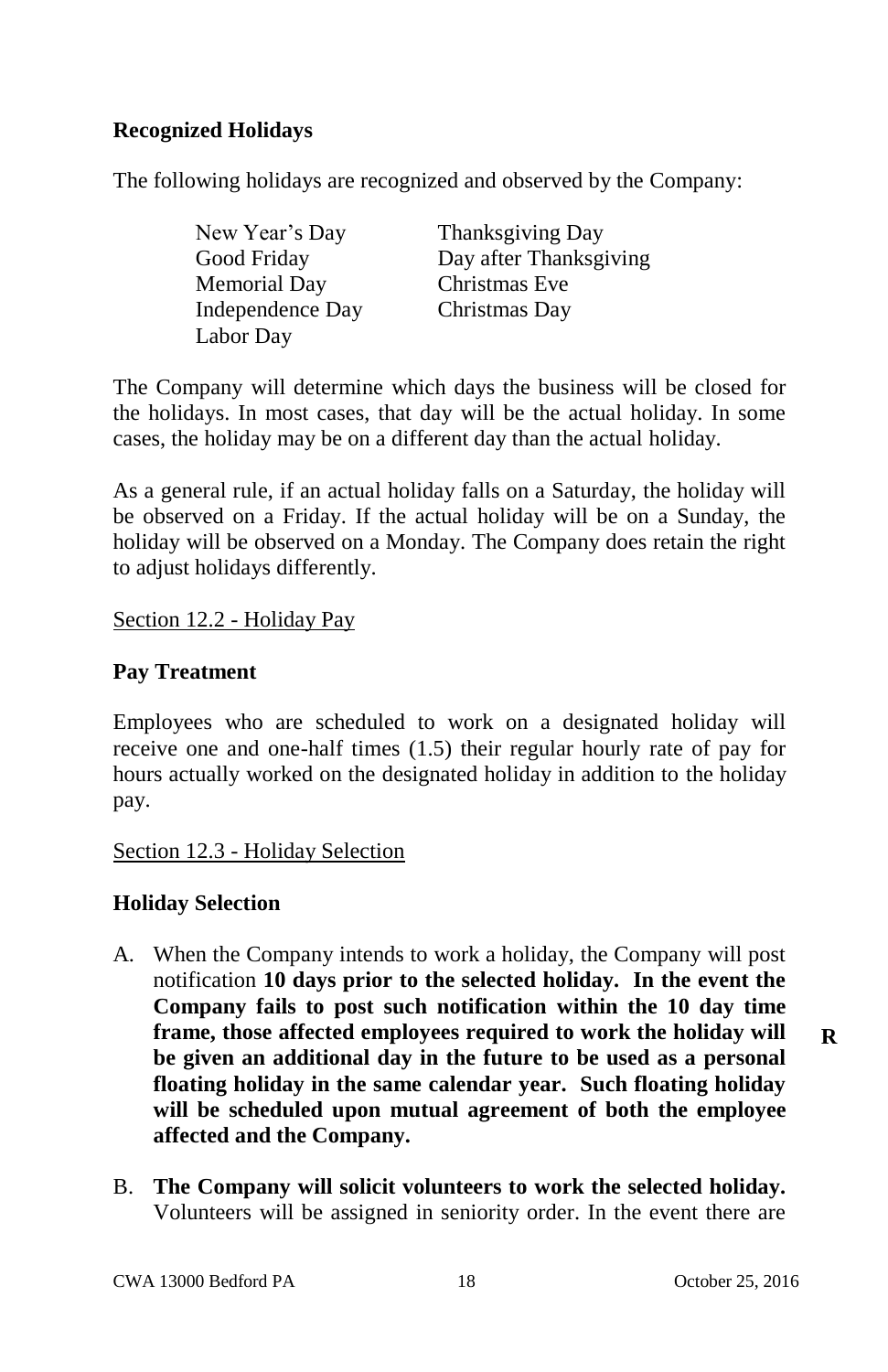no volunteers or insufficient volunteers, employees will be scheduled to work the holiday by inverse seniority.

- C. Employees scheduled to work will have the option to trade if needed.
- D. Holidays may be changed from time to time in order to meet service requirements. The Company will provide the affected employee at least 24 hours advance notice whenever possible of the effective date of the change in any previously posted or furnished holiday schedule.

## **ARTICLE 13 PAID TIME OFF (PTO)**

## Section 13.1 - PTO

Paid Time Off (PTO) is a program where an employee manages his/her paid time away from work; however, the Company may impose limitations, which in its opinion, are necessary because of service requirements.

PTO hours are provided for all incidental absences from work. The employee must use all available PTO hours before hours can be taken unpaid, except in situations where FMLA-covered absences will exceed five consecutive days or when the absence is Workers Compensation related. In those cases, the employee will have the opportunity to elect whether to take PTO hours or an unpaid absence. In all other situations, the employee will not have the opportunity to choose

#### Section 13.2 - PTO Accrual

Regular Full-Time employees will earn PTO based on their cumulative length of continuous service as shown in the following schedule.

Regular Part-Time employees will earn PTO based on their cumulative length of continuous service and on the basis of hours worked in relation to 2,080 hours per year.

The number of PTO hours an employee accrues each biweekly pay period is based on length of service. The accrual rate schedule (in hours and minutes) for regular full-time employees is outlined below.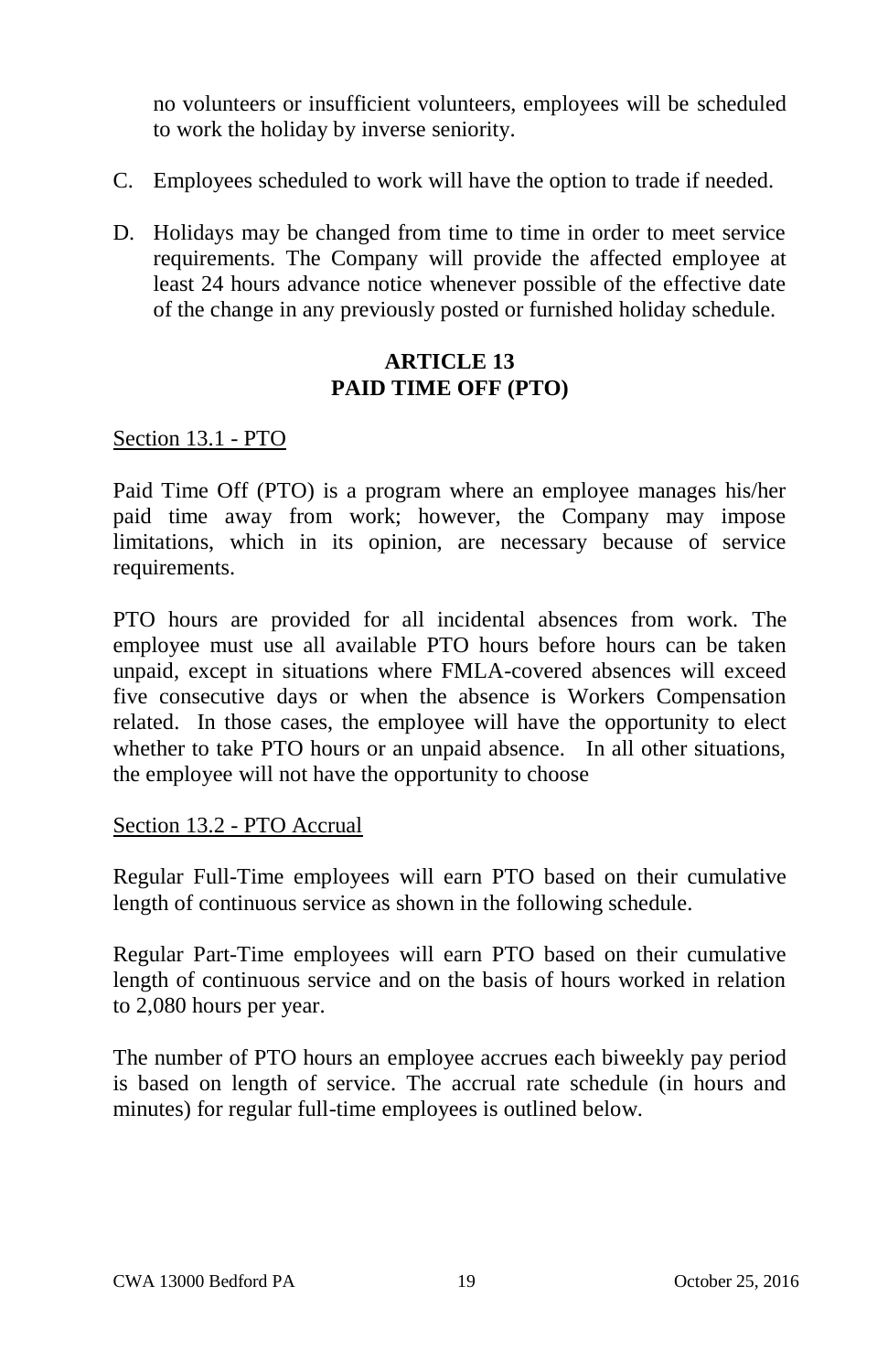|           | Years of Bi-weekly Accrual Rate Annual Maximum |         |
|-----------|------------------------------------------------|---------|
| Service   | (Hours:Minutes)*                               | Accrual |
| $0 - 4$   | 5.54 (5:32)                                    | 144     |
| $5-9$     | 7.08(7:05)                                     | 184     |
| $10-14$   | 7.85(7:51)                                     | 204     |
| $15-19$   | 8.62(8:37)                                     | 224     |
| $20 - 24$ | 9.38(9:23)                                     | 244     |
| $25+$     | 10.15 (10:09)                                  | 264     |

Accrual rates change to the next higher rate the first pay period following a milestone anniversary (e.g. 5, 10, 15, 20, 25 years). **R**

#### Section 13.3 - Use of PTO

Accrued hours may be used in the pay period in which they are credited to the employee's PTO bank.

In addition, regular full time employees may use up to eighty (80) hours of PTO before the hours are accrued each year. Employees will not be able to use more hours in a calendar year than they are eligible to accrue. The use of hours before they are accrued is optional to employees, unless the hours are to be used for the first five days prior to short-term disability. The first five days of absence prior to STD must be paid from PTO hours, whether accrued or not yet accrued. Only PTO hours that have been accrued may be used to supplement Short Term Disability pay.

PTO will not accrue for any pay period during which the employee is on unpaid leave for the entire pay period, layoff status or receiving benefits from the Company's Long Term Disability Plan (LTD).

**Scheduled PTO are those hours selected by the employee in accordance with the PTO selection process or hours requested by the employee and approved by management.**

**Unscheduled PTO are those hours that are not pre-scheduled and are requested by the employee and not approved by management. Management shall not reasonably withhold such approval, however, the Company may impose limitations, which in its opinion, are necessary because of service requirements.** 

**Unscheduled PTO taken by an employee for pay purposes only may results in an employee receiving an occurrence/tardy against their attendance according to the attendance policy.**

**N**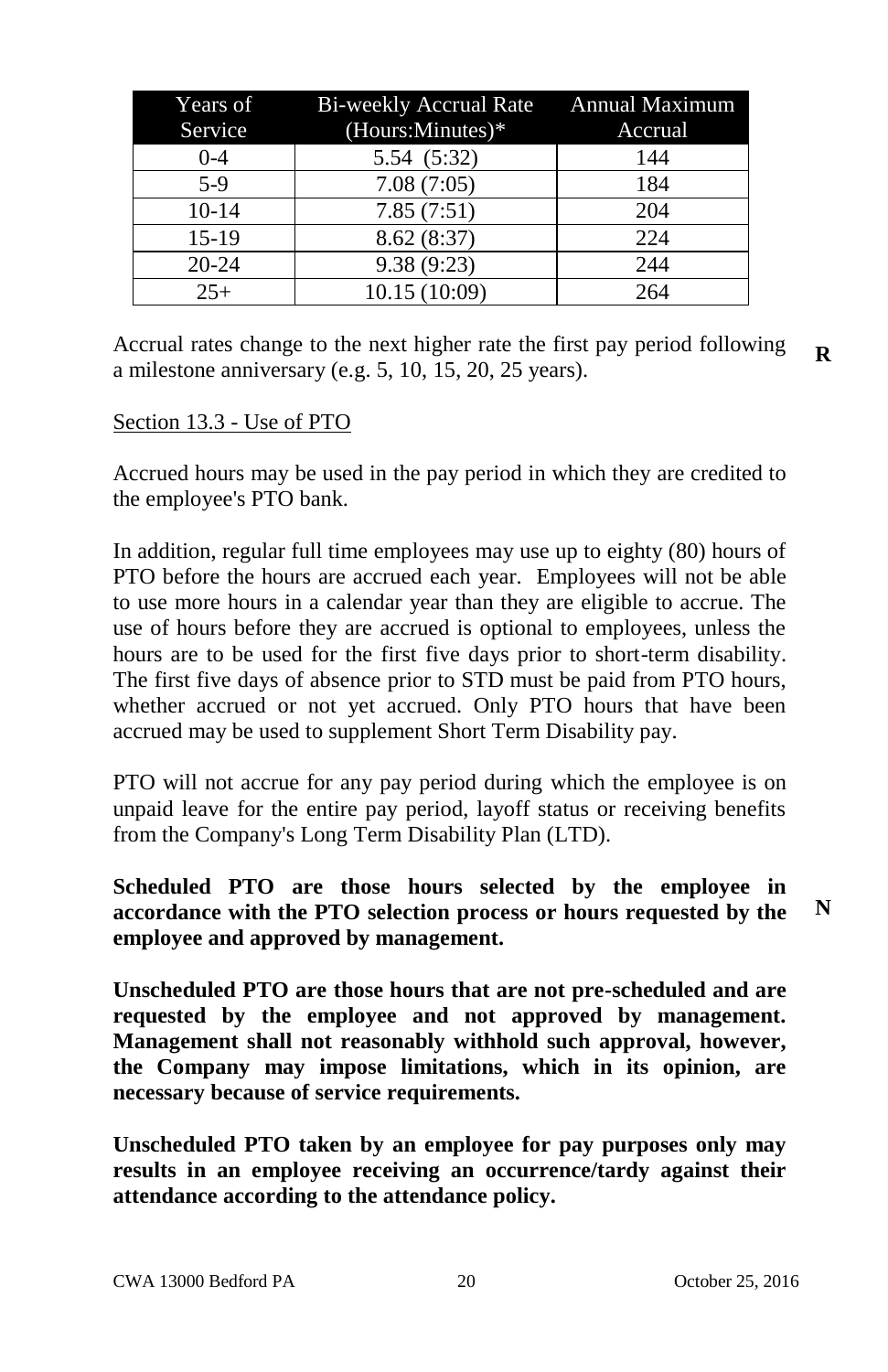### Section 13.4 - PTO Carryover

Employees will be allowed to carry over up to 40 hours of accrued unused PTO **into the next year**. Any **carryover** hours not used by 12/31 **of the next year** will be forfeited.

**R**

# Section 13.5 - PTO Payout at Termination

All unused accrued PTO hours will be paid out upon layoff, termination or retirement, except when an employee is terminated for just cause or resigns during an investigation into their misconduct. In the event of the death of an employee, all unused accrued PTO time shall be paid to the estate.

## Section 13.6 - Holiday Pay and Illness during PTO

PTO and Holiday Pay - If a paid holiday is observed while an employee is on PTO, the employee will receive holiday pay for that day instead of PTO benefits, provided the employee is in a paid status the entire day prior to the holiday as well as the entire first scheduled workday after the holiday.

Illness during Scheduled PTO - If employee is on PTO for vacation purposes and suffers a disability that extends beyond five (5) work days (40 hours) the employee is expected to notify immediate supervisor as soon as possible. Employee's absence may be paid from the STD plan upon completion and approval of the Short Term Disability (STD) Plan paperwork.

# Section 13.7 - PTO Scheduling – Bedford

- A. PTO selections will be chosen annually prior to December  $31<sup>st</sup>$  for the following year. **The PTO schedules will be as follows:**
	- **1. Business Svc Tech – Bedford – one schedule**
	- **2. Cable Tech –one schedule**
	- **3. Network Tech – Bedford/Martinsburg – one schedule**
	- **4. Customer Svc Tech – 3 schedules – (1) Bedford, (2) Martinsburg, (3) Ft. Littleton**

All schedules are based on service requirements and changes to the schedules will be made by the Company and will be discussed with the Union prior to implementing such changes.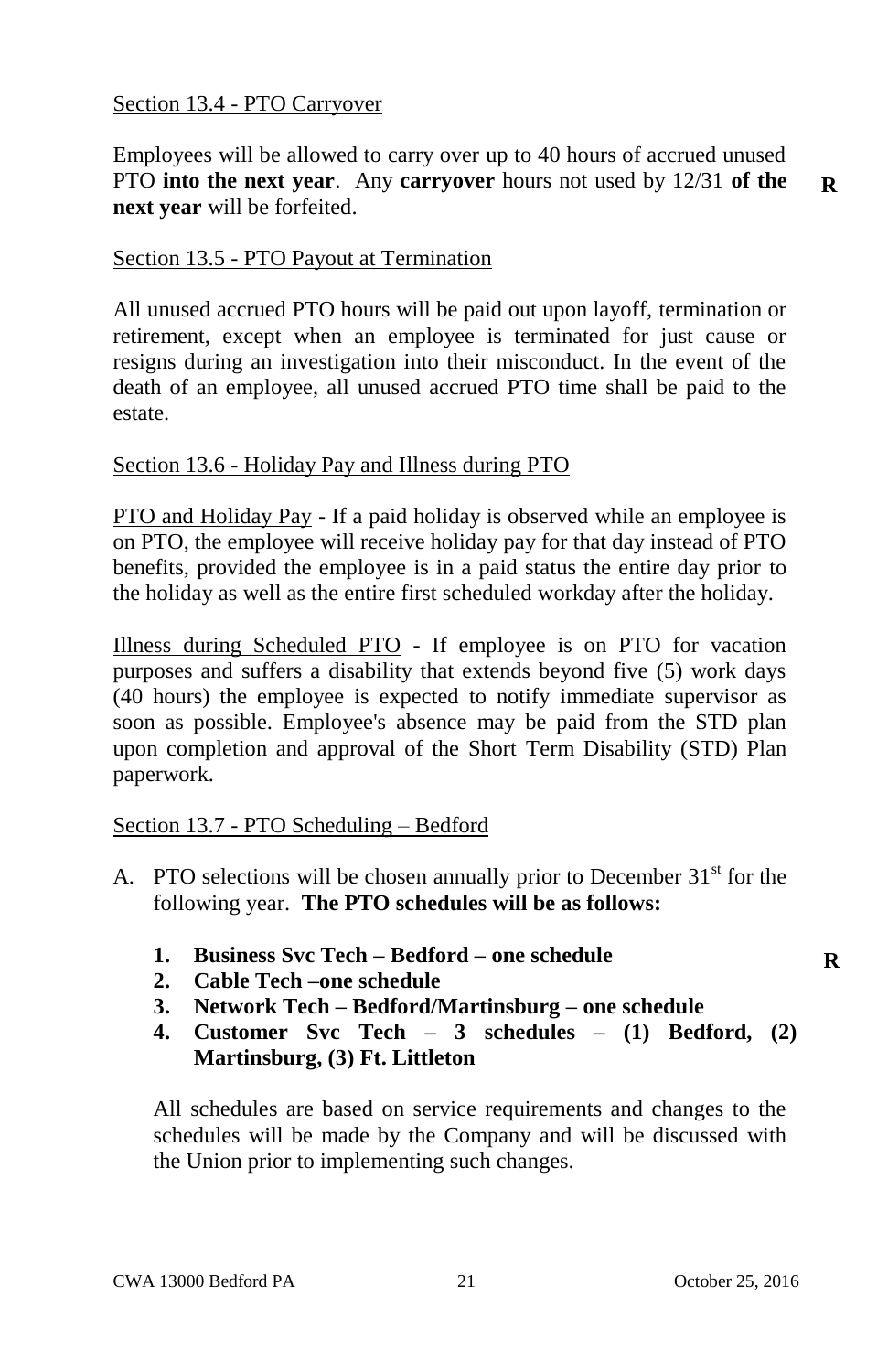- B. PTO selections shall be on the basis of full calendar weeks, days or hourly increments. Employees will schedule their PTO time **in accordance with local management direction.** PTO taken a day or days at a time is subject to the following conditions:
	- 1. PTO schedules for the following year will be distributed by the Company prior to November 15th.
	- 2. Initial PTO selections will be done in seniority order allowing each employee to schedule up to two (2) PTO weeks in the first round.
	- 3. The second round of full week PTO selection will be done in seniority order and will allow the scheduling of the remainder of full weeks' selections.
	- 4. The third round of PTO selection will be in seniority order and will allow for the selection of remainder of PTO days.
	- 5. PTO schedules will be posted by the Company after all assignments have been completed, but not later than January 15th.
	- 6. After the posting of the PTO schedule, PTO requests will be honored on a first come, first serve basis.
- C. If a holiday occurs during an employee's PTO selection, the employee will only be required to use PTO for the non-holiday days. Holiday pay will be paid on the holiday itself.
- D. The Company reserves the right to cancel scheduled PTO time for service requirements or if a state of emergency or natural disaster occurs during an employee's scheduled PTO time. Employees shall be notified as soon as possible, but at least 48 hours before the PTO is scheduled to start. Should employees PTO be canceled by the Company, the employee will have the option to reschedule their PTO time. If unable to reschedule for a desired time, the employee will be paid for the unused PTO time.

Before canceling an employee's vacation the Company shall determine if the employee will suffer any loss due to travel expenses or deposits.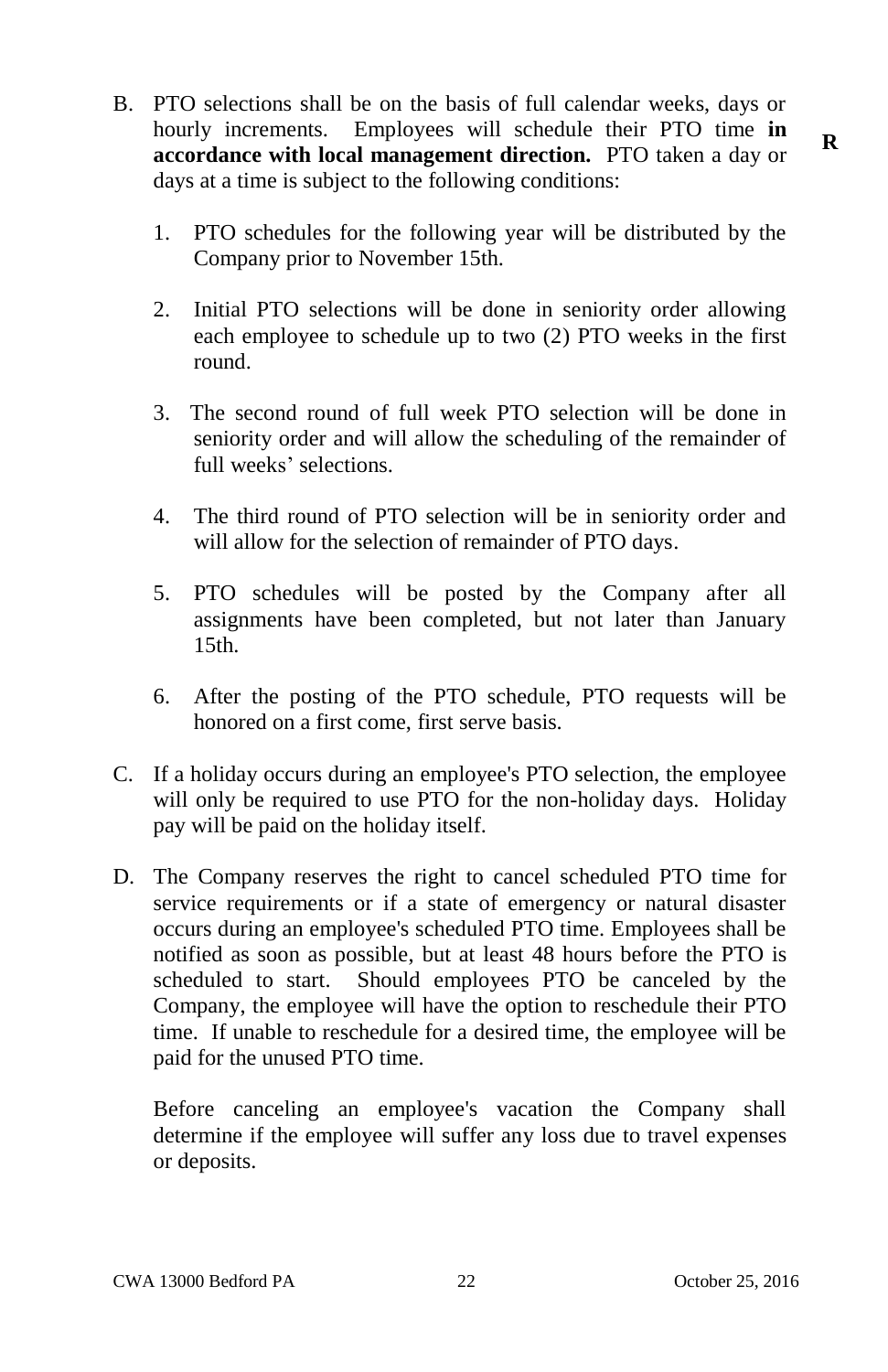The employee will be made whole at the Company's discretion by either allowing the employee to take the vacation or paying the loss.

## **ARTICLE 14 PROFESSIONAL WEAR**

The Company will provide at its discretion either an appropriate number of uniform garments (as determined solely by the Company) or an annual credit for the purchase of approved garments through the Company authorized vendor to employees in those classifications which the Company deems appropriate. New hires in those classifications may receive additional uniform garments or a higher initial credit. The color, style, and material blend of employee work clothing will be determined by the Company for both uniform and non-uniform garments.

Employees will be required to wear uniform and non-uniform garments that are, in the Company's judgment, properly maintained and presentable. The wearing of uniforms will be mandatory during all work hours. Regular and all appropriate maintenance of an employee's uniform is the responsibility of the employee.

A pin, not to exceed 1 inches in diameter designating affiliation with the CWA and not derogatory of the Company or personnel, may be worn with the uniform and will not cover the Company logo.

The Company shall have the unilateral right to modify, amend, or cease the uniform program at any time.

## **ARTICLE 15 CROSS JURISDICTION**

At the discretion of management, due to service requirements, employees covered by this agreement may be required to work at other Company locations outside the bargaining unit jurisdiction. Similarly, employees from other bargaining units and/or non-bargaining employees may be required to work at Company locations within the bargaining unit jurisdiction performing bargaining unit work. The Company shall keep to a minimum such temporary cross jurisdictional work and shall make such assignments on a limited and temporary basis to meet service requirements.

The parties agree that the assignment of bargaining unit work to non-unit employees and the assignment of non-bargaining unit work to bargaining unit employees as permitted under this agreement is not intended in any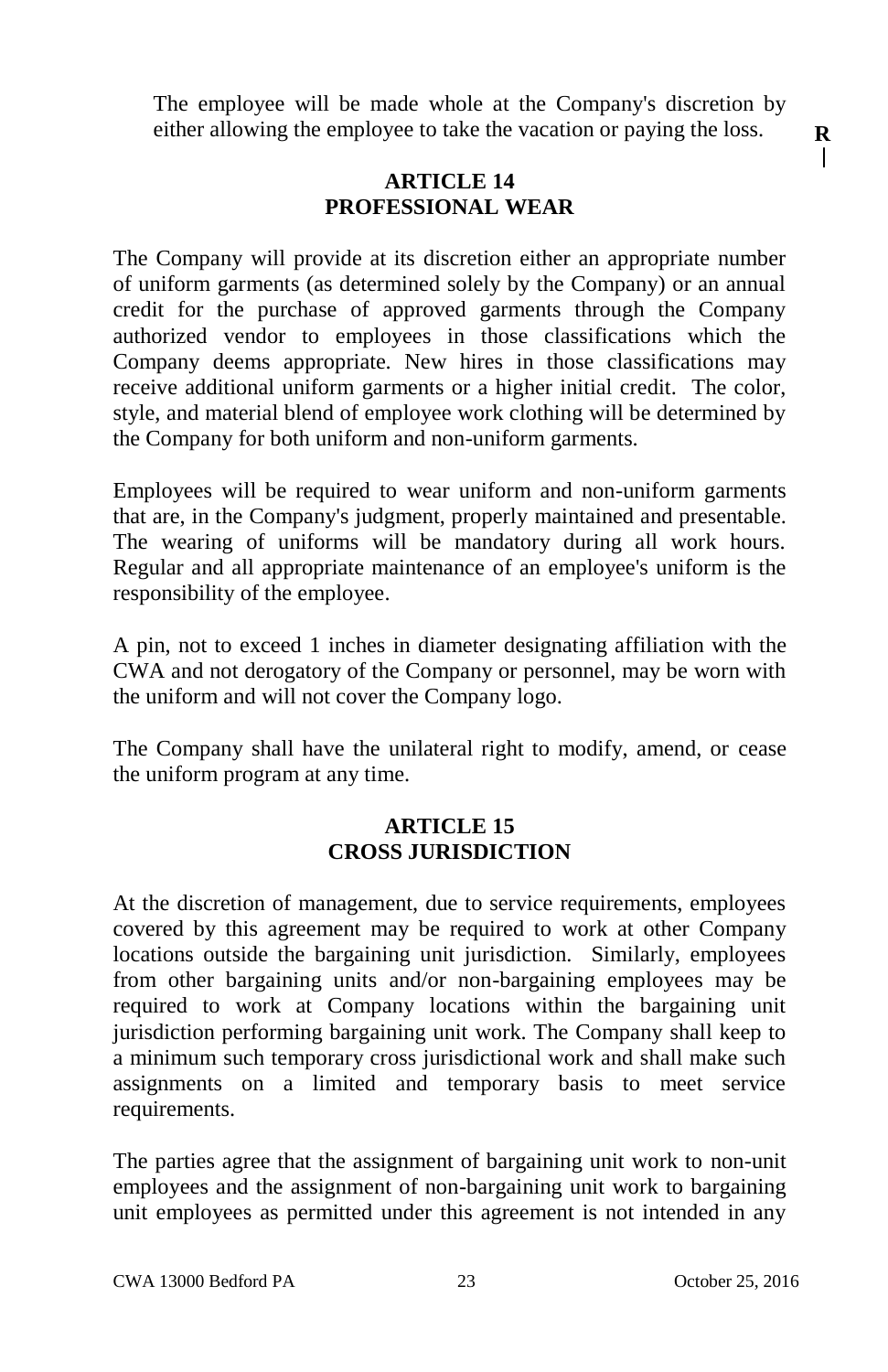way to affect the separate community of interest shared by each group of employees, nor to result in an accretion of one group of employees into another.

## **ARTICLE 16 PAY ALLOWANCES FOR ABSENT TIME**

#### Section 16.1 - Jury Duty

Any full-time employee who is lawfully summoned to serve on jury duty shall be paid by the Company at his base rate of pay, for all time necessarily consumed in performing such service, providing the employee immediately notifies his/her supervisor upon being served with the summons. To be eligible for this benefit, employees who are dismissed or released from their summons on any day prior to the end of their scheduled tour, shall immediately contact his/her supervisor for instruction.

#### Section 16.2 - Bereavement

In the unfortunate event of the death of an immediate family member, an employee is provided time off with pay to grieve, assist in making arrangements and/or to attend the funeral or services of a close relative in the following manner:

Up to five scheduled workdays for the following immediate family members: spouse, domestic partner, father, mother, son, daughter (includes step-parents and step children and parents and children of domestic partner).

Up to three scheduled workdays for the following immediate family members: brother, step-brother, sister, step-sister, mother-in-law, fatherin-law, son-in-law, daughter-in-law, sister-in-law, brother-in-law, grandmother, grandfather, grandmother-in-law, grandfather-in-law, grandchild, aunt, and uncle.

#### Section 16.3 - Military

The Company provides military leaves of absence to employees who participate in military reserve training and involuntary call-ups due to national emergencies and Presidential declarations of military action. The Century Link military leave provides pay differential and continued benefits, as well as ensuring that employees' jobs are protected as required by the law. If you take military training leave, CenturyLink will pay the

**R** $\mathsf{I}$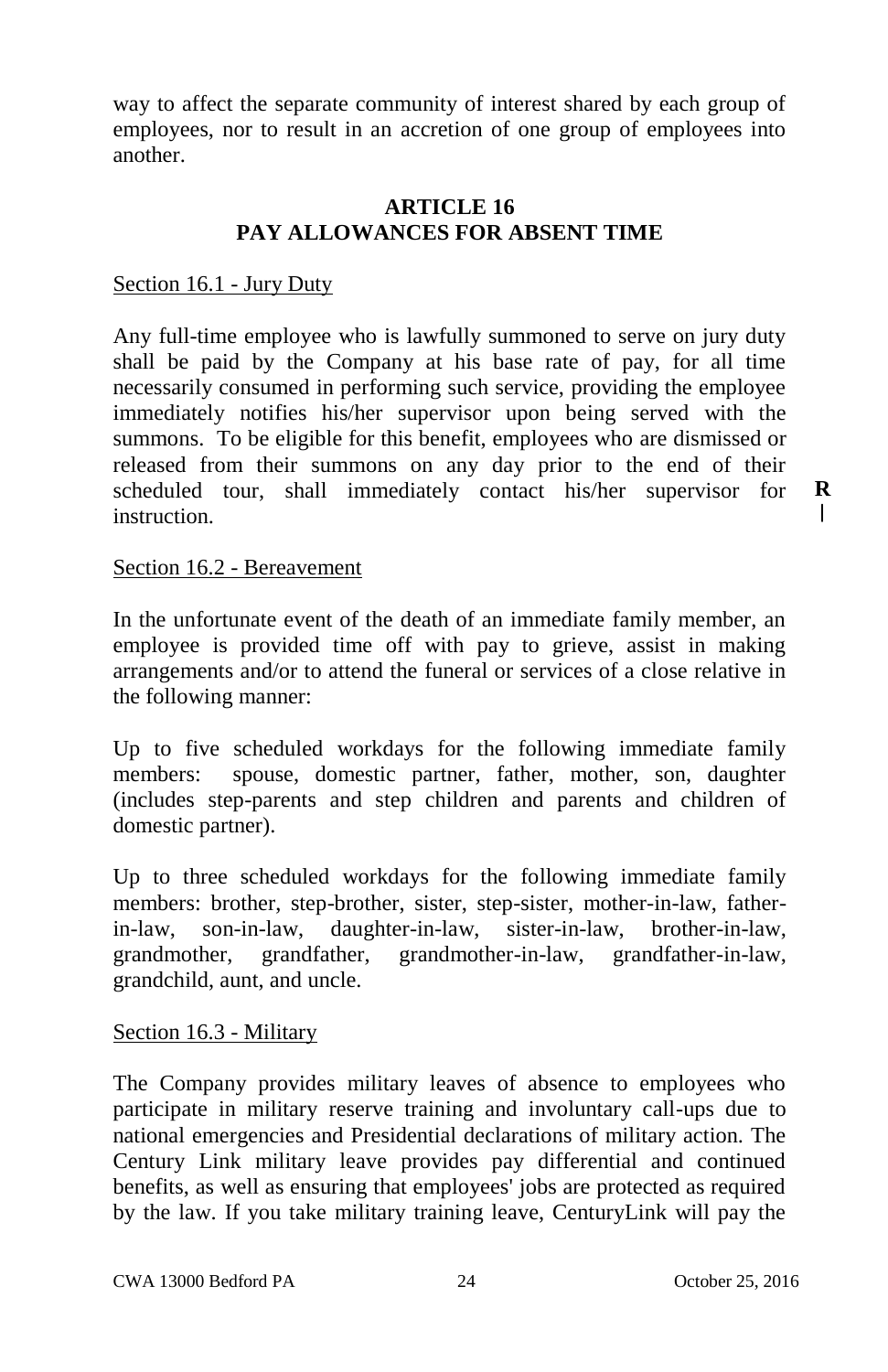difference between your CenturyLink base pay and military base pay up to a maximum of two work weeks each calendar year for Reserve and National Guard training.

If you take military leave based on an involuntary call to active duty due to national emergencies and Presidential declarations of military action, the Century Link Military Leave Policy will apply.

## Section 16.4 - Administrative/Personal Leave

An Administrative/Personal Leave of absence without pay may be granted to an employee by the Company in its sole discretion and in accordance with the Company's Leaves of Absence Policy. Administrative/Personal leaves may only be requested for an absence of five (5) consecutive workdays or more and shall be limited to a cumulative total of thirty (30) calendar days **in any rolling 12 month period**. Any extension beyond thirty (30) calendar days requires additional approvals from the Company. Any employee must have a minimum of six (6) months service to be eligible for an Administrative/Personal Leave. All available PTO hours must be exhausted prior to going into unpaid status while on Administrative/Personal Leave.

#### Section 16.5 - Family and Medical Leave

The parties recognize the applicability of the federal Family and Medical Leave Act, and the Union recognizes the Company's right to establish FMLA policies and rules which are consistent with the law and/or any applicable state law as well as any express provision of this Agreement. These benefits are described and administered in accordance with the Company's Leaves of Absence Policy.

#### Section 16.6 - Disability Leave

All employees who are not eligible for Federal or State Family and Medical Leave, or have exhausted the maximum time available, are eligible for disability leave for recovery from bona fide disabling illness or injuries. This includes all on- and off-the-job illnesses and injuries. Except as otherwise allowed by law, disability leaves will be administered in accordance with the Company's Leaves of Absence Policy. Employees on disability leave may qualify for benefits under several Company plans (PTO/Vacation, Worker's Compensation, Short Term Disability, Long Term Disability) subject to all of the policies and rules governing eligibility and use of such benefits.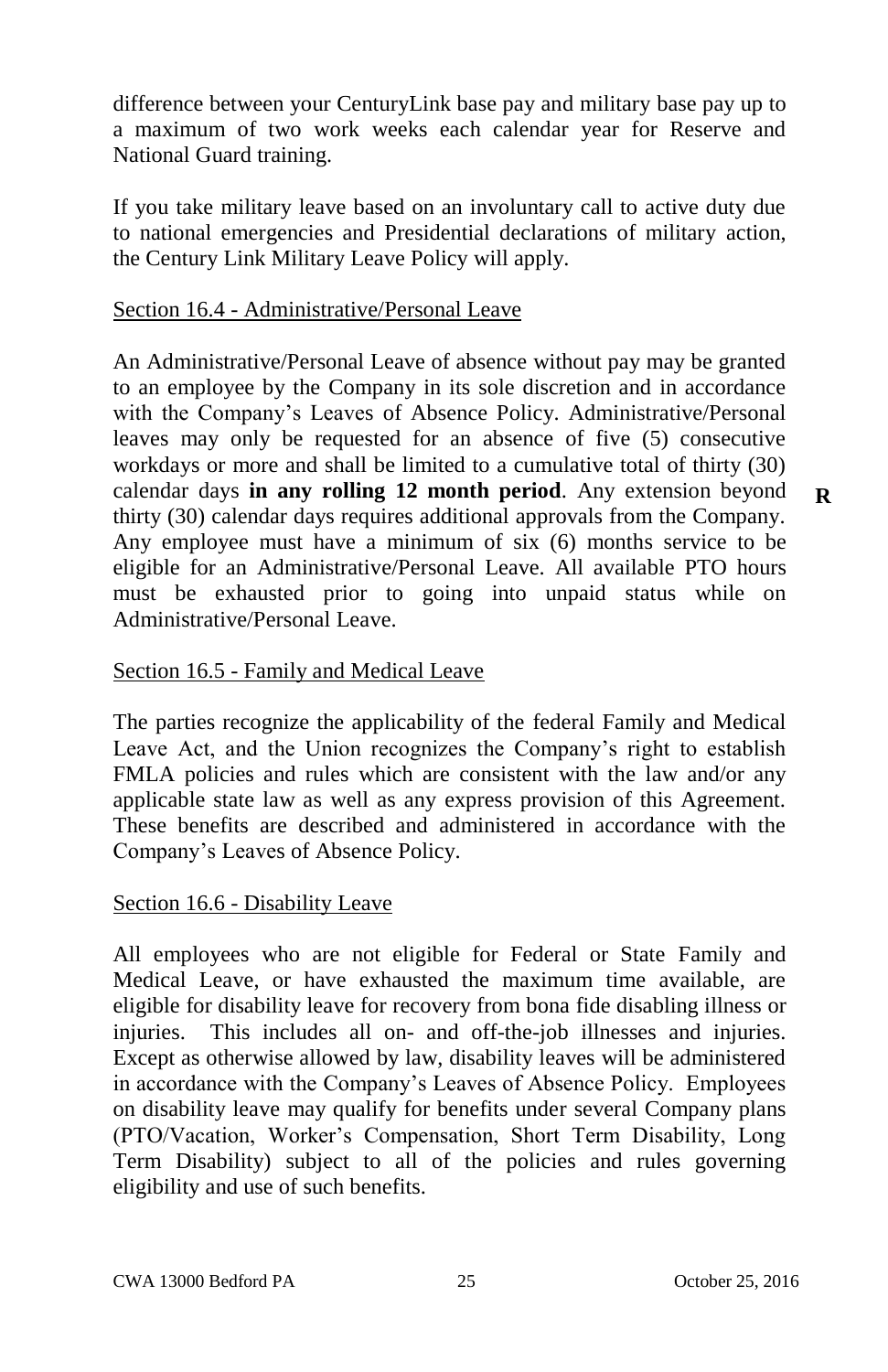# **ARTICLE 17 SHORT TERM DISABILITY**

The Company agrees to provide Short Term Disability (STD) benefits for all regular full-time employees with one or more years of service on a non contributory basis. Employees with less than one year of service or parttime employees are not eligible for STD benefits. The administration of STD leaves, including the application process and timelines, notice requirements, eligibility rules, return to work rights, and modified duty programs will be governed by the CenturyLink Disability Plan (the "Plan").

Employees qualify for STD benefits when they are participants who cannot work at their regular job due to an illness or injury incurred off the job; and satisfy the requirements as outlined in this Article but subject to the terms of the Plan which control and govern.

STD benefits begin on the eighth (8th) consecutive calendar day (sixth consecutive scheduled workday) of non-occupational illness or injury for participants. Written medical certification shall be required.

PTO hours are provided for all incidental absences from work and for the first five (5) consecutive scheduled workdays of a non-occupational disability related absence (STD waiting period). The employee must use all available PTO hours before hours can be taken unpaid, except in situation where FMLA covered absences to care for covered relatives will exceed five consecutive days. In those cases, the employee will have the opportunity to elect whether to take PTO hours or an unpaid absence. In all other situations, the employee will not have the opportunity to choose. If an employee does not have available PTO hours, those hours for which PTO is not available shall be non-paid.

If employment is involuntarily terminated due to reasons including, but not limited to, reduction in work force, plant/office closure, etc., while the employee is receiving STD benefits under the Plan, the employee may continue to receive benefits until the earlier of either the Plan's benefits are exhausted, the employee fails to comply with the Plan's STD administrative requirements, or the employee's doctor (or the IME doctor) states and the Plan agrees that the employee can return to work. If employment is involuntarily terminated for just cause, STD benefits may be terminated immediately.

The Plan Administrator may suspend or deny STD benefits if the employee fails to submit all forms/documentation as required, fails to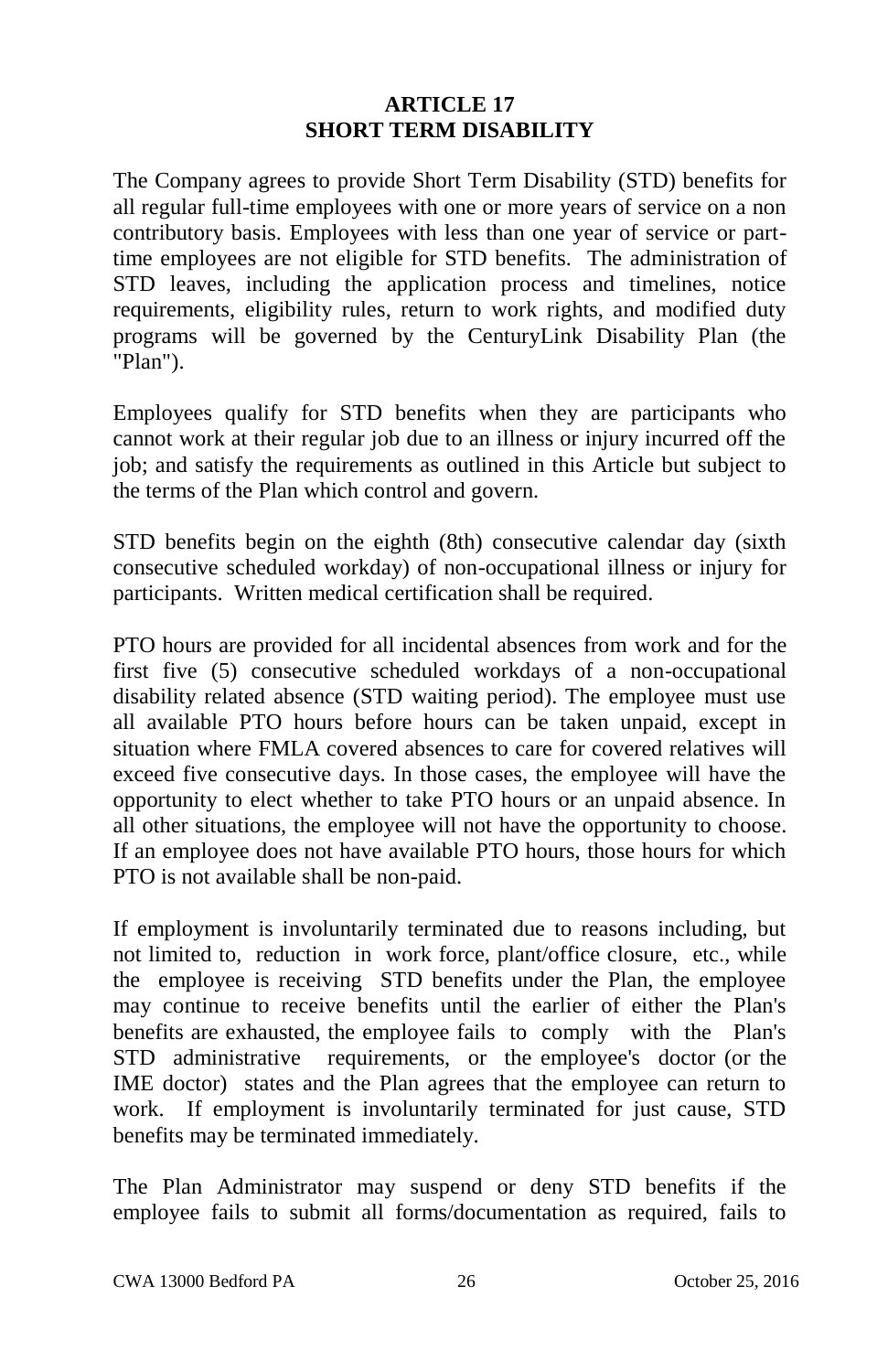comply with a Company request for an IME, or fails to comply with the requirements of the Plan. The Plan Administrator may require such physical or other professional examinations from healthcare providers as are allowed under the Americans with Disabilities Act, the Family and Medical Leave Act and/or any other applicable law or regulations as well as when an employee is claiming benefits or privileges under the Plan. The requirement for additional medical or other examinations shall include, but not be limited to, independent medical examinations to confirm a disability, circumstances in which an employee seeks disability or family leave and applies for or is receiving any benefits financed by the Plan; and "fitness for duty" examinations.

STD benefits may be paid for each period of disability that extends beyond STD waiting period up to a maximum of 9 months. **Effective 1/1/2019, STD benefits may be paid for each period of disability that extends beyond STD waiting period up to a maximum of 6 months.** The STD benefit is paid at 70% of "base rate pay". Base rate pay for the purpose of determining the appropriate STD benefit will be based on the rate of pay in effect on the last regular scheduled workday prior to cessation of active work. Base rate does not include incentive compensation, overtime, shift differential or other special payments or calculations.

STD benefits under the Plan cease on the earlier of when a) the employee is released by their provider, and supported by the Plan, to return to work, b) the employee fails to comply with the Plan's STD administrative requirements, or c) the Plan's benefits as described in this Article have been exhausted.

# **Worker's Compensation**

The Company will provide all Worker's Compensation benefits required by statute to an employee who sustains an on-the-job injury.

The Company will provide an employee a salary continuation benefit (called **Workers' Compensation Supplement Pay or WCSP** equal to 70% of regular base pay when combined with an approved Worker's Compensation claim and statutory payment. The salary continuation benefit is available up to a maximum of 1040 hours for a single disability beginning on the first day of approved absence. If the disability extends beyond 1040 hours, the employee may be eligible for Long Term Disability (LTD) benefits under the Plan. If approved for LTD under the Plan, the employees' Worker's Compensation benefit will be deducted from the employee's LTD benefit as an approved offset.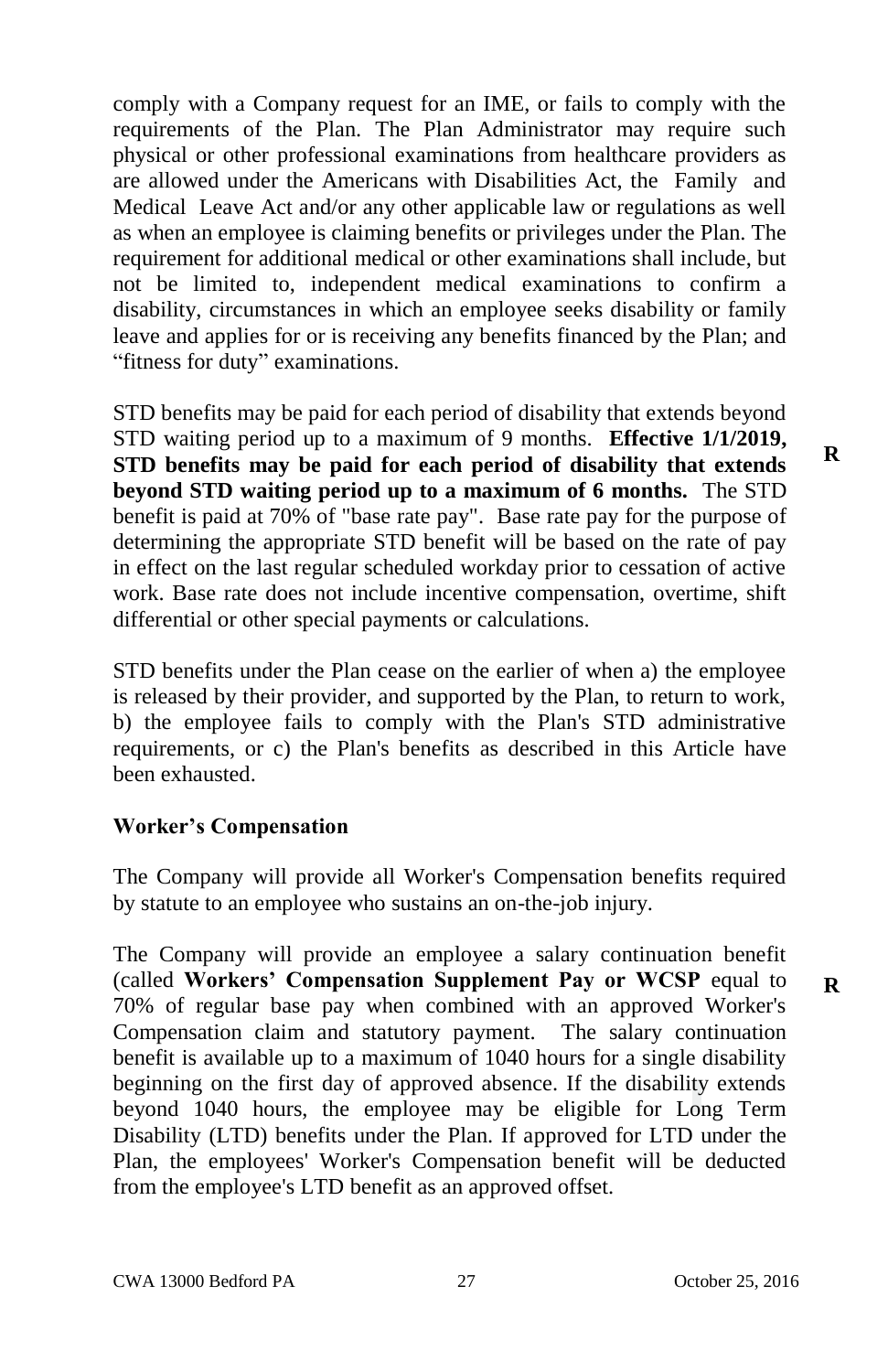An employee is never entitled to more than 70% of regular base pay while absent due to an on-the job injury. Any overpayments made by receiving both **WCSP** salary continuation and Worker's Compensation benefit payments in excess of 70% of regular base pay will be deducted from the employee's salary continuation check, regular pay check, or are to be reimbursed by the employee to the Company. The employee receiving an overpayment is deemed to agree to the deduction from the employee's salary continuation check, regular pay check, or to reimburse the Company.

**WCSP** payments of salary continuation benefits will be in accordance with the CenturyLink Disability Plan (the "Plan") and shall cease upon the ear1ier of a) an employee's retirement, b) discharge for just cause, or c) when employment would otherwise terminate because of reduction in force.

#### **ARTICLE 18 HEALTH AND WELFARE BENEFITS**

Effective 10/24/16, and continuing for the term of this Agreement, the Company agrees to provide employees covered by this Agreement the same group medical insurance (to include prescription drug), group dental, group vision, employee life insurance, dependent life insurance, basic long-term disability insurance, supplemental long-term disability insurance, accidental death and dismemberment, health care flexible spending account and dependent day care flexible spending account, and at the same premiums, as the Company provides for its non-bargaining employees employed by the Company in the exchanges covered by this Agreement. The Company in its sole discretion may provide the coverage and benefits required by this Article through insurance and/or self-funded plans.

The Company will make available to employees, upon retirement, the same options for retiree health benefits as are offered to similarly-situated non bargaining employees who retire from the Company. The retiree health benefits will be exclusively governed by the terms of the applicable plan(s).

The selection and administration of any plans to provide the coverage and benefits required by this Article shall be within the Company's exclusive control and sole discretion. The Company shall therefore have the unilateral right to make any changes which it deems necessary or desirable, including changes to establish, restore and/or maintain the most favorable qualification or treatment of the plan(s) under federal (or any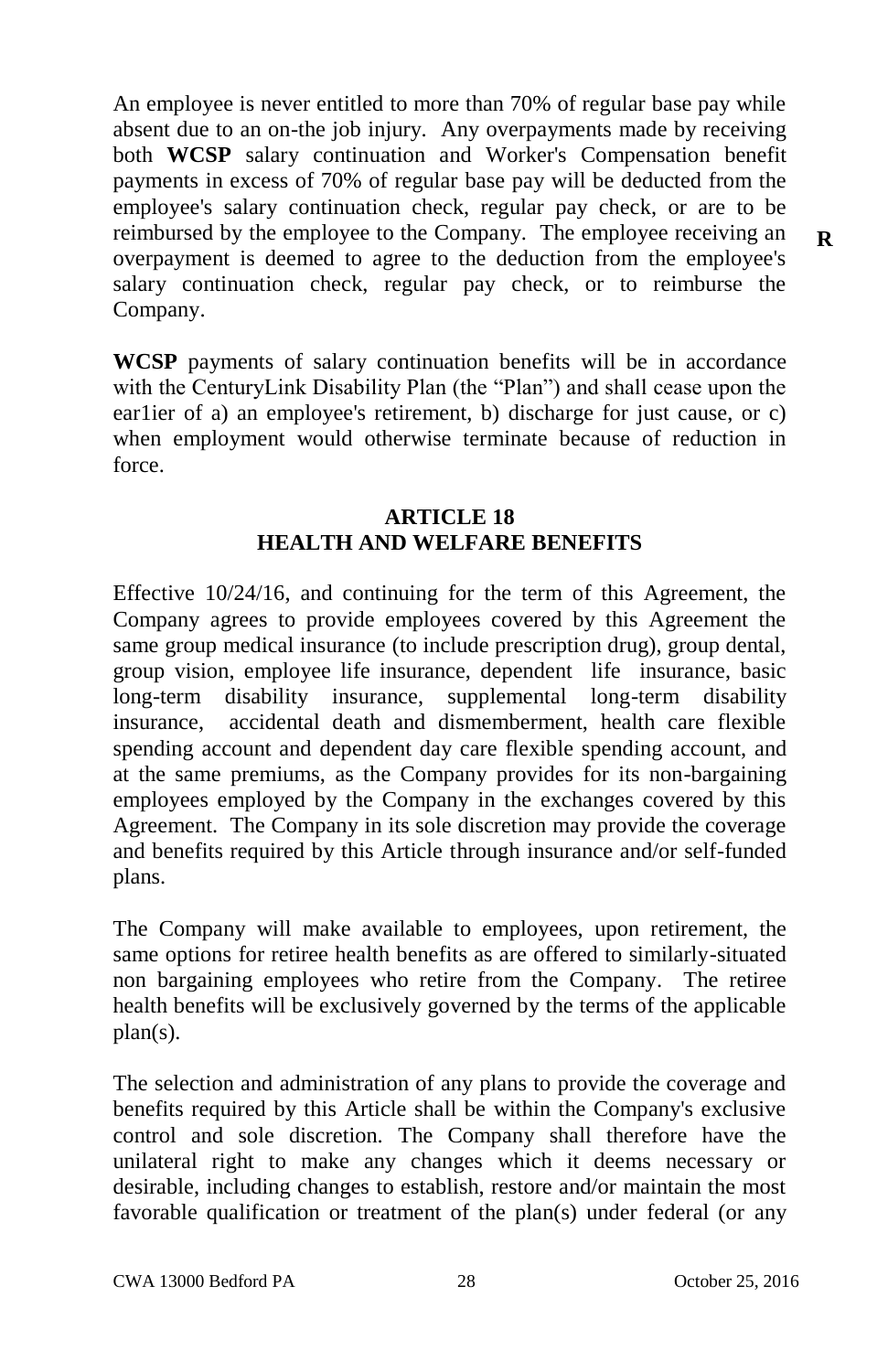applicable state) law. The selection of the insurers, carriers, agents and/or plan or claims administrators shall also be in the Company's exclusive control and sole discretion.

The Company reserves the right to unilaterally amend, change or terminate any one or more or any combination of these plans or flexible spending accounts or any of their features (including, but not limited to, deductibles, co-payments, maximum out-of-pocket expenses, etc.), or the premiums charged to employees (annually or as otherwise deemed necessary) for any plan(s). However, the Company may do so only so long as the amendments, changes and/or terminations apply equally to all eligible employees, both bargaining unit and non-bargaining unit employees, of the Company.

During the term of this Agreement, the Company shall not have any obligation to engage in decision or effects negotiations of any type on any subject addressed (directly or indirectly) in or by this Article.

The Company will provide the Union with sixty (60) days advance notice of any amendments, changes, or terminations to the various plans. At the request of the Union the parties will meet to discuss, but not negotiate such changes.

Except as specifically provided in this Article, all disputes, complaints and questions, and any other issues arising out of or in any way connected with any ERISA benefit plan, shall be exclusively resolved in accordance with the underlying plan, procedures and ERISA, and shall not be subject to the grievance and arbitration provisions of this Agreement.

# **Voluntary Benefits Program**

Effective 10/24/16, and continuing for the life of this Agreement, the company agrees, subject to the limitations described below, to include employees in the Voluntary Benefits program.

It is understood that employees will be responsible for the entire cost for each component of the Voluntary Benefits program. At its sole discretion, the Company may permit employees to have the required costs withheld through payroll deduction.

In addition, at its sole discretion, the Company shall designate the insurance carrier(s) and/or the agents(s) for the various components of the Voluntary Benefits program. The Company may change the insurance carrier(s) and/or the agents(s) at any time provided sufficient notice is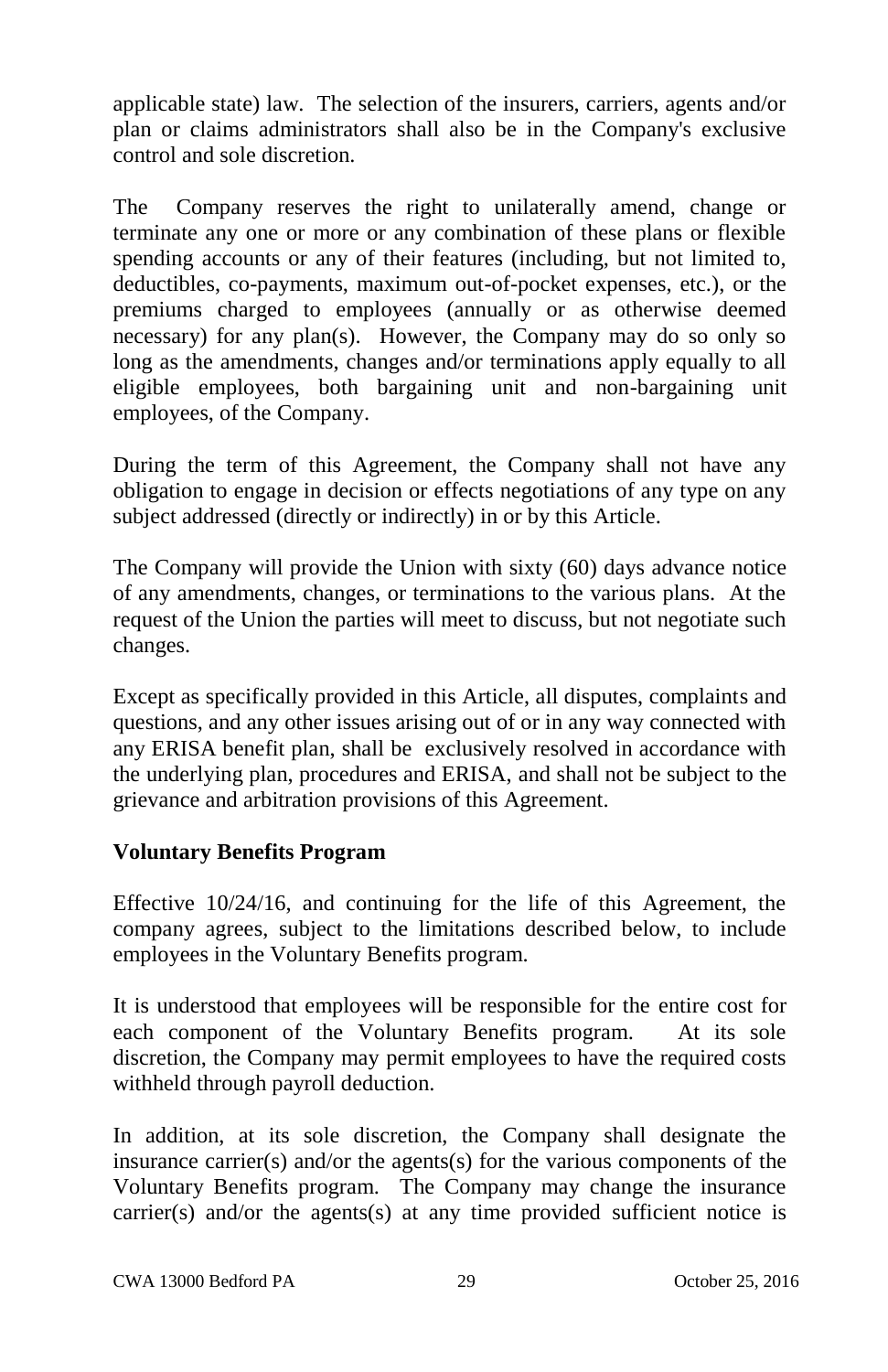given. The Company will provide the insurance carrier(s) and/or the agent(s) with all applicable employee information needed to offer the program. The Company also reserves the right to modify or terminate any one or all of the various components of the Voluntary Benefits program at any time, so long as the changes are uniformly applied to all eligible employees, both non-represented and bargaining unit employees of the Company.

## **ARTICLE 19 REIMBURSEMENTS**

#### Section 19.1 - Reimbursement of Incidental Expenses

1. All employees for whom the company authorizes an overnight stay will be required to use the designated Company corporate card or any other "corporate card" as designated by the company for all business travel expenses. Employees will receive reimbursement for authorized expenses by submitting an approved expense report.

The company's business travel objective is to reimburse employees for reasonable and necessary expenses incurred on behalf of the company. At the same time, the company anticipates its employees to be prudent with company funds and to be cognizant of shareholder value when incurring business travel expenses. All business expense provisions will be managed in accordance with the Company's Business Expense Reimbursement Policy, herein called the "Reimbursement Policy", unless specifically mentioned otherwise in the collective bargaining agreement. The company reserves the right to amend, modify or change this policy at its sole discretion.

- 2. When an employee is assigned to duty or schooling which requires travel away from his/her regularly recognized place of employment, the company will pay the employee on the basis of a regular work week schedule.
- 3. The per diem allowance will be in accordance with the Reimbursement Policy. Employees incurring business travel expenses are responsible to ascertain that the expenditure is for a valid business purpose. Falsification or failure to adhere to these guidelines may lead to disciplinary action up to and including termination. No personal charges are allowed on the designated Company corporate card. Any charges remaining on the card after payment by the Company are the responsibility of the employee.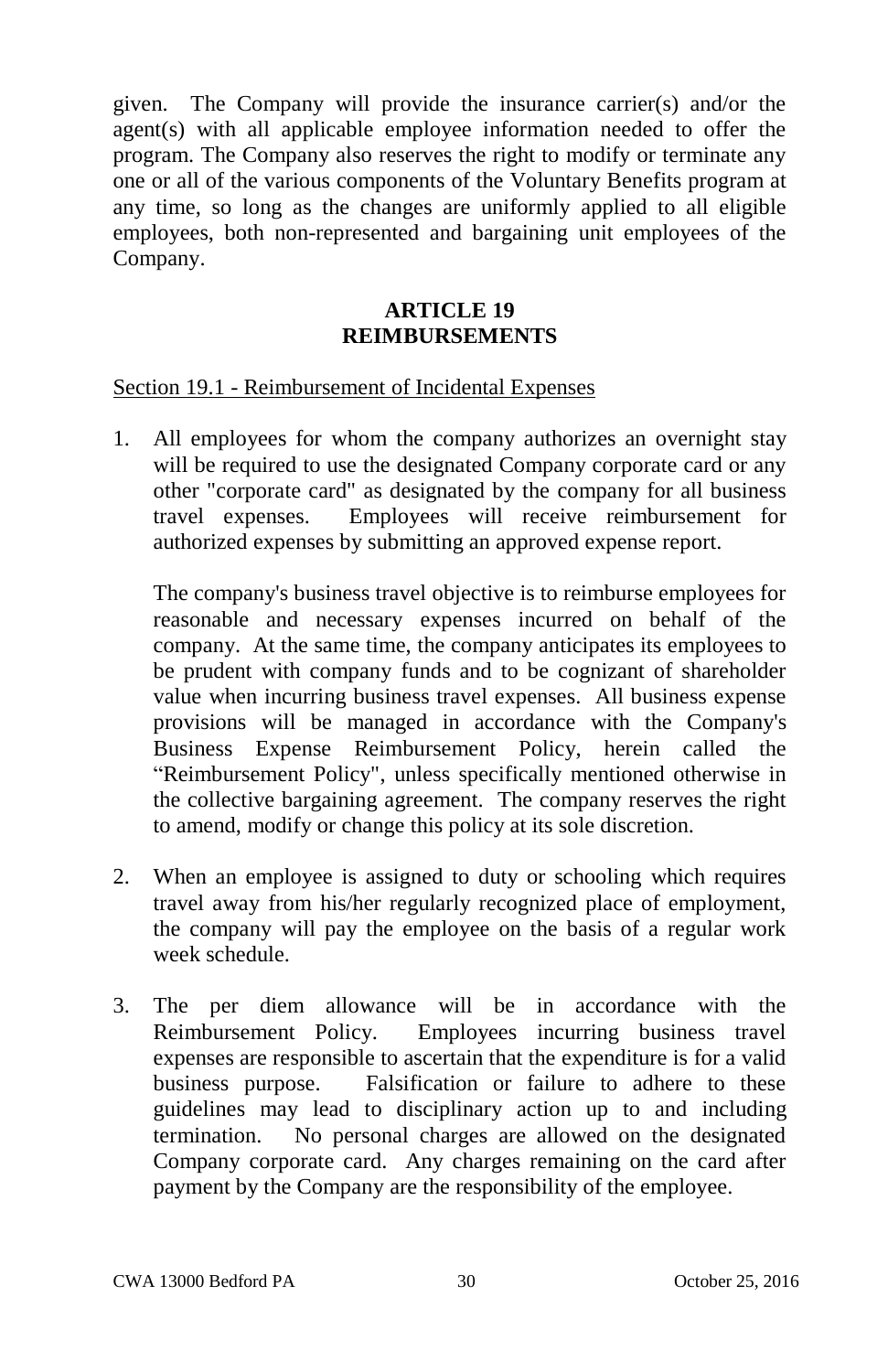- 4. Expense reports are to be filed within 5 business days upon return from a trip. All expense reports must include substantiation of the date, time, place and business purpose for the expenditures. Additional substantiation is required for certain business travel expenses such as meals, lodging, airfare, cash expenses, mileage, tolls, rental cars, etc. Reasonable costs associated with any expense are subject to local management discretion and authorization.
- 5. All authorized and approved "out of pocket" expenses filed on an expense report will be reimbursed on the employee's next payroll check.
- 6. Employees shall be paid at the company-designated rate for mileage when using their personal vehicle for authorized business purposes.

# Section 19.2 - Telephone Concession Plan

Subject to Company policy, regular employees (full and part-time) with six (6) or more months of service are eligible for the CenturyLink telephone concession plan.

It is recognized that the Company has the right to amend, modify wholly or in part this plan, so long as the changes are uniformly applied to all eligible employees, both non-represented and bargaining unit employees.

#### Section 19.3 - Tuition Assistance Program

The Company agrees, to include employees in the Tuition Assistance program in accordance with the Company policy. The Company also reserves the right to modify or terminate any one or all of the various components of the Tuition Assistance program at any time, so long as the changes are uniformly applied to all eligible employees, both nonrepresented and bargaining unit employees of the Company.

# **ARTICLE 20 CALL OUT TIME**

Call Out is a condition of employment and occurs in response to service failures, emergency conditions or case of customer trouble. Call out will be paid to an employee who is required to work hours not contiguous to his/her regularly scheduled shift. Employees are required to be available and accept call out. The use of an answering machine or a ring/no answer when called will be considered unavailability for call out.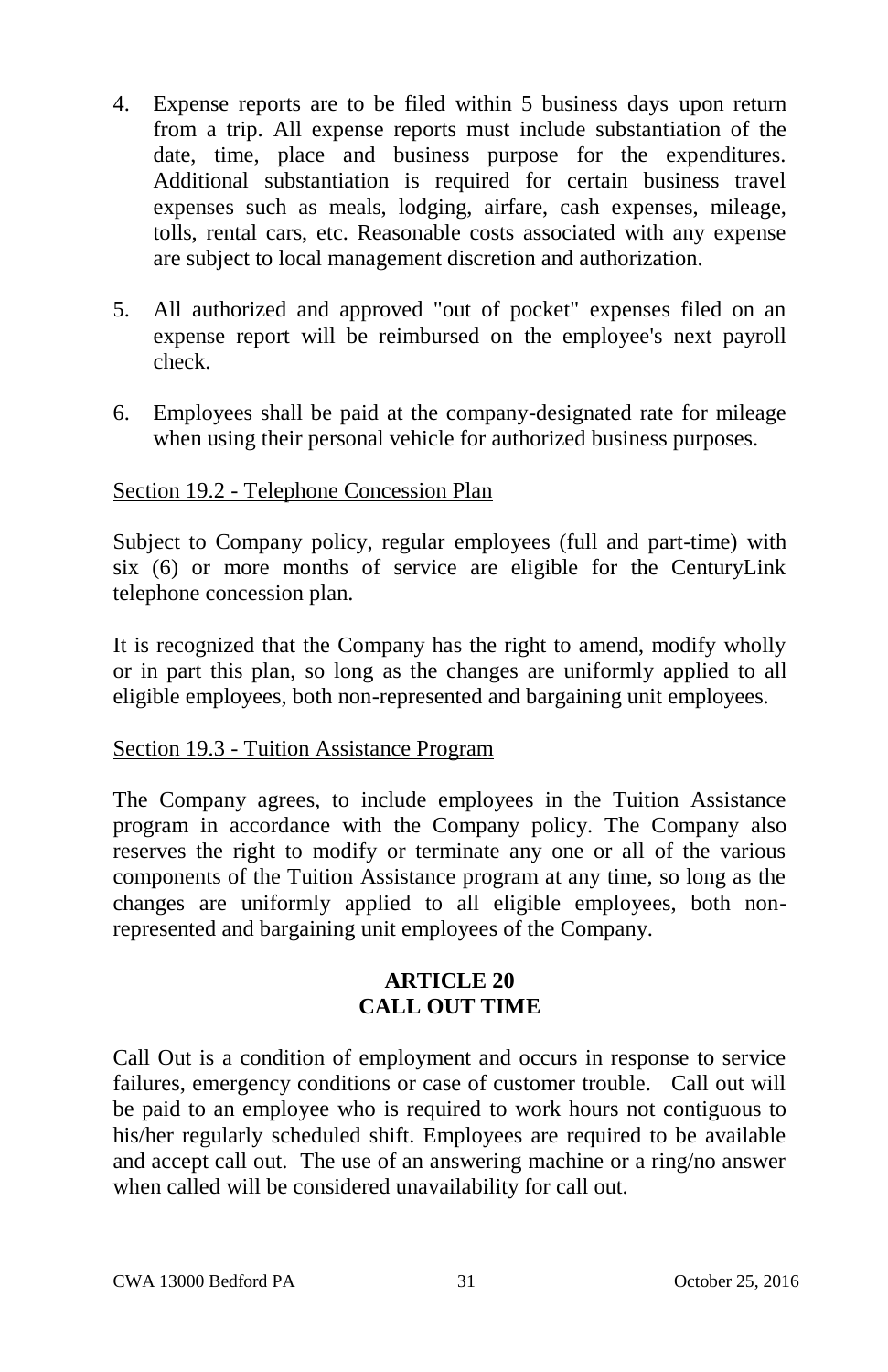The employee must actually perform the work in order to be paid the call out. The employee will be paid one and one-half times (1.5x) his/her regular hourly rate for actual hours worked with a minimum of two (2) hours. Subsequent call outs within the initial two hour minimum are not subject to additional pay until the employee has worked beyond the initial two hour minimum. **If an employee accepts a call out and leaves his/her residence and the call out subsequently gets cancelled, such time shall be considered work performed and shall be eligible for the minimum call out time.** Hours worked beyond the initial two hour minimum would continue at the rate of one and one-half time (1.5x) the employee's base rate. Subsequent call outs beyond the initial two hour minimum are subject to another two hour minimum.

Call out **time** shall be computed from the time the employee leaves his/her residence to the time the employee returns to his/her residence.

No other differentials are paid during call out hours. Call out hours do not count toward the overtime calculation and are not subject to additional premium payments.

## **ARTICLE 21 STAND-BY**

The assignment of stand-by periods will be at the discretion of the Company.

Stand-by will be rotated among all qualified employees in a geographic area by work group as defined by the Company. During the period of stand-by, the employee will be available to take all calls and report to a job site as needed. Employees may swap or pick up standby assignments with other qualified employees by notifying their supervisor.

Employees who are designated for stand-by will be utilized in any company location where he/she is qualified to perform the work. The stand-by technician will be contacted by telephone and will be available to respond to the trouble within an hour. Any employee who fails to respond during their assigned stand-by-period will forfeit stand-by pay for that day in which no response was made. He/she will be paid for the remainder of the assigned period.

During periods of stand-by, the employee may be assigned to a vehicle for business purposes only. If assigned a vehicle, the vehicle must be kept at the employee's place of residence and parked off the public street when possible. If the vehicle cannot be kept at the employee's place of residence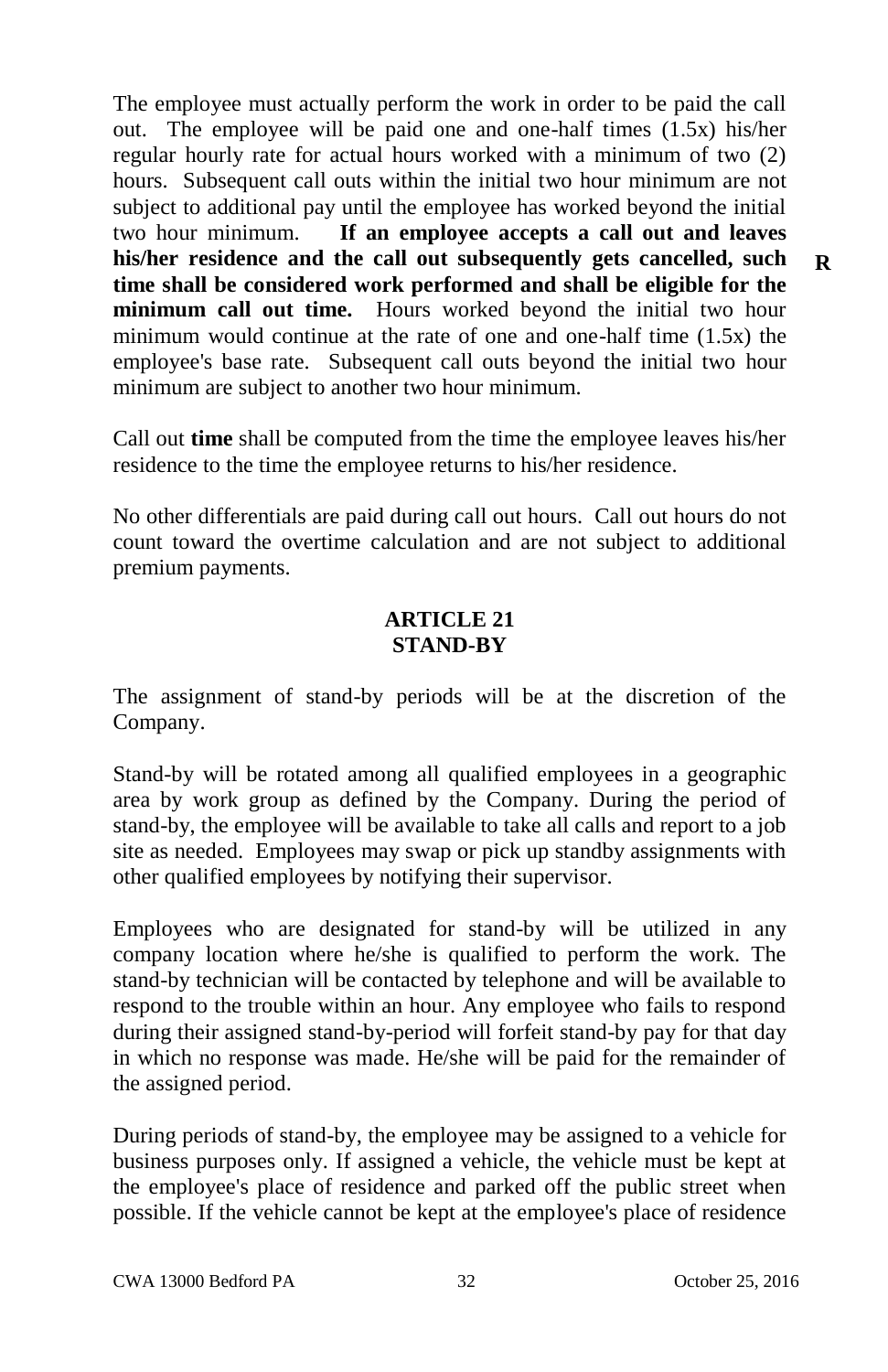due to an ordinance or other regulation, it may be parked at the nearest Company-approved location(s). Employees on stand-by are responsible for ensuring Company vehicles are properly maintained.

The stand-by period typically be for a seven (7) day period, beginning Monday 8:00 AM through the following Monday 8:00AM. Occasional stand-by periods for other lengths of time may be required under unusual special circumstances or upon service requirements.

The Stand-by rotation list will be **created after the annual vacation selection takes place. Employees selecting PTO during initial vacation selection will not be scheduled standby during those weeks. Employees may volunteer for additional standby assignments. In the event of insufficient volunteers to cover an open standby assignment, the least senior employee in the job title shall be required to pick up the assignment.** 

The standby pay treatment will be as follows: **\$210** per week **and an additional \$30 if a holiday falls during the standby assignment.** 

Standby differential may be paid on a daily or weekly basis. All call out pay procedures will apply to standby assignments.

## **ARTICLE 22 GRIEVANCE PROCEDURE**

1. For purposes of this agreement, the term "Grievance" means any complaint or dispute between the Company and the Union or between the Company and any employee concerning the interpretation or application of this agreement or any claim or breach or violation of this agreement or concerning any claim of disciplinary action or discharge taken against an employee without just cause. If any step is not taken within the time specified, unless the delay is caused by the Company, the grievances will be considered as settled. No grievance shall be eligible for handling hereunder unless filed, during the term of Agreement, in compliance with this Article and within the time limits and according to the procedures established in this Article unless there is a mutual agreement by both parties. Grievances not so presented or processed shall be considered waived by the Union.

Each grievance shall briefly describe the specific matters complained of in sufficient detail that dates, time(s) if pertinent, occurrences, and the nature of the circumstances causing the grievance can be identified readily. The names and locations of employees concerned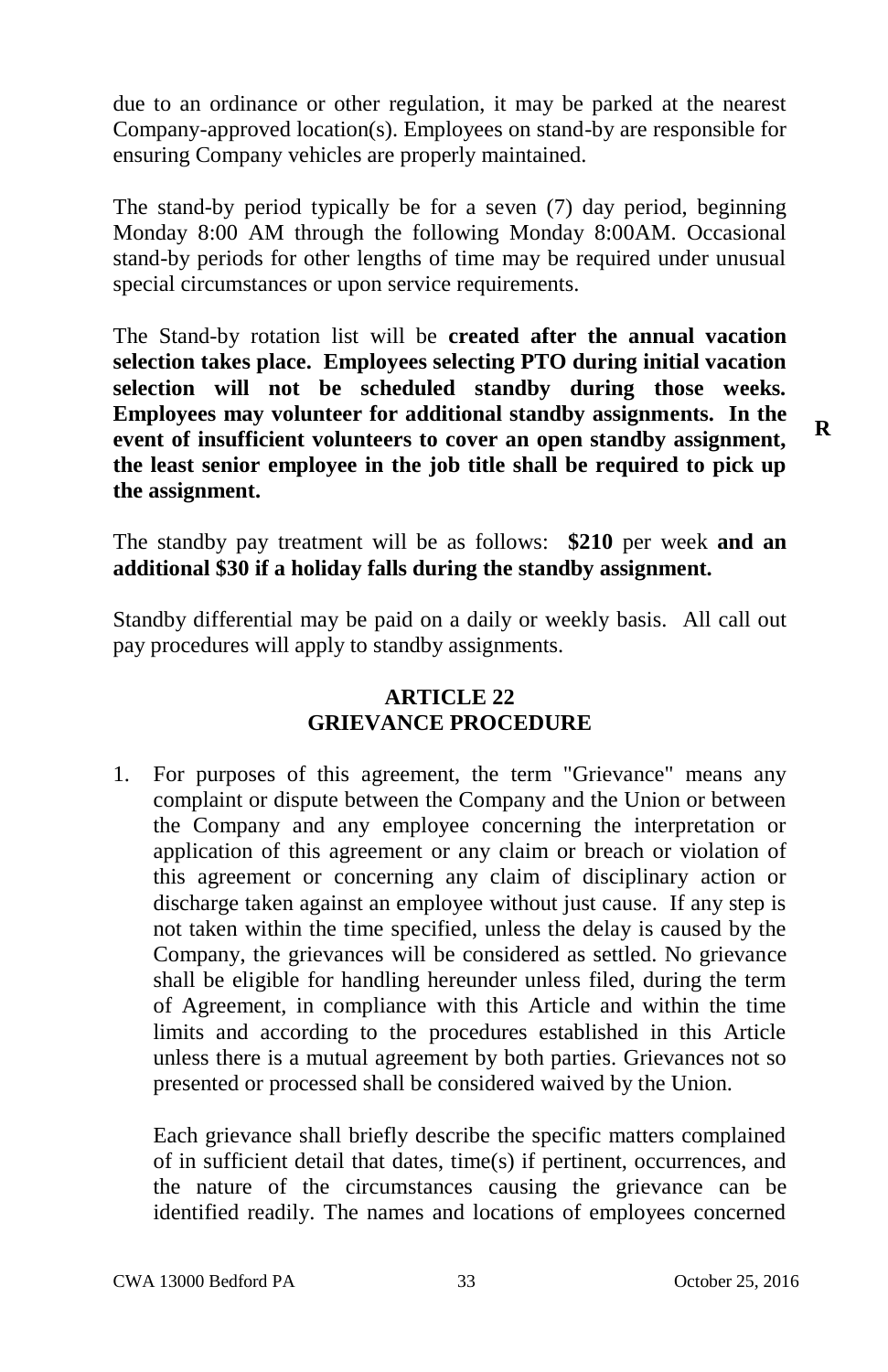shall also be given where the grievance relates to specific employees as opposed to a general complaint. There shall also be a statement as to the specific section(s) of this Agreement believed to have been violated or misinterpreted and the desired remedy.

When a grievance has been presented by the Union to the Company, representatives of the Company shall not discuss or attempt to adjust the grievance directly with the aggrieved employee or group of employees except as authorized by this Article or with the consent of the Union. The provisions of this section shall not prevent either party from discussing a grievance at any level of the grievance procedure in order to settle the grievance.

# **STEP 1**

Grievances shall be presented in writing to the employee's Supervisor within ten (10) calendar days after the employee has knowledge of the event. The grievance shall set forth the facts involved and the specific section(s) of this Agreement believed to have been violated or misinterpreted and the desired remedy. Present at the Step 1 meeting shall be no more than two local Union representatives or designees. The immediate supervisor shall give his/her answer in writing to the union representative within ten (10) calendar days after the step one meeting.

# **STEP 2**

If the grievance is not settled in STEP 1, the Union representative may appeal the grievance to the designated Labor Relations representative within fifteen (15) calendar days after receiving the supervisor's written answer in STEP 1. The designated Labor Relations representative and the Local 13000 Regional Vice President shall arrange a meeting between the Union and the appropriate Labor Relations/Company representatives within thirty (30) calendar days of receipt of the Union appeal for a STEP 2 meeting. If mutually agreed upon, meeting may be held via conference call to expedite timelines based on availability of the parties involved. Present at the step two meeting will be the Local 13000 Regional Vice President, the grievant and one other Union representative and two representatives of the Company and/ or Labor Relations. The Company's answer will be in writing to the Union within fifteen (15) calendar days after the STEP 2 meeting.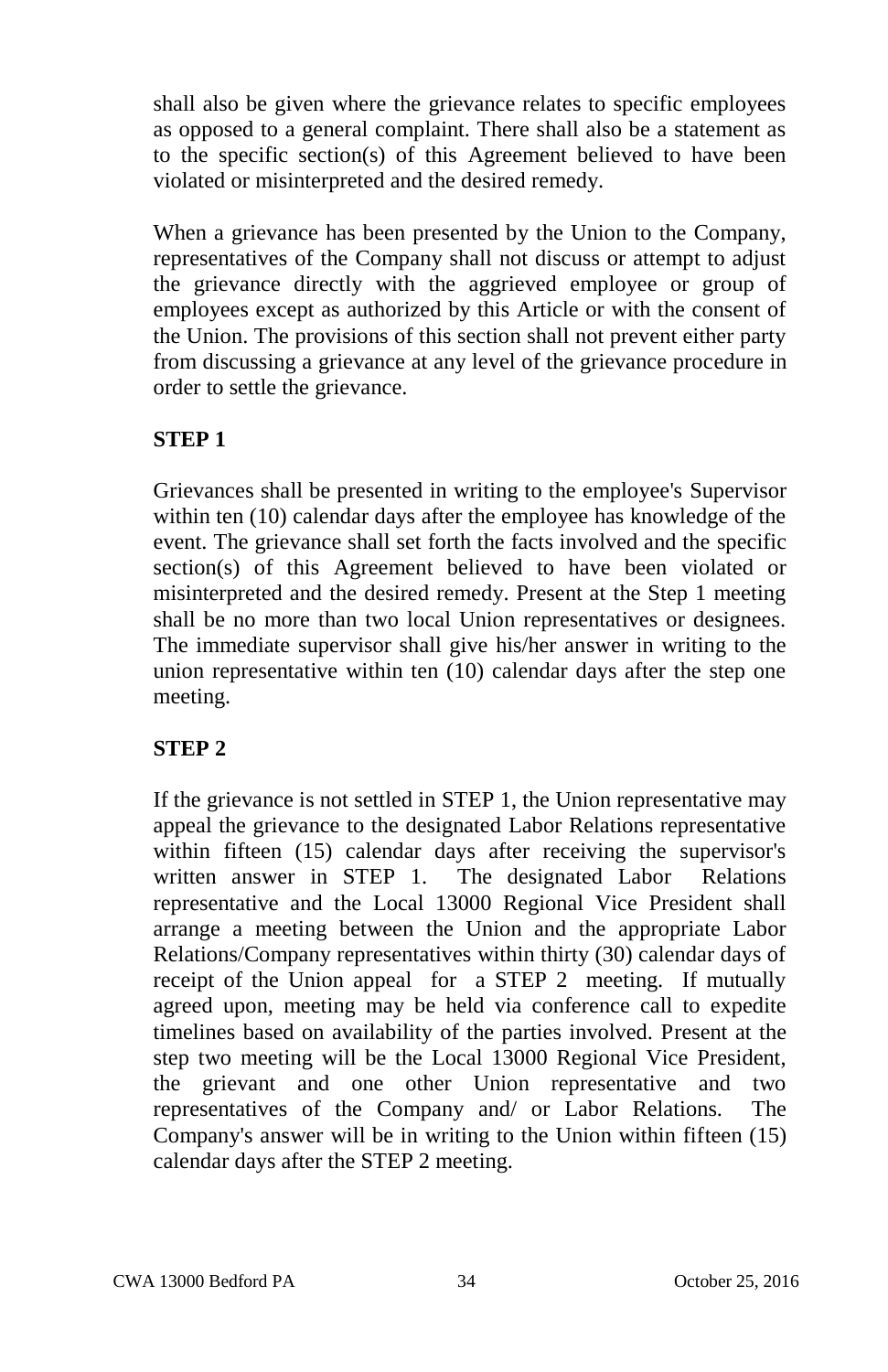Either party to this agreement upon mutual agreement shall be permitted to call employee witnesses at this step of the grievance procedure.

If the dispute cannot satisfactorily be adjusted in Step 2, the dispute or grievance may be submitted to arbitration.

- 2. Nothing in this agreement shall restrict the right of an individual employee to adjust any grievance with the Company, provided such adjustment is not inconsistent with the terms of this agreement and provided a representative of the Union has been given the opportunity to be present. Employees will have the right to Union representation upon request.
- 3. Nothing in this agreement shall restrict the Company from questioning employees **in the presence of a Union Representative** to ascertain information pertinent to the grievance.
- 4. Any grievance relating to a suspension or discharge must be presented to the designated Labor Relations Representative by the close of the fifteenth (15th) calendar day following the day on which such action is taken. Such grievances shall then be processed beginning with STEP 2 of the grievance procedure; the first meeting of the Company and the Union to be held within fifteen (15) calendar days after the filing of the grievance. If, as a result of the processing under the grievance procedure, it is mutually agreed that the disciplined employee has been justly dealt with, then the action shall be final.
- 5. Where a grievance is not appealed by either party to the next higher step within the prescribed time limits or where a grievance is not presented in the manner provided for, it shall be barred from further proceedings and considered closed.
- 6. No extension of time limits as provided for shall be allowed except by mutual Agreement of both parties in writing.
- 7. In the event that the Company believes itself to be the aggrieved party, it shall present its grievance in writing to the Union President. The committee shall immediately proceed to meet with Company representatives, to the effect settlement of the grievance, within fifteen (15) calendar days of receiving the grievance. The Unit President shall provide a written response to the designated management representative within fifteen (15) calendar days of said meeting. If settlement of the grievance cannot be reached, the grievance may be submitted to arbitration.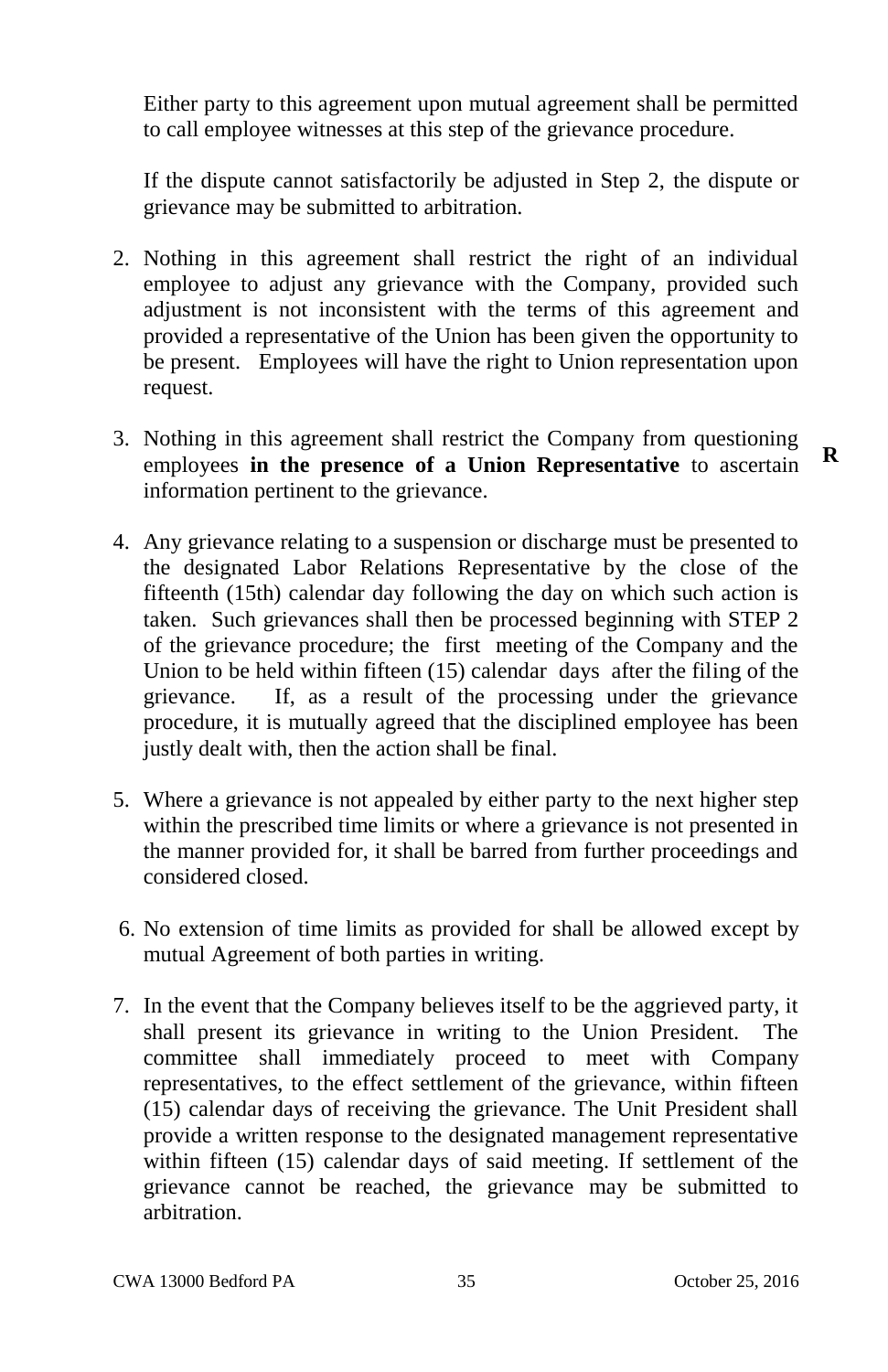# **ARTICLE 23 ARBITRATION**

- 1. All grievances which are not satisfactorily resolved in the Grievance Procedure may be submitted to arbitration by either party if the violation occurred while the agreement is in effect. For a grievance to be considered for arbitration, the request for arbitration must be submitted, in writing, to the Federal Mediation Conciliation Service (FMCS) within thirty (30) days of receipt of the final written answer to the grievance provided for in the Grievance Procedure.
- 2. The Union shall submit a written request for a panel of seven (7) members of the National Academy of Arbitrators to the Federal Mediation & Conciliation Service, with a simultaneous copy to the Company's designated Labor Relations representative, within ten (10) workdays after the demand for arbitration. After receiving the list of arbitrators, and within five (5) workdays of its receipt, an arbitrator shall be selected by each party alternately striking from the list of seven (7) names. The Union, as the moving party, shall have the first strike. The last name remaining on the list after each party has exhausted its strikes shall become the arbitrator.
- 3. The jurisdiction and authority of the arbitrator and his opinion and award shall be strictly limited to interpretation of the written provisions of this Agreement. The arbitrator shall have no powers to add to, subtract from or in any way modify the terms of this Agreement.
- 4. Where the issue submitted to arbitration involves the payment of money to an employee, the Arbitrator shall only have the authority to include in the award a direction for the payment of money, retroactively or otherwise, but limited to making the employee whole. With respect to wages "make whole" means reimbursing the individual for basic wages they would have made if employment had been continuous at the employee's regular straight time wage rate not including any overtime or premium payments that the employee would have been entitled to if employment would have been continuous. Deductions will be made for interim earnings, Workers Compensation, Unemployment Compensation, other employment or other monetary compensation which the employee would not have been eligible for had the employee not been suspended or discharged during that period. However, in any grievance arbitrated under the provisions of this Section, the Company shall under no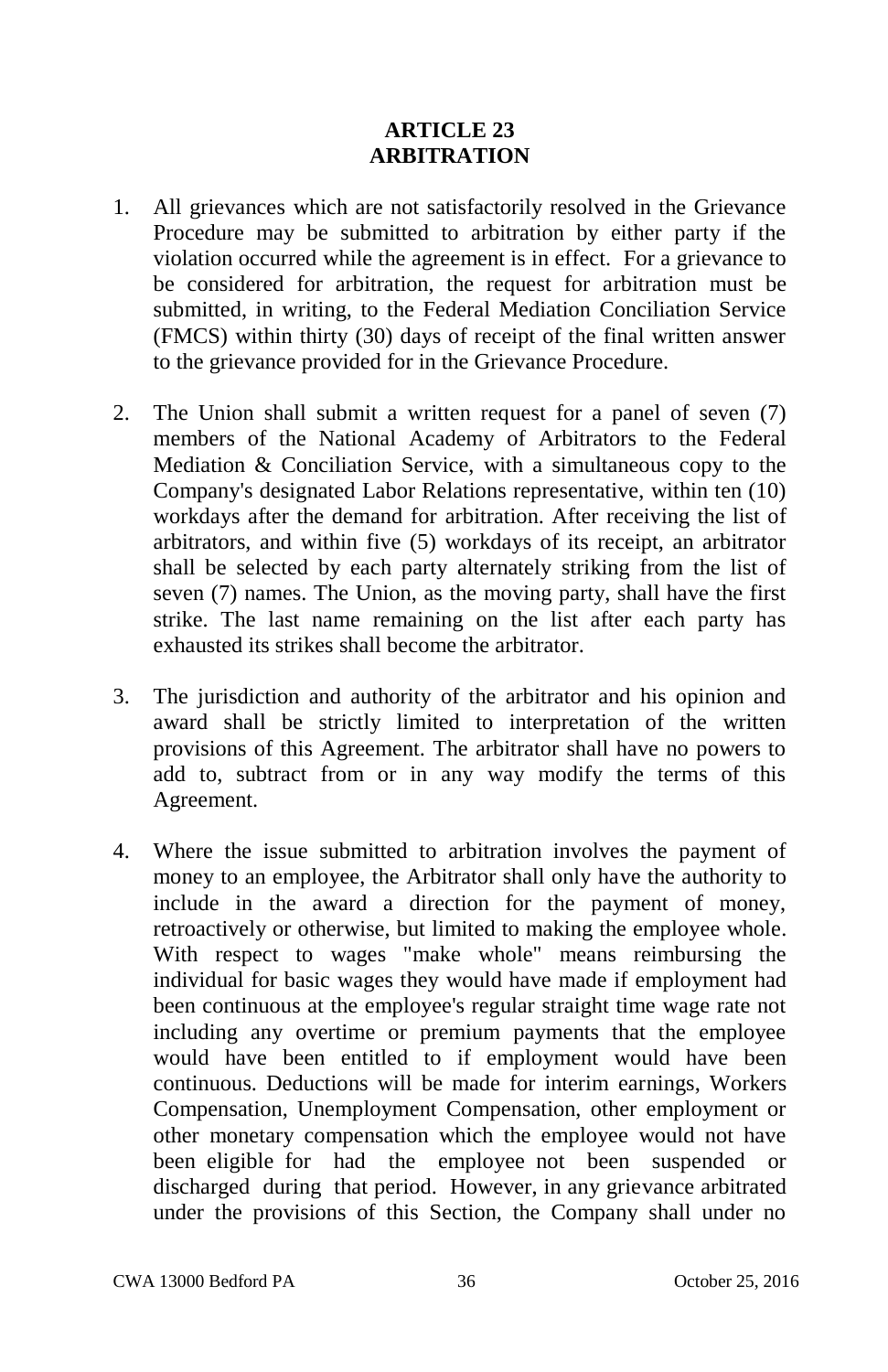circumstances be liable for any retroactive back pay, benefits, or any other advantage of employment (such as PTO) for more than fifteen (15) months (plus any time that the processing of the grievance or arbitration was delayed at the specific request of the Company) after the date of the disciplinary action. Delays at the specific request by the Union in which the Company concurs shall not be included in such additional time.

- 5. Either party may require that an official record of the proceedings be prepared by a professional reporter and that a copy be provided to the arbitrator. The Party requiring an official record of the proceedings will pay the full cost of all reporting and transcript fees unless the other party requests a copy or the right of inspection or use, in which event the full cost shall be equally divided between the parties.
- 6. Each party will bear the expenses of presenting and preparing its own case, including legal fees. Compensation and expenses of the arbitrator shall be borne equally by the Company and Union.

# **ARTICLE 24 CONTRACTING**

It is agreed that because of the nature of the Employer's business, function, operation, processing or service of the Employer in this Agreement may be subcontracted, provided such shall not result in the layoff or the reduction of the regular work day or regular work week of any regular full-time employees who perform the work being subcontracted on a daily basis.

# **ARTICLE 25 LAYOFFS**

# Section 25.1 - Layoffs -Bedford District

The Company shall determine the necessity for and extent of any work force reduction and the Company will provide the Union and the employees affected with at least thirty (30) days advanced notification prior to the layoff. The procedures set forth in this Article shall be applied.

Before any layoffs occur, contractors performing the same work on a daily basis in that job classification will be laid off first.

Employees laid off under the provisions of this Article will continue to receive medical and dental through the end of the month in which the layoff occurs.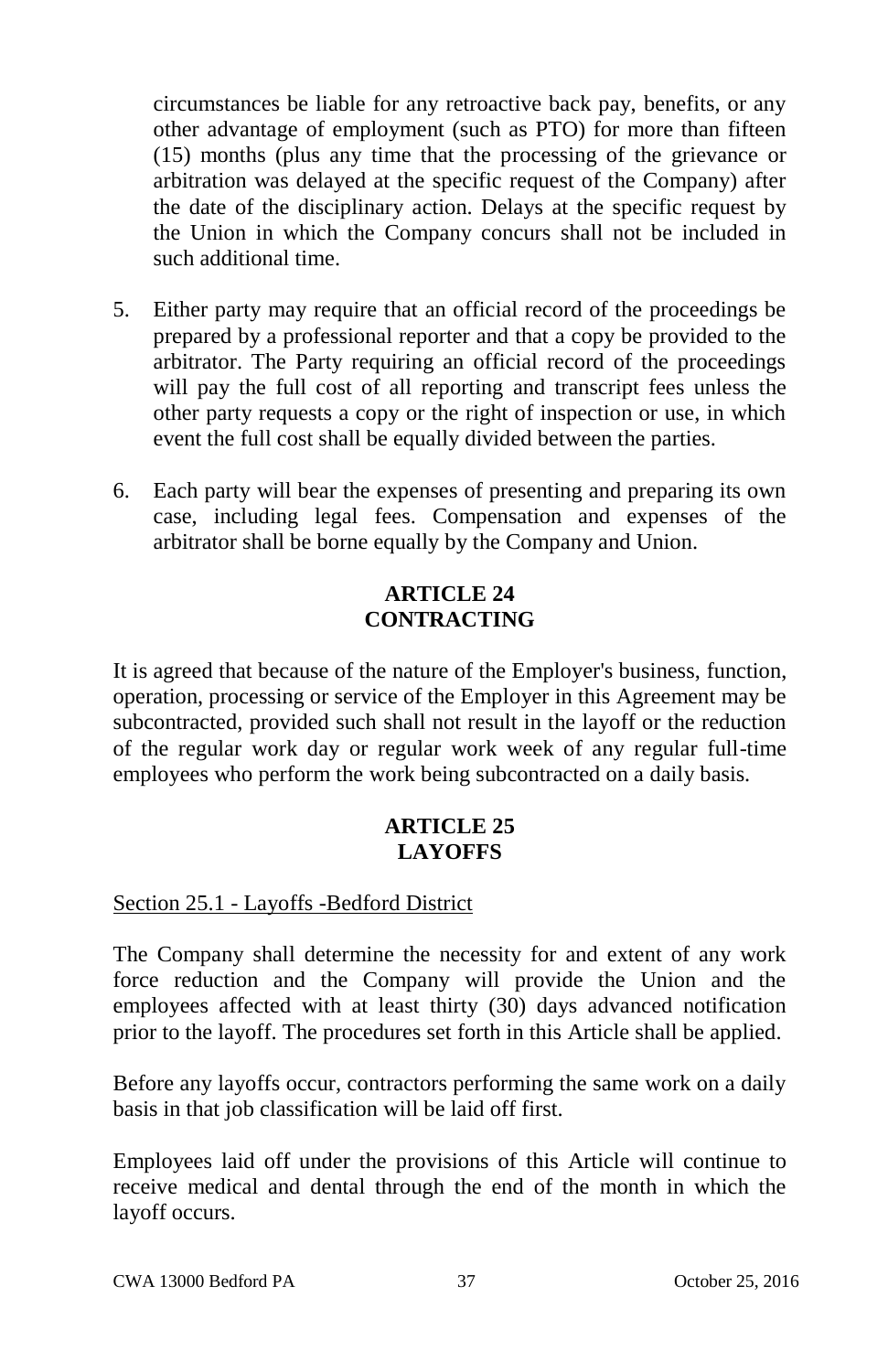Work force reductions will be done by job classification and by inverse order of bargaining unit seniority. An employee who is designated for layoff may request to transfer to another job classification within the bargaining unit provided that all of the following qualifications are met.

- A. The job is vacant and at the Company's option will be filled or, the incumbent employee has less bargaining unit seniority than the employee designated for layoff.
- B. Transfers may only occur on a lateral or downward basis as determined by the wage schedules of the job classifications.
- C. The transferring employee must have previously held the job title and must meet the qualifications required to satisfactorily perform the new job with a minimum amount of on-the-job training and familiarization (defined as 40 hours or less). If formal classroom training is required to perform the work, the employee will not be eligible to transfer. The Company may give consideration to employees who have performed the duties satisfactorily and are otherwise qualified.
- D. In all cases, the most senior employee requesting a transfer must displace the least senior employee in the job classification to which he/she is requesting to transfer.

Employees affected by a work force reduction, who elect not to transfer, shall be separated without loss of recall rights and severance pay.

Section 25.2 - Recall

A. When rehiring in any **full-time** occupational title following a layoff, the Company will first offer the job to the most senior employee who meets the job's requirements defined in Article 25, Layoffs, and who was transferred or laid off from that classification due to the layoff. Refusal by an employee to accept reassignment to his/her pre-layoff positions will relieve the Company obligation to offer such future assignments to the employee. If there is no such employee who was so transferred, then the Company will offer reemployment to those employees who have been laid off in that classification in the inverse order in which said employees were laid off.

The Company will have fulfilled its obligation hereunder with respect to any laid off employee, by offering reemployment by certified mail **R**

**R** $\overline{\phantom{a}}$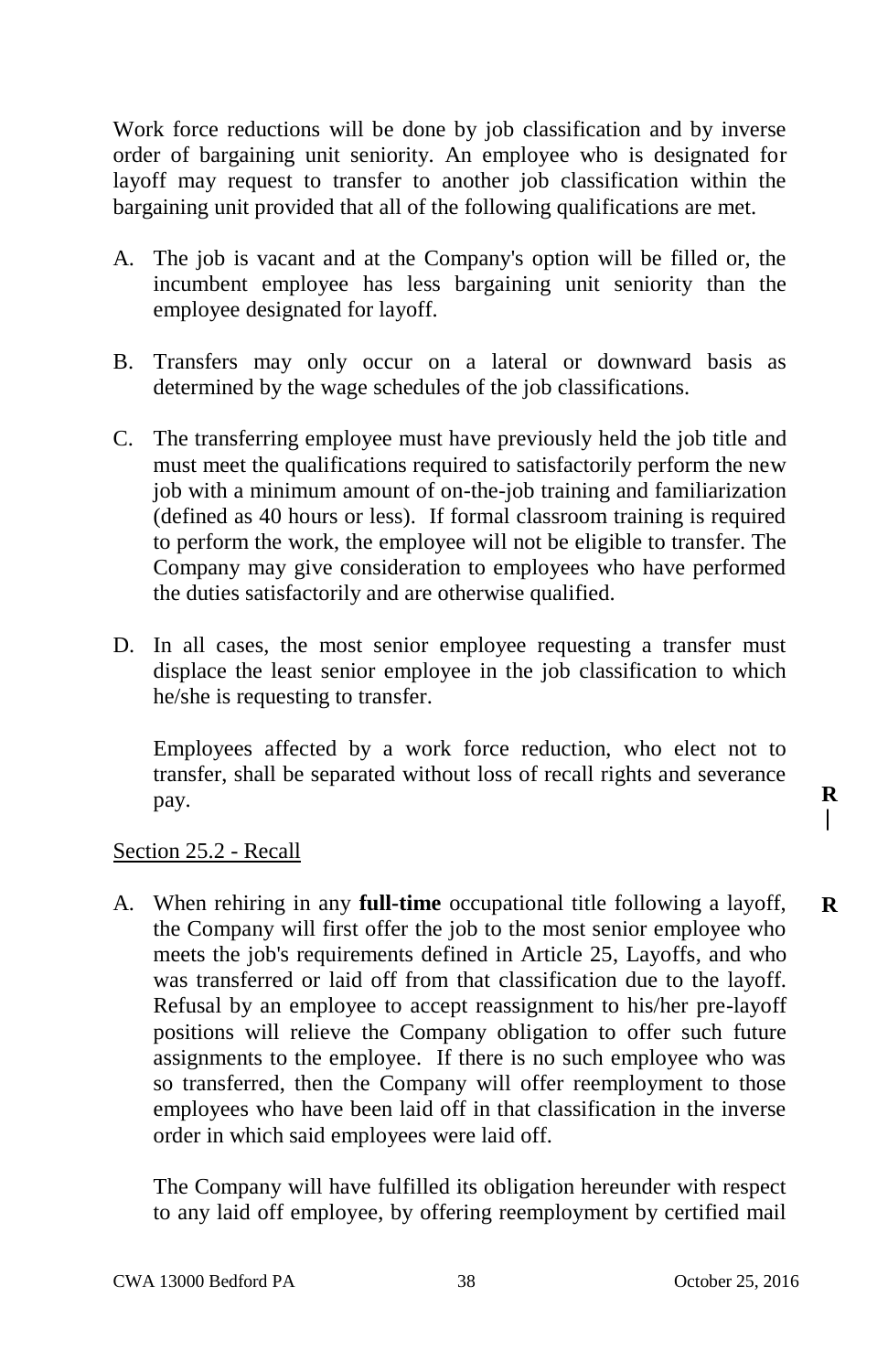addressed to the laid off employee's latest address as shown by the records of the Company. Any such laid off employee must respond within seven (7) calendar days after the date of the offer; otherwise, the laid off employee shall be deemed to have refused reemployment and the Company's obligation under this Article shall be terminated.

Unavailability for reemployment within fourteen (14) calendar days after the date of the offer will result in the forfeiture of remaining layoff allowance, recall rights and any other benefit.

There shall be no obligation to offer re-employment to any employee who has been laid off more than nine (9) months. It shall be the responsibility of laid off employees to inform the Company of changes in address.

B. Any laid off employees offered re-employment must be able to meet the requirements of the available job at the time such offer is made without physical restrictions or formal training.

## Section 25.3 - Severance

Eligible employees will receive 4 weeks plus one additional week for each completed recognized service year 1-9, plus 3 additional weeks for each completed recognized service year 10-14, plus 4 additional weeks for each completed recognized service year 15 plus with a minimum of 4 weeks and a maximum of 40 weeks of pay equal the employee's weekly base salary or wages as of the employee's last day of work (excluding overtime or bonus compensation) multiplied times the following number of weeks of severance pay:

- A. Service must be continuous as dated by the system service date. Fractional parts of years amounting to less than 6 months are disregarded. Fractions of 6 months or more are counted as a full year. Layoff allowance applies only to regular, full-time employees, and is paid out in a lump sum as indicated below.
- B. The layoff allowance of a returning employee ceases beginning the first day the employee is scheduled to return to work recall. If an employee, who has been laid off and paid a layoff, is subsequently reemployed and again laid off, the layoff in the case of the subsequent layoff(s) is based upon the employee's aggregate length of service minus the number of weeks of layoff allowance paid on a previous layoff(s). The deductible is not applicable after 5 continuous years of reinstatement.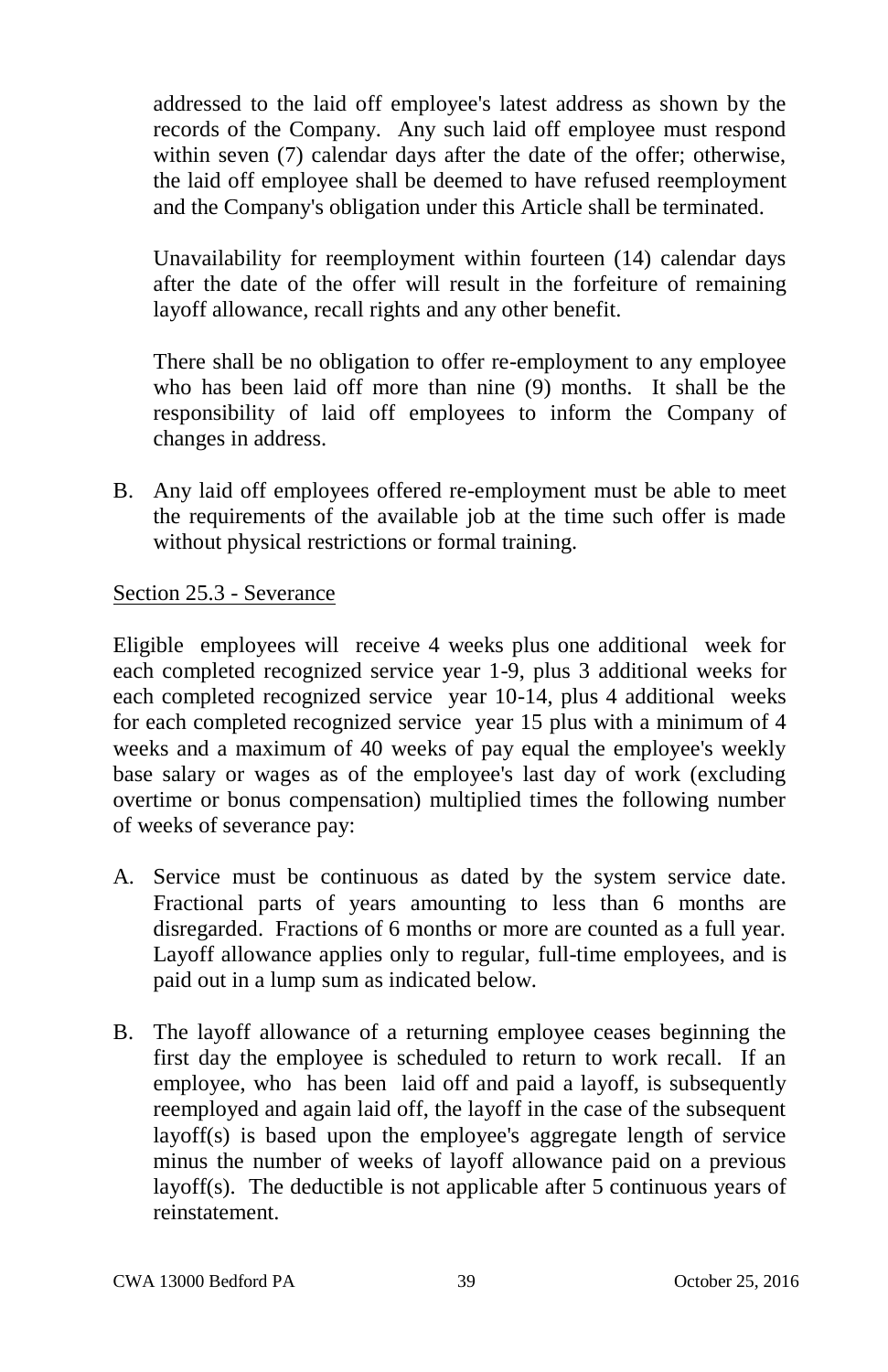C. The table below illustrates the number of weeks of severance allowance based on years of service completed as of the date of the Reduction in Force.

|         | Years of Weeks of | <b>Years of</b> | Weeks of  |
|---------|-------------------|-----------------|-----------|
| Service | Severance         | Service         | Severance |
|         |                   |                 | 13        |
|         |                   | 10              | 16        |
| 2       |                   | 11              | 19        |
| 3       |                   | 12              | 22        |
|         |                   | 13              | 25        |
| 5       |                   | 14              | 28        |
|         | 10                | 15              | 32        |
|         |                   | 16              | 36        |
|         | 12                | $17 +$          | 40        |

All severance allowances, as indicated above, will be paid out in a lump sum amount and benefit continuation shall cease on the employee's last day worked. However, healthcare benefits will continue through the end of the month of the employee's last day worked.

# **ARTICLE 26 EMPLOYEE INCOME PROTECTION PLAN**

- A. If during the term of this Agreement, the Company determines that there is a need to adjust the workforce, after written notice is first provided to the Union, the Company may at its sole discretion elect to offer employees the opportunity, in the order of seniority, to voluntarily leave the service of the Company and receive Employee Income Protection benefits as described below subject to the following conditions:
	- 1. The Company in its sole discretion may offer EIPP to all employees in the bargaining unit or only to employees in certain job titles and work areas. The Company will determine the period during which the employee may, if he/she so elects, leave the service of the Company pursuant to this Article. Neither such determinations by the Company nor any other part of this Section shall be subject to arbitration.
	- 2. An employee's election to leave the service of the Company and receive Employee Income Protection benefits must be in writing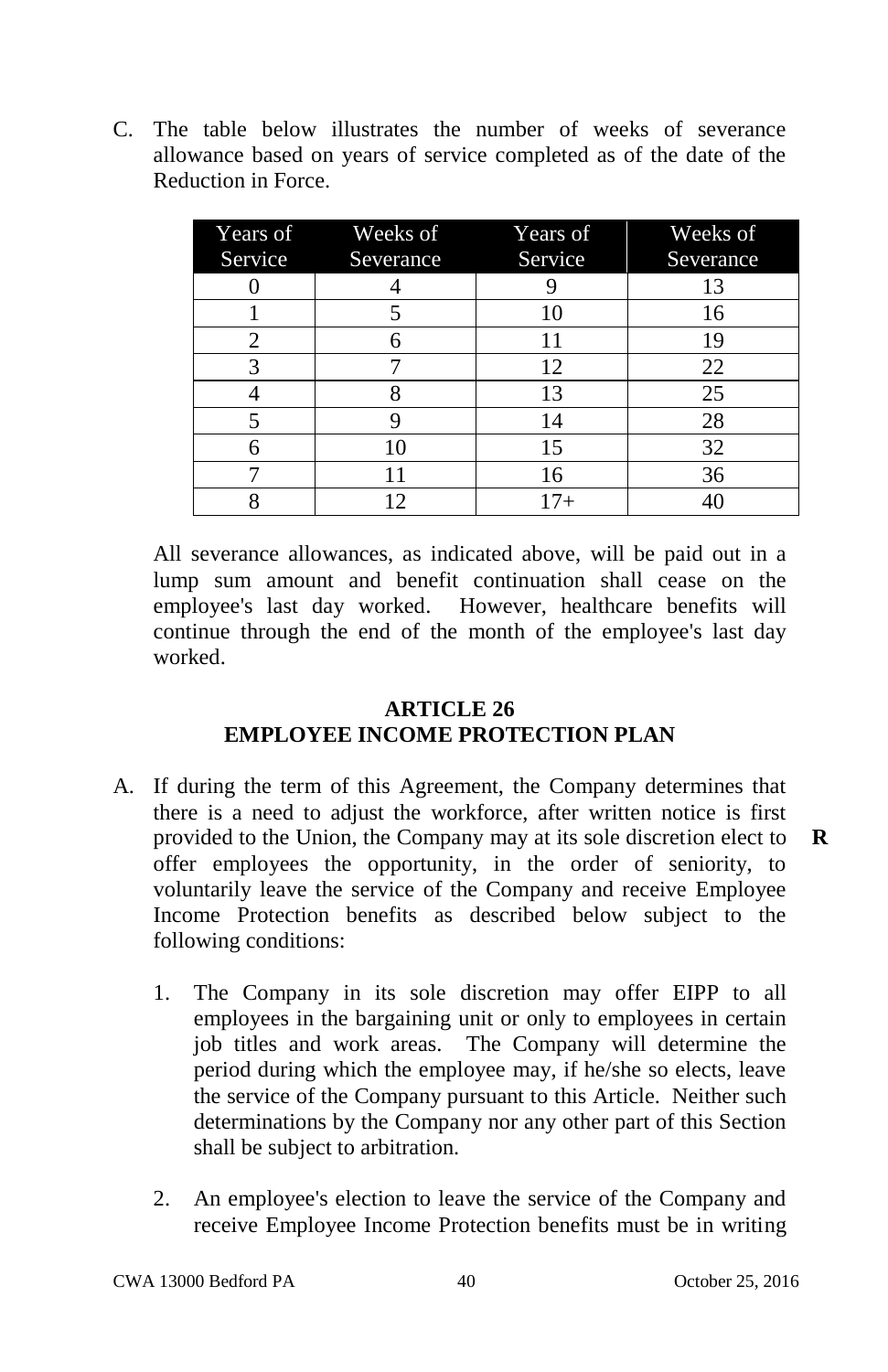and transmitted to the Company within fourteen (14) calendar days from the date the Company makes the formal offer notification in order to be effective and such election may only be revoked within such fourteen (14) day period. After the 14 day period has expired, the Company will determine the number of employees that can be granted the offer, as well as their job titles and locations. The Company will confer with the Union regarding this determination, however, the Company will make the final determination and will communicate this decision in writing to the Union and affected employees.

- 3. Employees who elect to receive benefits under the provisions of this Section shall not be entitled to other severance pay benefits or other benefits which may be provided to laid-off employees but shall be entitled to receive those benefits applicable to retirees, if the employee elects to retire. No employee shall be required to retire in order to receive Employee Income Protection Plan payments.
- 4. If an employee voluntarily accepts EIPP and is out or should go out on Short Term Disability, the Short Term Disability would end on the scheduled last day worked for EIPP designation regardless of the anticipated release date by the physician.
- B. Employee Income Protection payments for employees who so elect to leave the service of the Company in accordance with this Section begin within one month after such employee has left the service of the Company.
- C. For employees who so elect in accordance with this Section, the amount of Employee Income Protection benefits payable shall be a total of \$27,600. Employees may elect to receive the total benefits in either a lump sum, or in 12 month, or 24 month, or 36 month, or 48 month equal payments.
- D. As used in this agreement, "annual compensation at the basic weekly rate (or its equivalent)" or "basic weekly wage rate (or its equivalent)" do not include tour or temporary differentials, overtime pay, or other extra payments.
- E. Payments hereunder shall cease upon the employment of a recipient by the Company or any affiliated or subsidiary companies. Employees who elect a lump sum payment, and who are employed as noted above before a period of 12 months from the date of original separation, will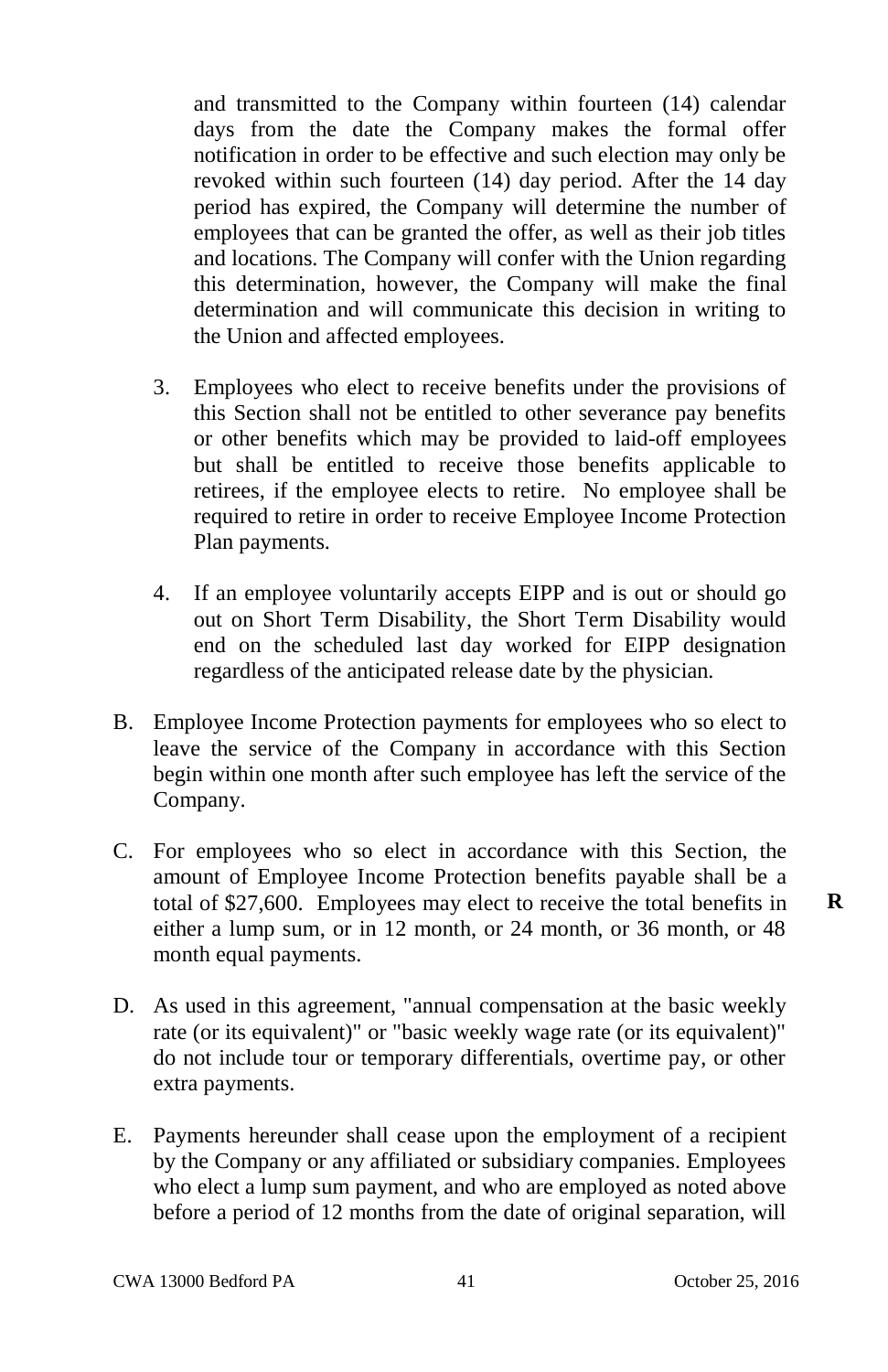be required to return to the Company a prorated portion of the original lump sum payment through a payment plan agreeable to both the Company and the employee. Full payment, however, must be made in six months or less.

F. In the event of the death of a recipient of Employee Income Protection payments before all of the monthly payments to which he is entitled have been made, the remaining amount shall be paid to the individual's estate.

## **ARTICLE 27 CONSOLIDATION OF OPERATIONS**

The Company shall have the exclusive right to consolidate or transfer bargaining unit work outside the jurisdiction of this Agreement. The Company will advise the Union at least 2 weeks in advance of its intention to consolidate or transfer work prior to implementing such changes. If the consolidation or transfer of work results in the layoff or reassignment of employees, impacted employees will be entitled to all rights outlined in the layoff Article of this Agreement.

# **ARTICLE 28 HEALTH AND SAFETY**

# Section 28.1 - Safety Equipment and Training

The Company and the Union recognize the importance of maintaining healthy and safe work conditions and both will cooperate to that end. The company agrees to maintain safe, sanitary and healthful conditions in all work areas and adhere to all applicable Federal, State and County laws pertaining to the health and safety of employees. All employees will be made aware of and fully comply with the Company's Safety Practices, and OSHA standards.

A. The Company will provide safety equipment and training to all employees pursuant to Company policy and required by OSHA standards. The Company will provide ladder chocks and ladder straps, or equivalent, to all employees in the field.

## Section 28.2 - Safe Working Conditions

The Company shall make reasonable provisions for the safety of employees in the performance of their work. The Union shall cooperate in promoting the realization of the responsibility of the individual employee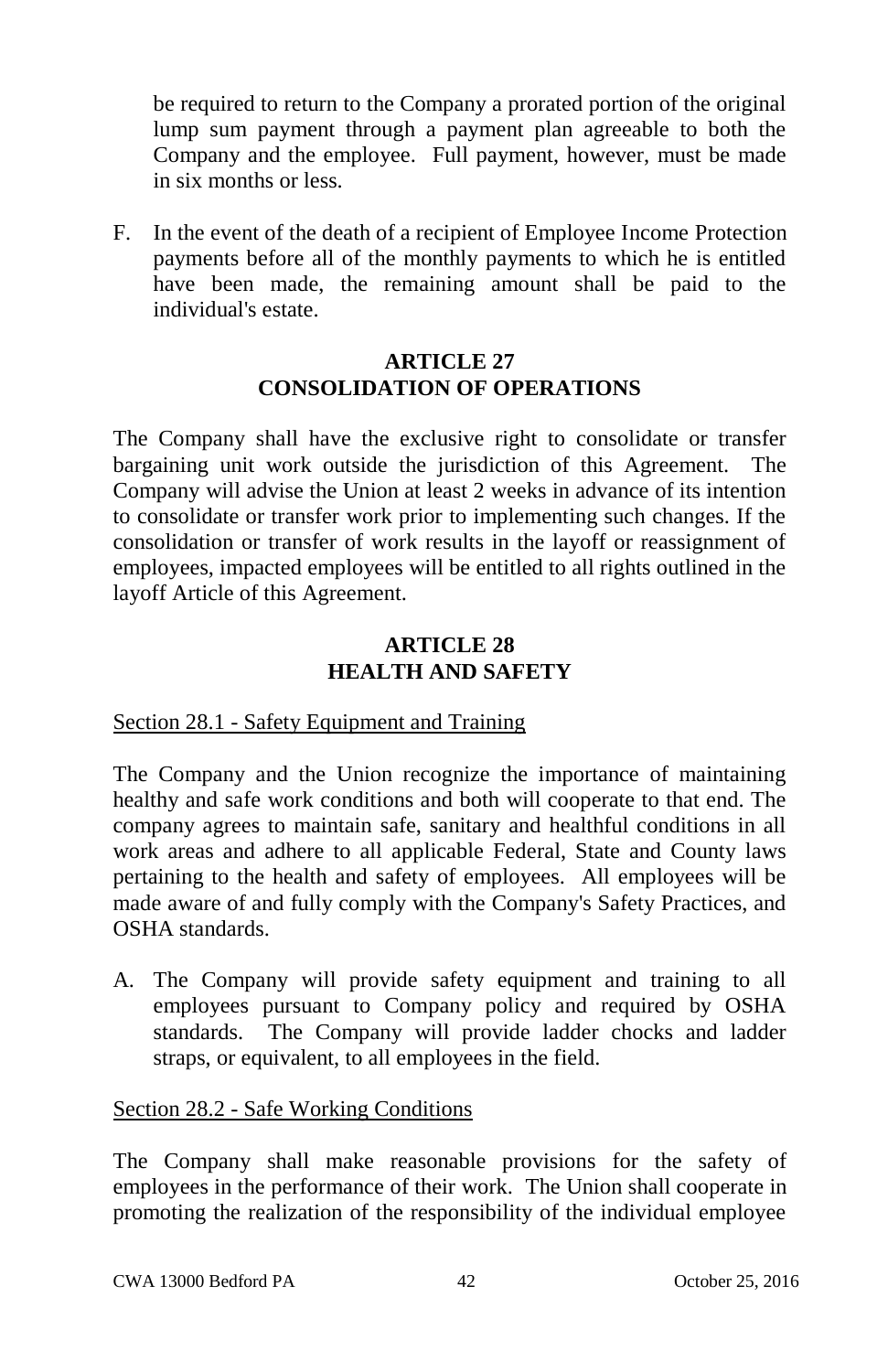with regard to the prevention of accidents/ injury. Safety concerns should be addressed by the employee to his/her supervisor on an as needed basis.

Cooperation is required of the Company and the employees in promoting safety, through participation in safety meetings, lectures, training classes and education.

## Section 28. 3 - Safety Conditions and Concerns

Employees shall not be required to perform field work duties where, based on the totality of the circumstances at the assigned work location, the performance thereof would unreasonably subject them to injury, illness or jeopardy. Employees shall be required to bring all such conditions and concerns immediately to their immediate supervisor and/or other designated non-unit management representative and request assistance and direction.

#### Section 28.4 - Safety Footwear

The Company will reimburse employees who are required by the Company to wear safety footwear up to a maximum of \$200.00 over the life of the agreement upon presentation of receipts.

Effective October 1, **2019** employees in certain job titles and work environments (typically field operations, construction, warehouse and central office environments) must regularly wear safety footwear (safety shoes/boots) that meets the current national standard, ASTM F2413-05 Class 75 (lmpact-75/ Compression-75). (ANSI Zl 4 1999 footwear is still allowed to be worn as long as the footwear is in good serviceable condition, as determined by the Company). The Company, in its sole discretion, and in accordance with OSHA standards, will identify the job titles and work environments in which employees will be required to wear safety footwear.

Employees in the identified titles will be required to wear safety footwear at all times when performing their work assignments. Those employees will have the choice of wearing steel toe or composite toe safety footwear as long as it meets the current national standard. The requirement to wear safety footwear will cease when employees leave the position through transfer, promotion, retirement, separation, voluntary resignation or dismissal, or when safety footwear is no longer required.

Since safety footwear can be utilized both on and off the job, employees are responsible for the purchase and maintenance of their safety footwear.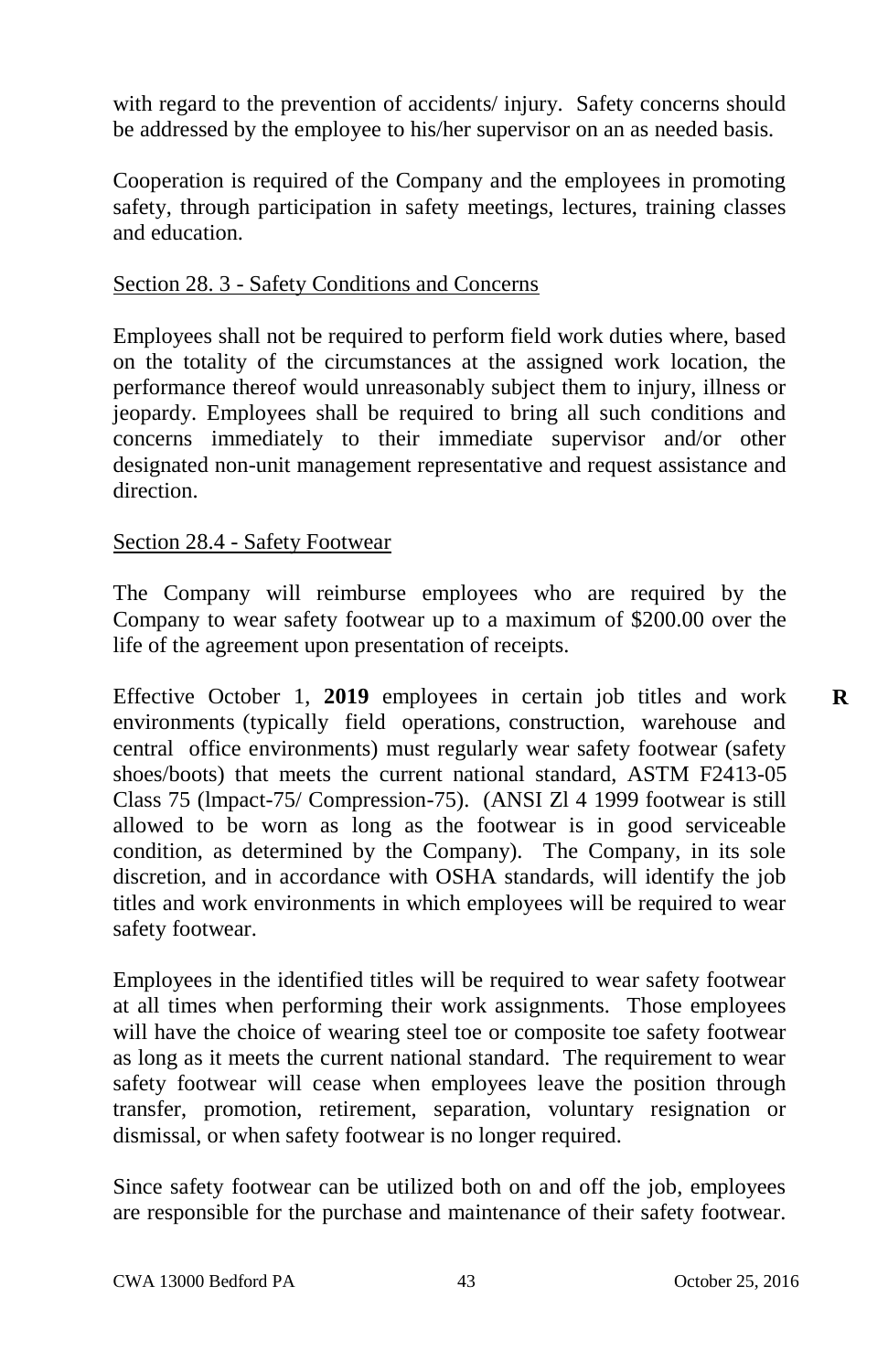For those employees that have only occasional exposure, a safety toe overshoe, at no cost, is available through the SAP/CART ordering process.

### Section 28.5 - Safety Eyewear

Employees in certain job titles and work environments may also be required to wear safety eyewear while at work. Employees who require corrective vision lenses must also wear safety eyewear, when required.

Effective October 24, 2016, the Company will provide an annual (calendar year) maximum contribution of \$75 for the procurement of one (1) pair of prescription safety glasses (or replacement frames or replacement lenses) for employees in positions which require the wearing of safety eyewear, subject to the following.

- 1. The Company will identify the job titles eligible for the company contribution for prescription safety eyewear.
- 2. Prescription safety glasses shall meet current ANSI standard Z87.1, and include protective specialty safety eyewear where the user requires a vision 'correction.'
- 3. The Company shall determine the supplier(s) for the procurement of prescription safety eyewear and reserves its right to identify the approved safety frame styles, lens materials, lens options and allowable optional upgrades. Each order for prescription safety glasses will include detachable side shields.
- 4. The Company contribution for prescription safety eyewear will only be provided through the designated supplier(s) for the procurement of prescription safety glasses. There will be no company contribution, subsidy or reimbursement for prescription safety glasses obtained outside of the designated supplier(s).

This supplier will bill the Company for the \$75 annual maximum contribution and the remainder of the expense for prescription safety glasses, if any, will be paid by the employee. Employees will be responsible for the cost of prescription safety glasses above the Company's annual contribution for additional or replacement pairs of prescription safety glasses, including frames and/or lenses. Employees will also be responsible for the cost of eye examinations. Specialty safety eyewear that does not include a vision correction will be excluded from the company contribution for prescription safety eyewear.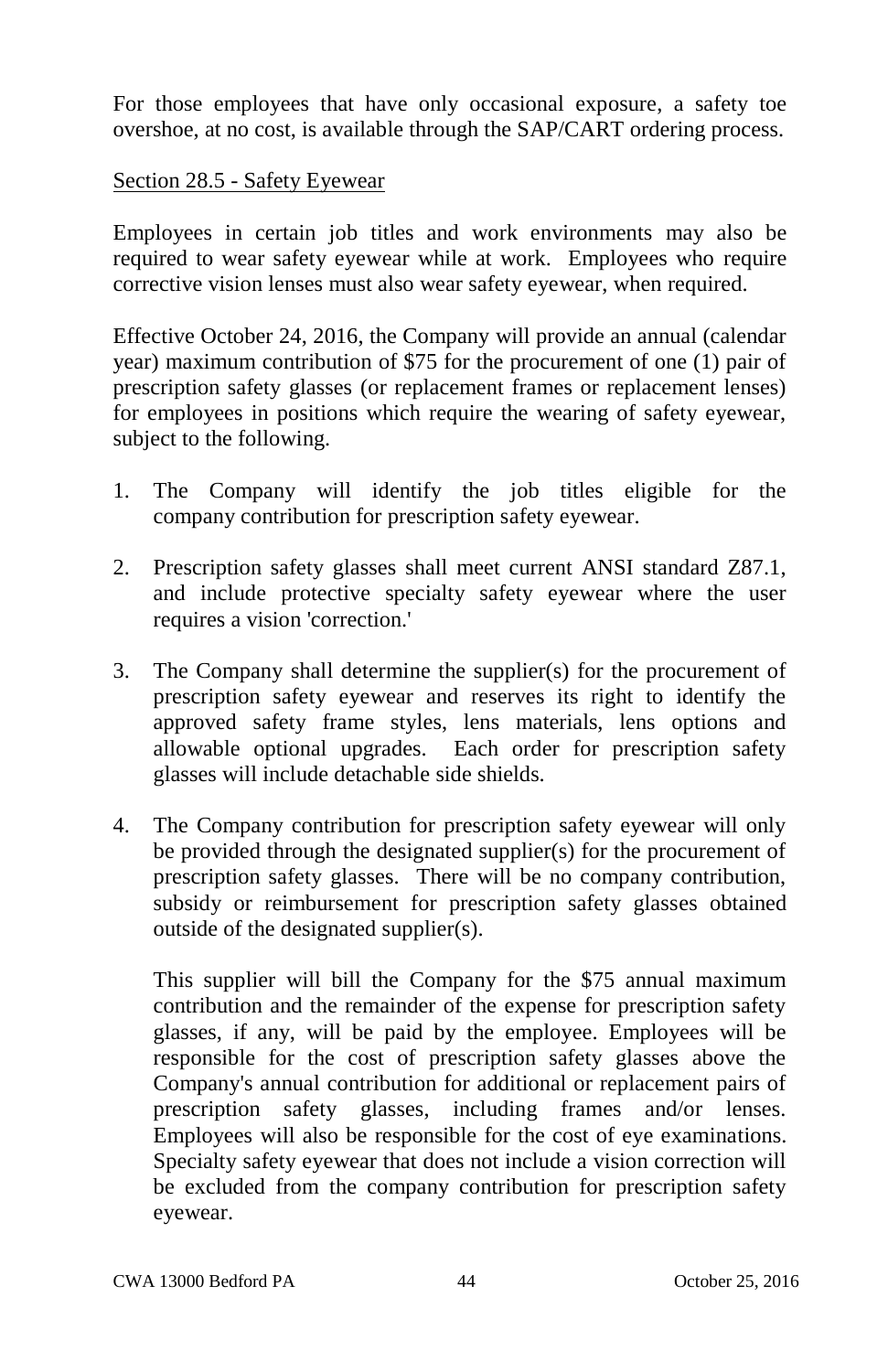The Company will make available, at no cost, non-prescription safety eyewear. Choices of non-prescription safety eyewear are available to employees through the SAP/CART ordering process.

#### Section 28.6 - Inclement Weather

Employees are expected to take all reasonable actions to report to work as scheduled during inclement weather or in the event of a business disruption because of equipment failure or other catastrophic conditions. When employees report to work and because of inclement weather or service disruptions are, in the opinion of the supervisor, unable to safely perform their regular work, they may be assigned such other work as may be available.

Employees who report for work and who, because of unsatisfactory or unsafe working conditions that are beyond the control of the Company, are unable to be assigned any other work shall be paid **for the remainder of the day. If work is available and employees elect to leave for the day, the employee shall use available PTO**.

**If employees choose not to report to work due to inclement weather, they must use available PTO time.**

# **ARTICLE 29 RETIREMENT SAVINGS PLAN**

### SAVlNGS AGREEMENT Between United Telephone Company of Pennsylvania **Bedford** and Communications Workers of America, Local 13000

The Company has adopted the CenturyLink Union 401(k) Plan (the "401(k) Plan") and agrees to include employees covered by this Agreement as members of such 401(k) Plan as soon as administratively feasible following ratification of this Agreement, in accordance with the Savings Agreement as included below. In addition, the Company agrees to withhold employee contributions as provided in said Savings Agreement and to make Company contributions thereto. Said Savings Agreement shall be continued without modification for the life of this Agreement; provided, however, the Company (and for this purpose only "Company" shall include CenturyLink Corporation) retains the right to make such changes in the 401(k) Plan, in its sole discretion, as may be required to obtain a ruling from the Commissioner of Internal Revenue **R**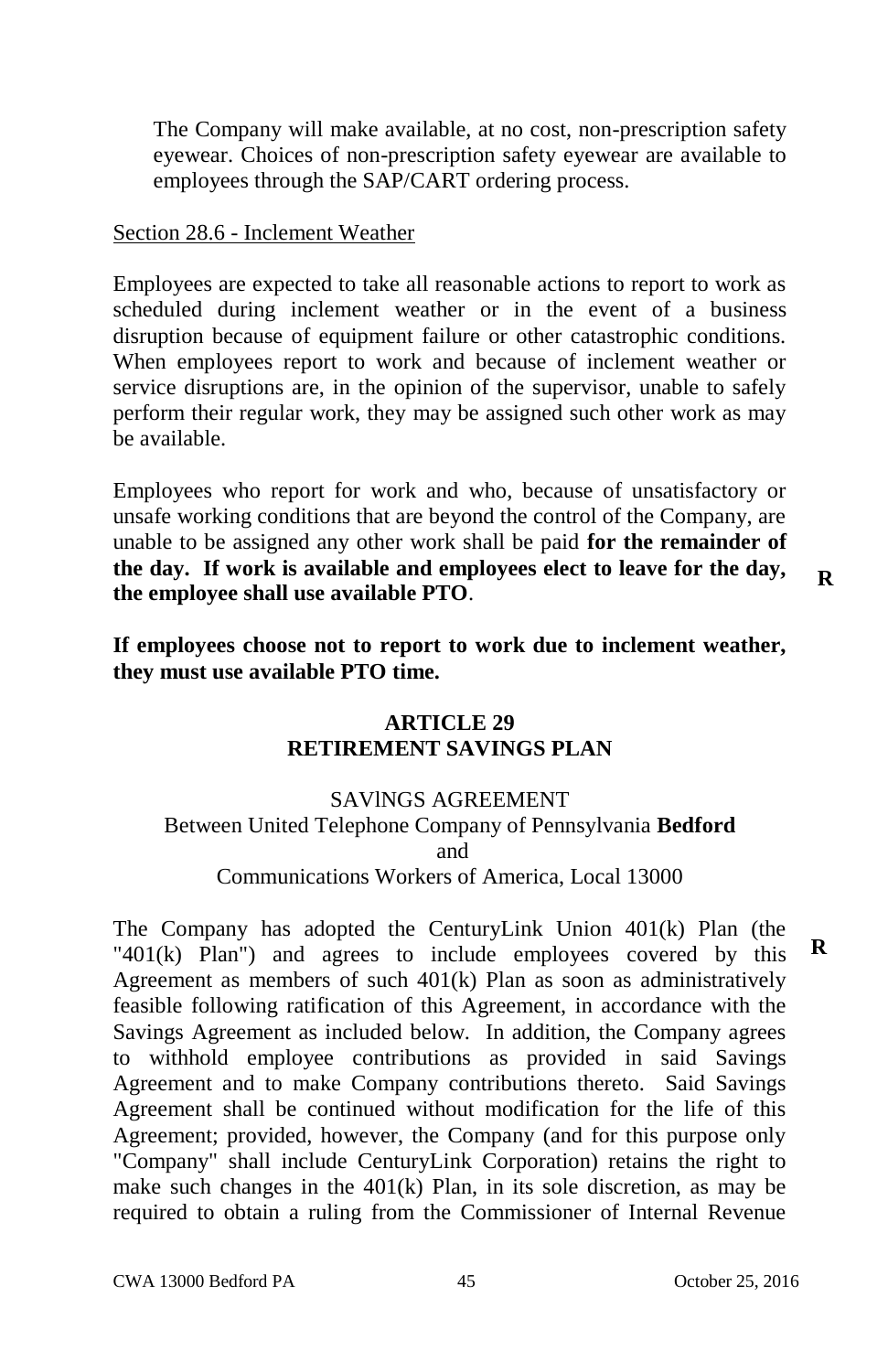that the  $40l(k)$  Plan qualifies under Section  $40l(a)$  and  $40l(k)$  of the Internal Revenue Code of 1986, as amended from time to time, and that the Trust implementing the 40l(k) Plan is exempt from taxation under Section 501(a) of said Code, to satisfy any applicable state or federal statute, regulation, ruling, court decision or other law applicable to said  $401(k)$  Plan, or to administer said  $401(k)$  Plan in an orderly and efficient manner. Any such action taken by the Company in its sole discretion with respect to the 401(k) Plan shall apply to all similarly situated employees of the Company in a uniform manner. The Company agrees to notify the Union of any such action.

#### SECTlON 1: CENTURYLINK UNION 401(K) PLAN

The Company agrees to provide a means for employees to save for their retirement on a tax preferred basis through the CenturyLink Union 401(k) Plan (the "401(k) Plan"). Employee and Company contributions to said 401(k) Plan arc specified in this Agreement. All terms defined in the 401(k) Plan shall have the meaning specified therein unless the context of this Savings Plan Agreement clearly indicates otherwise.

Participation shall be in accordance with Article 2, Participation, of the 401 (k) Plan.

# SECTION 2: EMPLOYEE CONTRIBUTIONS

- (a) Each participant shall be allowed to contribute on a bi-weekly basis up to an amount equal to eighty percent (80%) of the Participant's wage. Such bi-weekly wage deductions shall be increments of one percent (1%) and shall be contributed to the Participant's account. The participant may contribute on a pre-tax, after-tax, Roth basis or any combination.
- (b) Catch-up contributions **shall continue to be allowed as defined in the Plan document. Such bi-weekly wage deduction shall be increments of one percent (1%) and shall be contributed to the Participant's account. The participant may contribute on a pretax, Roth basis or combination.**

A Participant's "wage" means base pay and approved incentives earned during a payroll period and shall not include overtime pay, shift differential pay, severance pay or any other extra pay or compensation.

**R**

**R**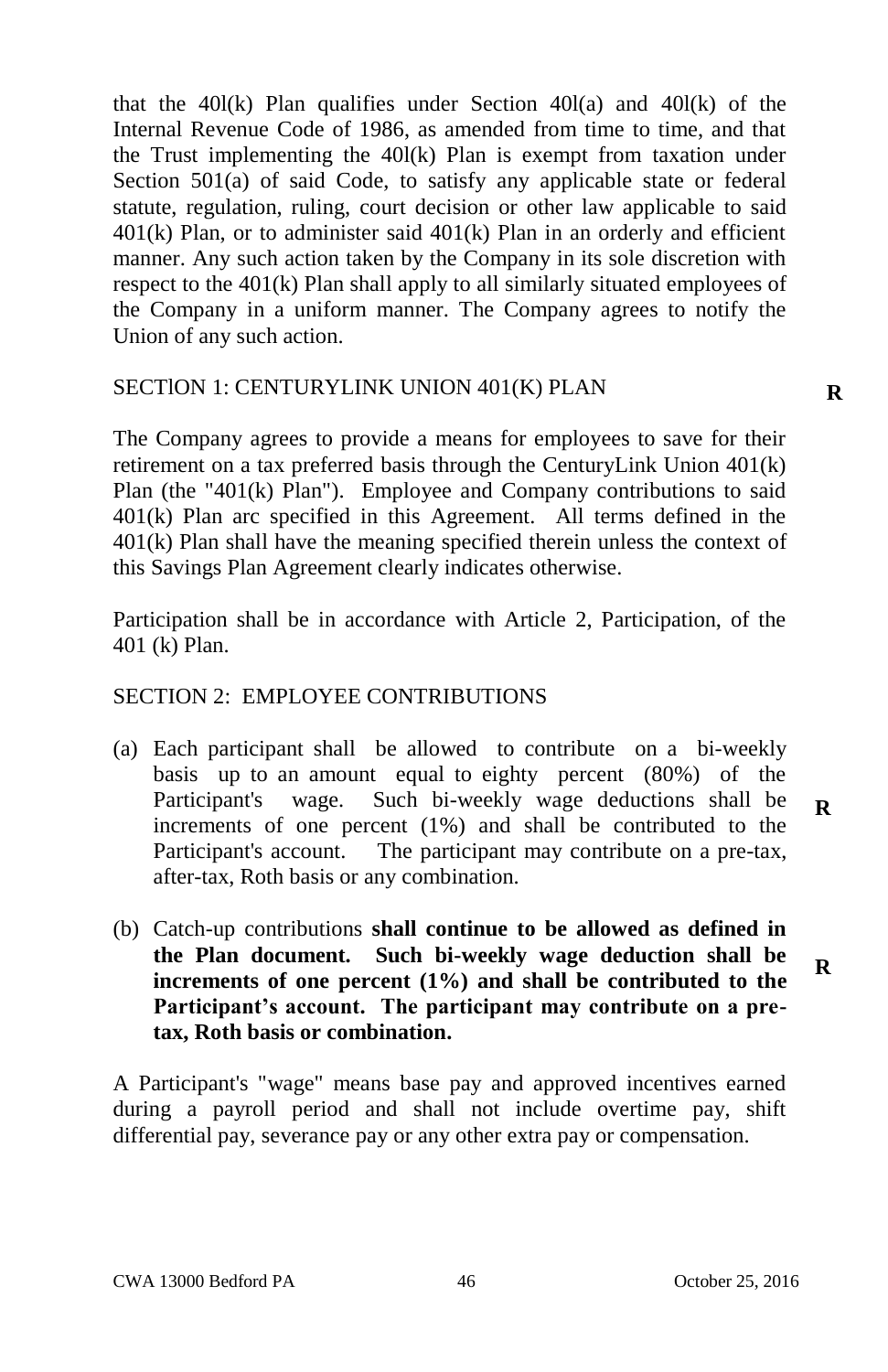#### SECTION 3: COMPANY CONTRIBUTIONS

(a) The Company may contribute a Company Match Contribution in accordance with the same matching contribution formula under the CenturyLink Dollars & Sense 401(k) Plan for Non-Bargaining Employees as soon as administratively feasible.

#### **ARTICLE 30 WORK RULES-SAFETY POLICIES**

Absent language in the contract the Company may from time to time establish, change and/or withdraw work and safety policies and rules as it deems necessary or appropriate including but not limited to , policies and rules governing attendance, family and medical leave, unlawful harassment and discrimination, conflicts of interest, visitors, outside employment, smoking, confidential information, alcohol and drugs, use of vehicles on Company business, and reimbursement for business related expenses.

# **ARTICLE 31 VEHICLES/TOOLS**

Section 31.1 - Vehicles

During off duty hours, Company vehicles must be locked and parked in the most secure location available. Management will determine the location of the vehicle during PTO periods. The Company will be responsible for damages incurred due to vandalism, theft and an act of God, providing the vehicle was properly secured.

Routine maintenance and repair of Company vehicles will be coordinated with management. Break downs and major repairs will be handled in the most expedient manner.

Under no circumstances will Company vehicles be driven for personal use. The use of a Company vehicle to transport unauthorized passengers, including family members, is not permitted. No alcohol, drugs or firearms will be permitted in Company vehicles.

Employees will be covered by Company insurance and worker's compensation for any authorized use of a company vehicle, including driving to and from Company work assignments on non-paid time.

An employee on call may continue the option to keep and maintain their assigned Employer vehicle at their residence of record, after hours, for each day on which they are on standby.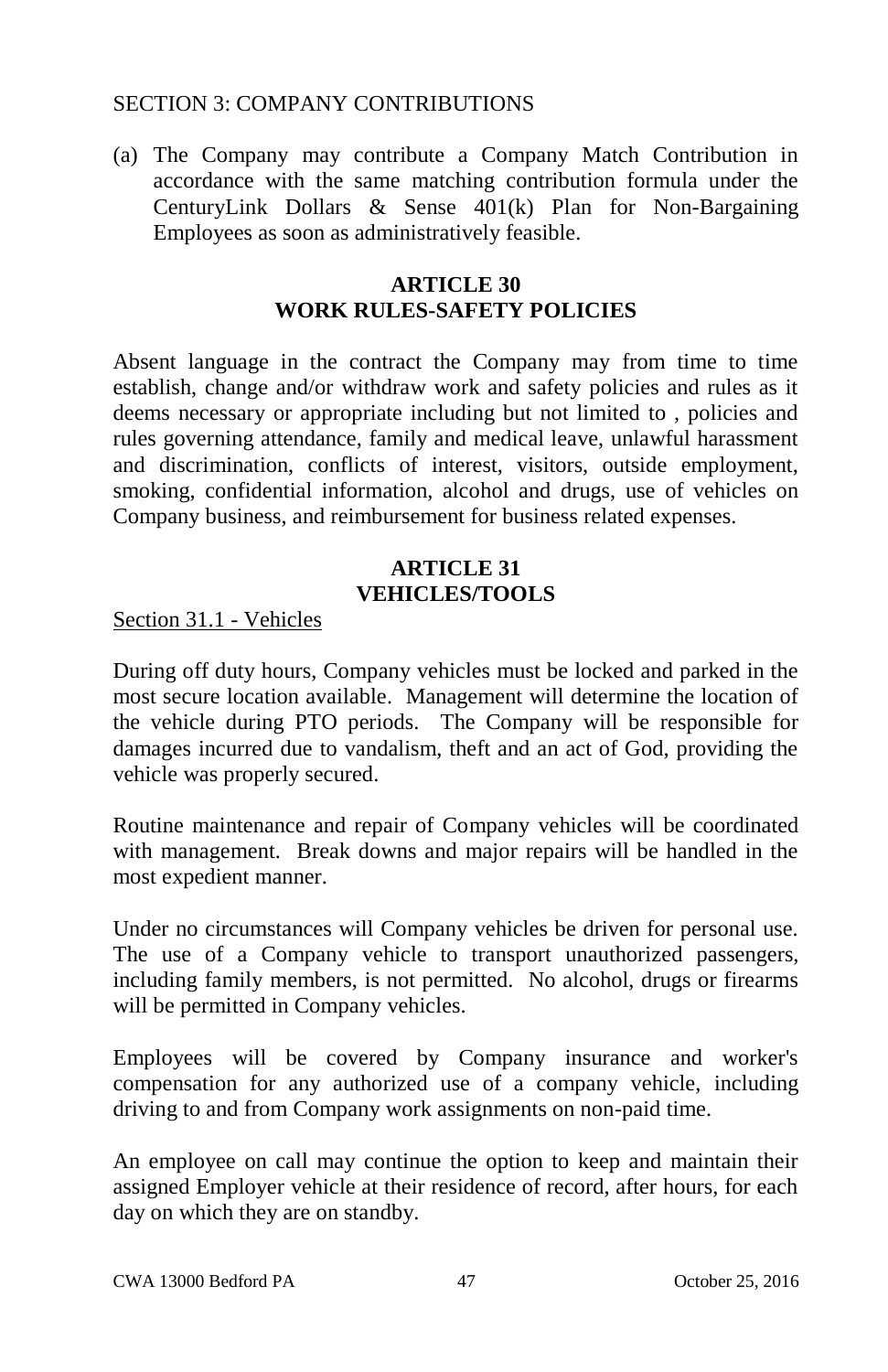Section 31.2 - Tools

Tools required by employees in the performance of their duties will be furnished by the Company. All tools so furnished will be and remain the property of the Company. Employees who are furnished tools by the company will be held responsible for the proper use, maintenance, and care of such tools, and will be held accountable for the cost of such tools as are lost or damaged because of improper care on their part.

It is understood that any tools lost or stolen due to the proven negligence; or damaged due to abuse of any employee, will be replaced by the employee and not the Company. Any tool or equipment purchased as a capitol expense (cost more than \$2000.00) shall be replaced at the depreciated value of the tool or equipment at the time of loss.

In the future if the Company identifies a secure location to store equipment that is not used on a regular basis the company shall notify employees.

Reimbursement may be by payroll deduction at the employee's option. In no case shall be-weekly payments exceed 10% of employee's base pay by voluntary waiver.

## **ARTICLE 32 WORK FORCE ADJUSTMENTS**

Work force adjustments shall be based on service needs. Where the Company has determined a need to reduce a job classification in one reporting location and increase it in another reporting location within the bargaining unit the Company will give consideration to volunteers on the basis of qualifications and seniority in the reporting location being reduced and transfer the required number of qualified employees to the reporting location being increased. If there are not enough volunteers the Company may transfer the required number of qualified least senior employees to the reporting location being increased.

# **ARTICLE 33 LEGALITY OF PROVISIONS**

In the event any of the Articles of this Agreement or any portions thereof shall be declared unlawful under any existing or future state or federal law, that Article, or portion thereof, declared illegal shall be considered null and void, but the remainder of this Agreement shall remain in full force and effect.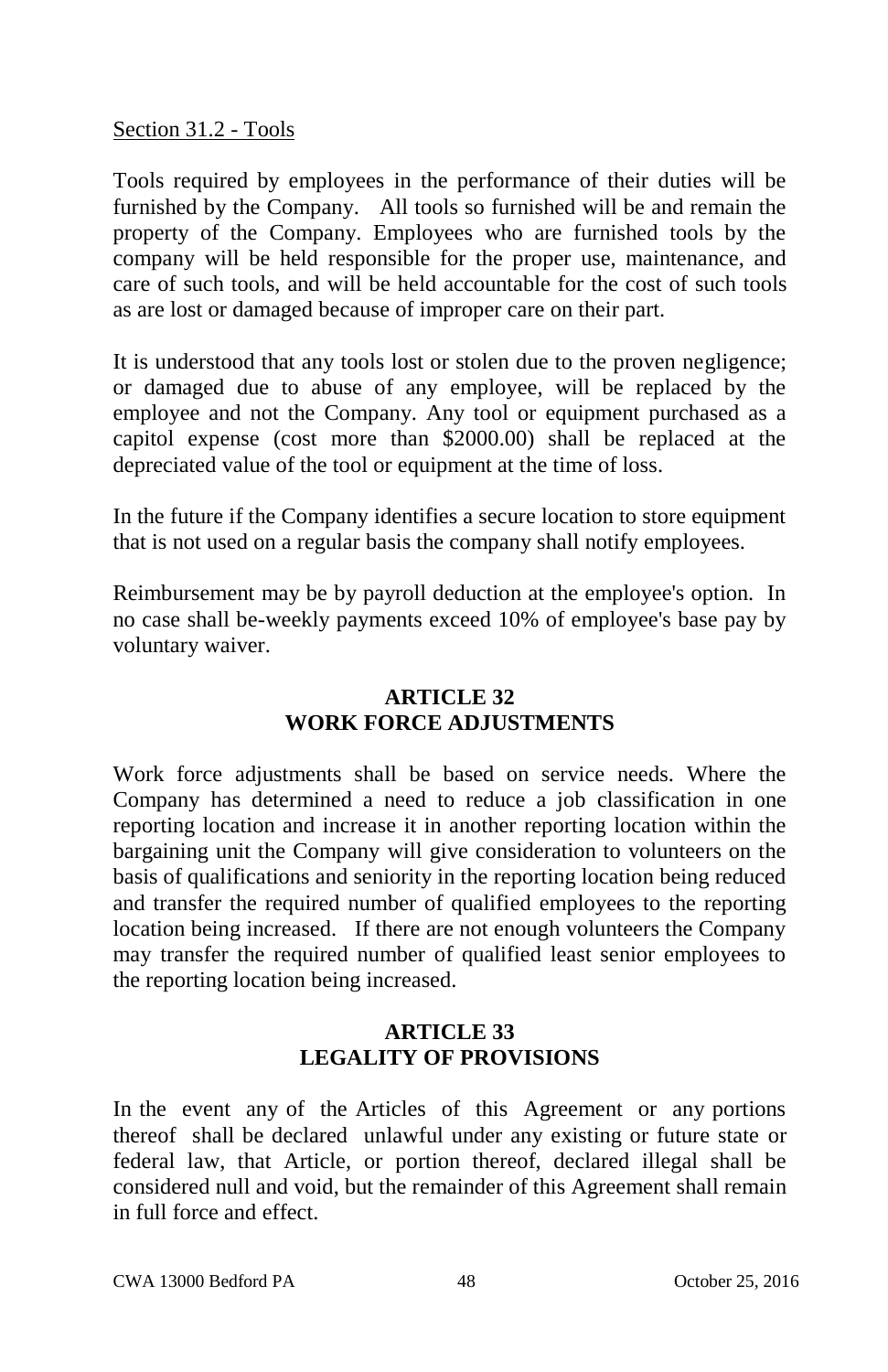#### **ARTICLE 34 DURATION OF AGREEMENT**

This Agreement shall become effective as of **October 25, 2016** and continue in full force and effect through **September 30, 2019** and shall continue in full force and effect from year to year thereafter unless one (1) of the parties shall notify the other at least sixty (60) days prior to the expiration of the then current term of its desire to terminate, modify, amend or change the same.

#### **ARTICLE 35 RECOGNITION AND INCENTIVE PROGRAMS**

At the sole discretion of the Company, employee recognition and/or incentive programs to honor exemplary performance, achievement of objectives, meritorious events, community service, etc. by employees, may be unilaterally developed, implemented, modified or deleted. Such programs may include, but not be limited to cash payments, bonuses, or commissions and may be, at the individual and/or group level. The Company will notify the Union in advance of any newly developed, modified or expired recognition or incentive programs, however, both parties mutually agree to the above mentioned unilateral Company rights. If, and to the extent that any such recognition programs, incentive programs, individual bonuses, or commissions may be awarded, such award shall not constitute a binding precedent or practice with respect to any future recognition programs, incentive programs, individual bonuses, or commissions.

It is agreed and understood that all customer contact employees shall be required to make referrals of Company products and services and perform informal and direct sales work as part of their normal job duties. The Company has the right to establish sales incentive and promotional programs to stimulate sales of its products and services and will notify the Union prior to the implementation of any new program

## **ARTICLE 36 STRIKES-LOCKOUTS**

During the term of this Agreement, Union and its agents, representatives and officers, and all employees who are covered by this Agreement, as individuals and as a group, will not authorize, cause, assist, participate, acquiesce in, or encourage any strike, work stoppage, sick-out, slowdown, picketing, or any similar disruption or restriction of work on, in or at any of the Company's premises or locations where Company employees are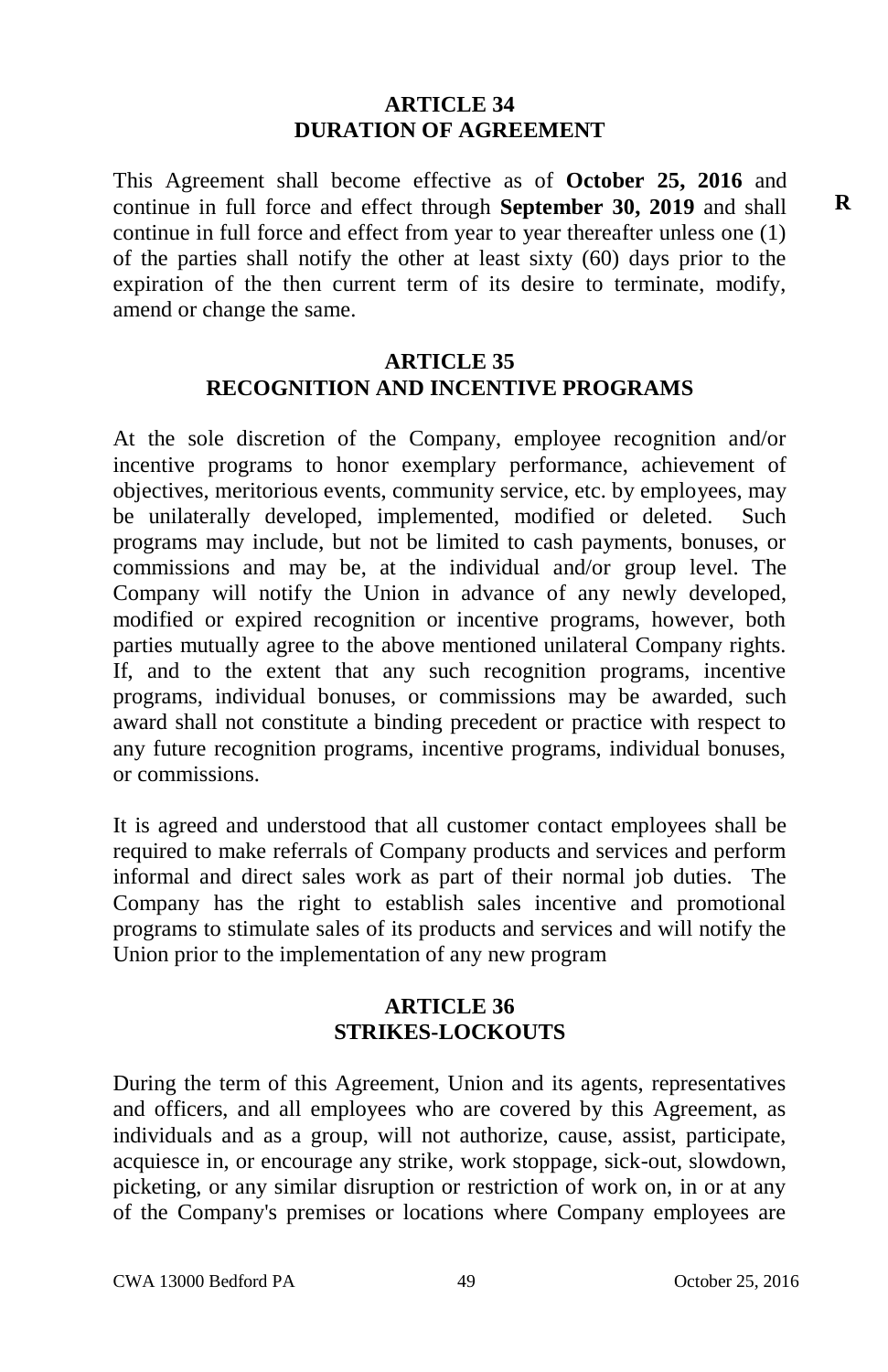working. This specifically includes "sympathy" strikes and the observance of picket lines, signs, or appeals from any labor organization engaged in any such activities, except in situations where an employee has a reasonable, objective belief of bodily harm in which event they will immediately notify management. However, nothing in this Section will prevent the Union from engaging in picketing or other publicity for purposes of truthfully advising the public of any contract disputes unless an effect of the activity is to induce any employee or other person to cease rendering or providing services to the Company.

During the term of this Agreement, the Company will not cause or engage in any lockout of its employees. In the event any of the above occurs, the union and its officers will do everything within their power to end or avert the same. Any employee engaging in any activity in violation of the above shall be subject to immediate disciplinary action, including discharge, and the only issue reviewable through the grievance procedure will be whether the employee in fact violated its provisions.

Nothing in this Article shall be interpreted to preclude recourse to any other available judicial or administrative remedies.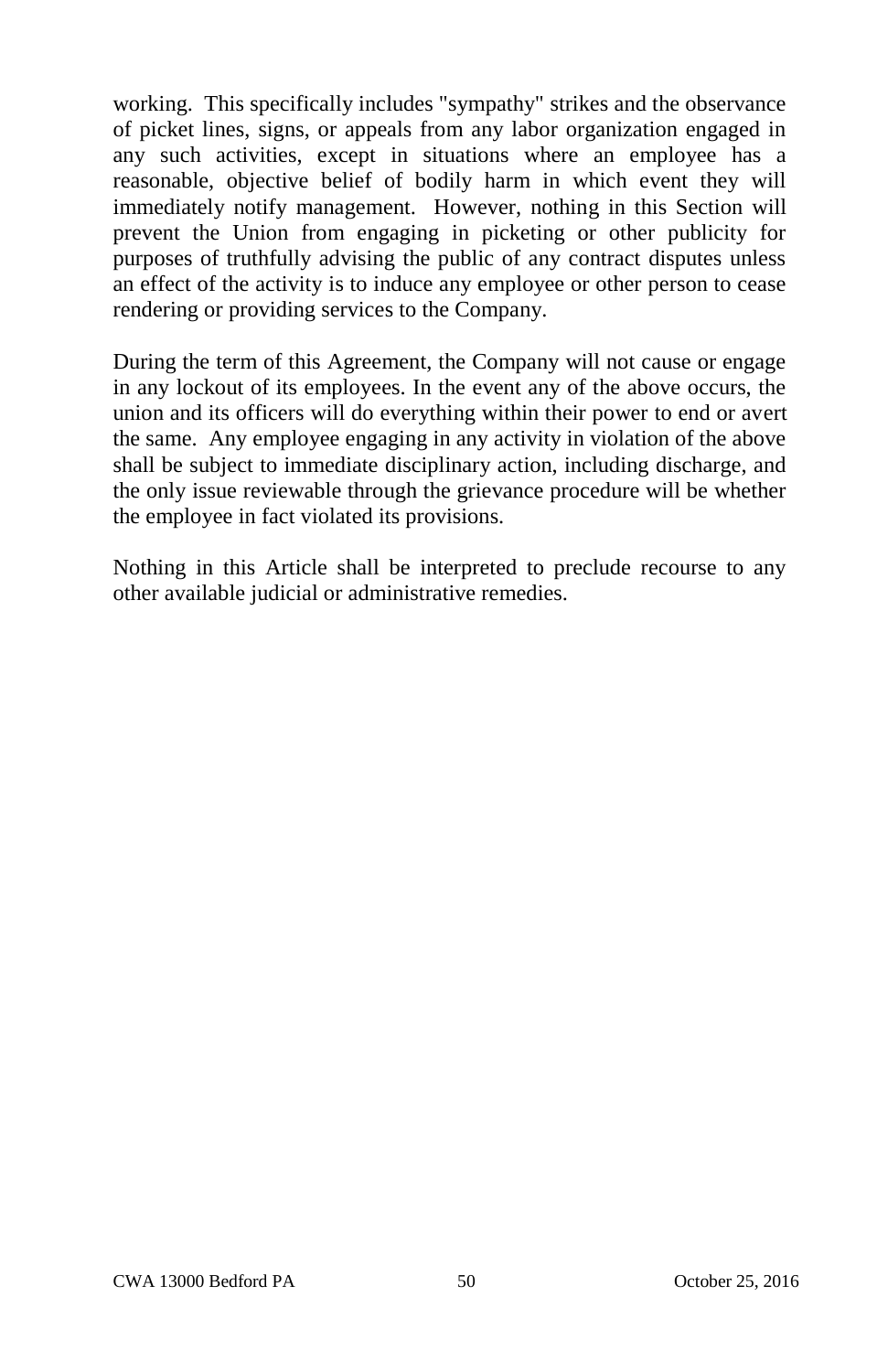IN WITNESS WHEREOF, the parties hereto have caused this Agreement to be executed in their names and by their duly authorized representatives this 25th day of October, 2016.

APPROVED BY:

United Telephone Company of Pennsylvania

· RMcCat

Kevin McCarter Region President East Region

riki Michael Lynch

Director Labor Relations

Company Negotiating Committee:

Joseph A. Basile Jennifer Franklin **Bill Wise** 

Communications Workers of America

Jonathan Remington International Staff Representative

Union Negotiating Committee:

Jonathan Remington Jeff Reamer Scott Brown Matt Sandman

51

CWA 13000 Bedford PA

October 25, 2016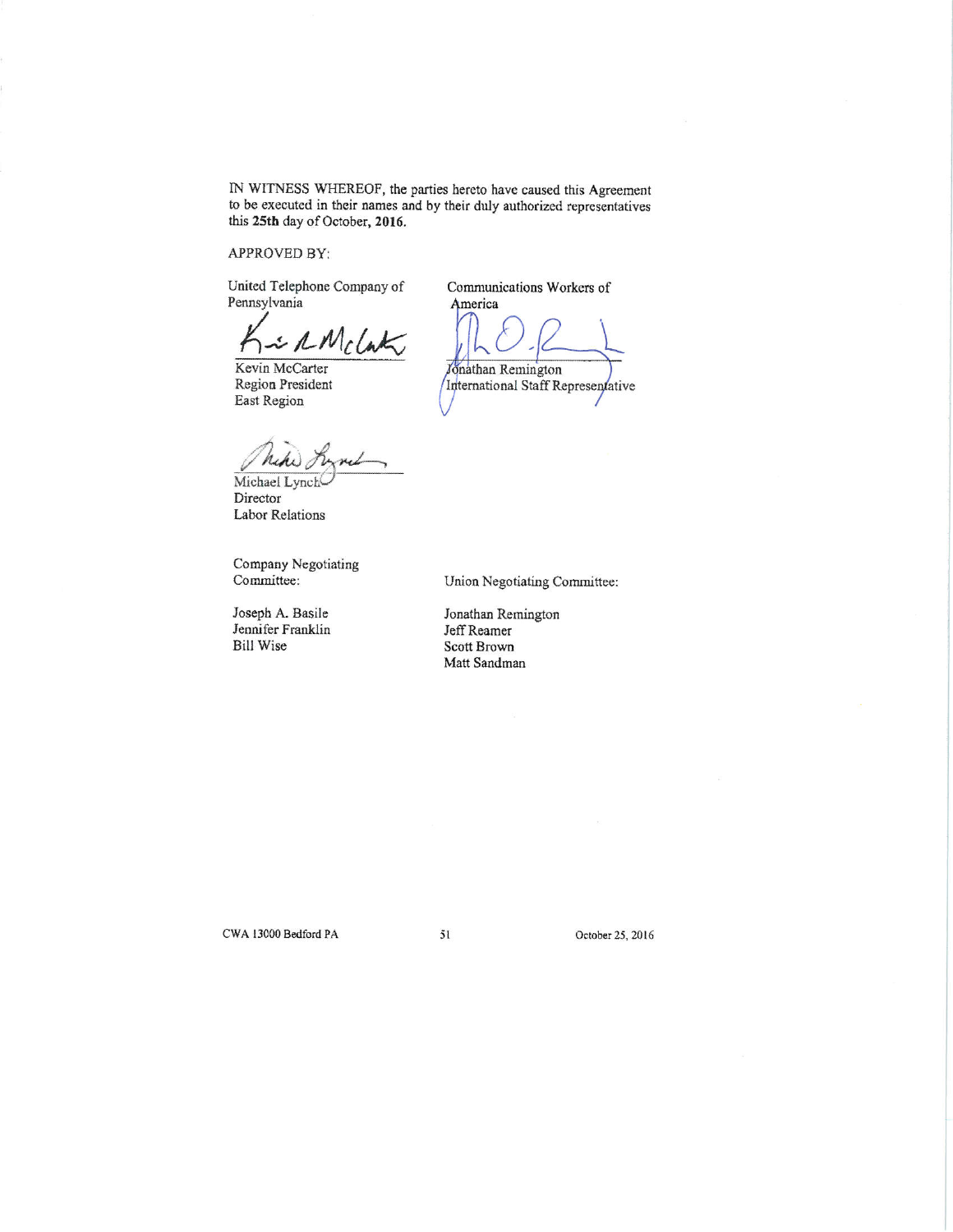## **Memorandum of Agreement Between United Telephone Company of Pennsylvania, d/b/a CenturyLink and The Communications Workers of America**

#### **Voluntary Termination**

**It is mutually agreed between the Company and the Union, that if there is a need to adjust the work force, the below Voluntary Termination plan will be effect through 12/31/17.**

**If during the term of this Agreement, the Company determines that there is a need to adjust the workforce, after written notice is first provided to the Union, the Company may at its sole discretion elect to offer voluntary termination, in seniority order, to employees. The Company may offer voluntary termination to all employees in the bargaining unit or only to employees in certain job titles and work areas. The Company will determine the period during which the employee may, if he/she so elects, leave the service of the Company pursuant to this Article. Neither such determinations by the Company nor any other part of this Section shall be subject to arbitration.**

**Employees accepting an offer of voluntary termination will be paid the Termination Pay in accordance with Section 25.3 of this Agreement that would be provided to the least senior employee in the affected job title and location and will receive all other entitlements due them.**

**The Company shall at its sole discretion have the right to offer an enhanced termination allowance payment over and above the provisions set forth herein if it deems appropriate. In the event the Company decides to offer an enhanced voluntary termination payment, the Company shall communicate its intentions and the details of the enhancement to the Union prior to extending any offer to employees. The Company will discuss with the Union in advance the locations and titles and employees who will receive such offer. The Company will also provide to the Union the list of successful candidates prior to informing employees.**

**Employees electing to receive benefits under the provisions of this section shall not be entitled to other payments under this agreement but shall be entitled to those benefits applicable to retirees, if the**  **N**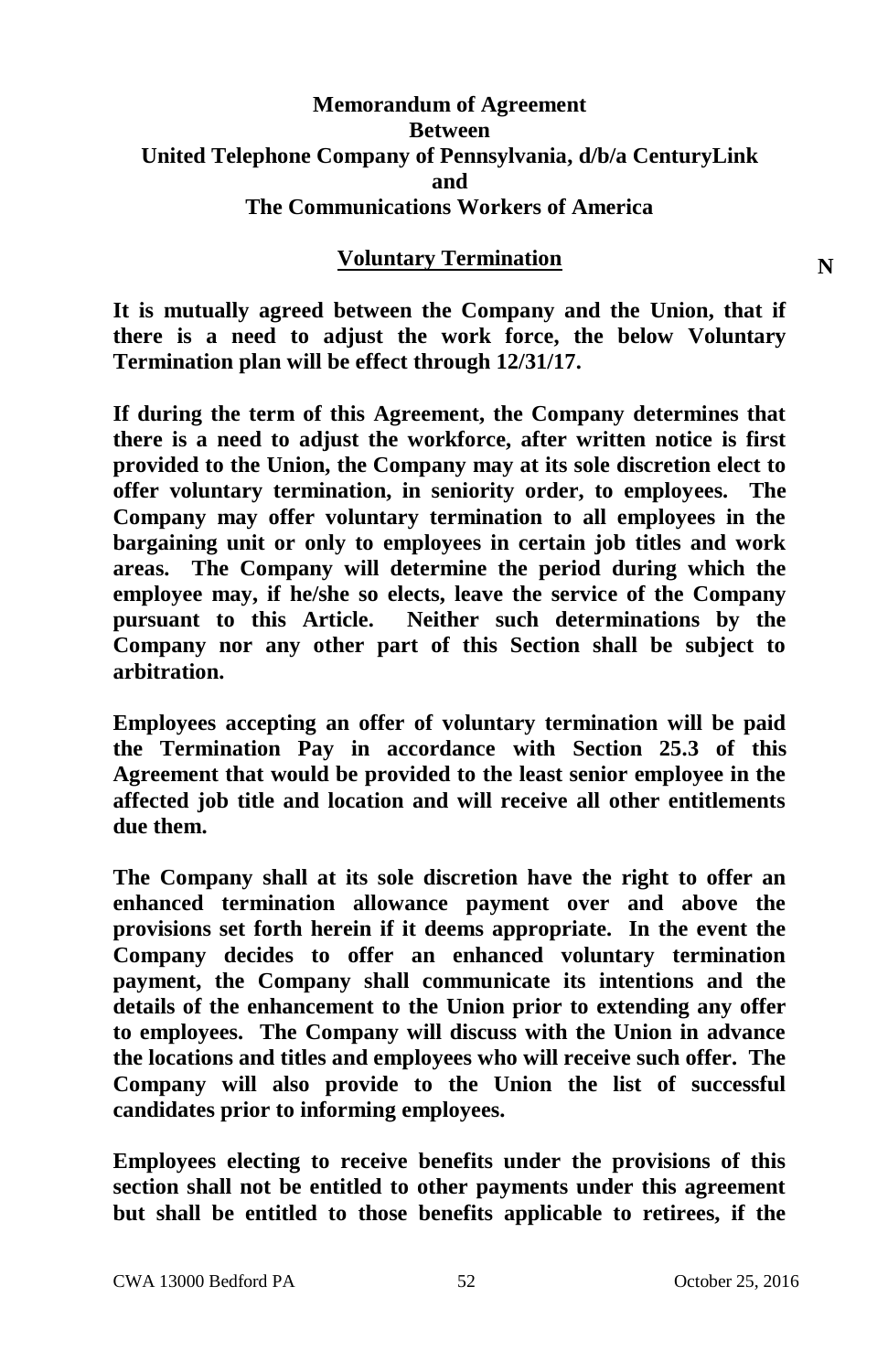employee elects to retire. No employee shall be required to retire in order to receive voluntary termination.

Unless the parties agree to extend the Voluntary Termination plan<br>beyond 2017, then the newly agreed upon Employee Income<br>Protection Plan (EIPP) will govern.

 $\beta$  $-L<sup>2</sup>$ asien  $\rightarrow$ 

Joseph A. Basile Labor Relations Negotiator

Jonathan Remington

 ${\bf N}$ 

International Staff Representative

CWA 13000 Bedford PA

53

October 25, 2016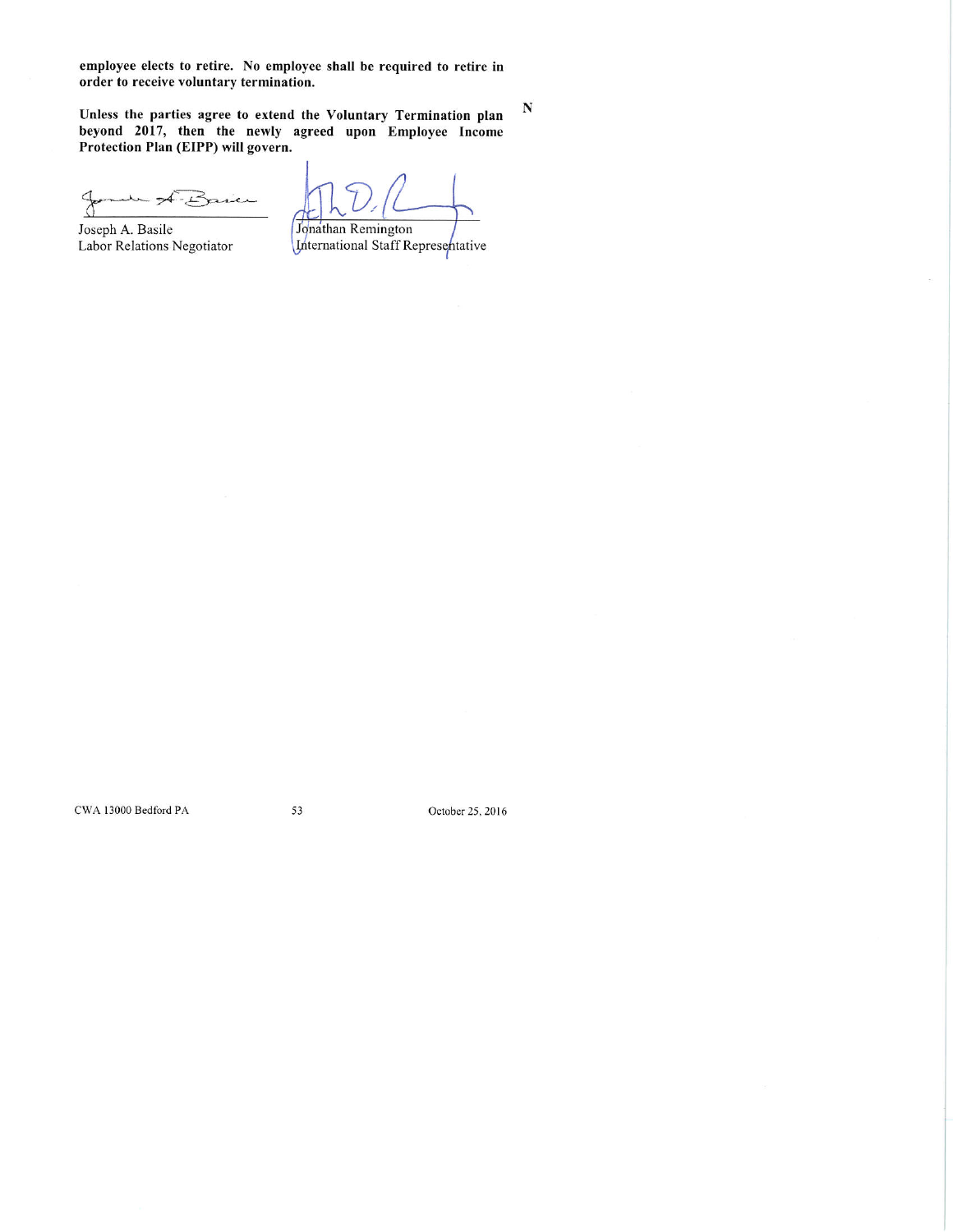| <b>CENTURYLINK</b>                   | EXHIBIT A |
|--------------------------------------|-----------|
| WAGE SCHEDULE - 13000B - Bedford, PA |           |
| <b>EFFECTIVE: October 25, 2016*</b>  |           |

|                  | <b>WAGE SCHEDULE</b>                                             |            |
|------------------|------------------------------------------------------------------|------------|
| <b>STEP</b>      | <b>B01</b>                                                       | <b>B02</b> |
|                  |                                                                  |            |
| Start            | \$17.84                                                          | \$18.63    |
| 6 Months         | \$18.82                                                          | \$19.68    |
| 12 Months        | \$19.87                                                          | \$20.76    |
| 18 Months        | \$20.98                                                          | \$21.93    |
| 24 Months        | \$22.16                                                          | \$23.16    |
| 30 Months        | \$23.43                                                          | \$24.49    |
| 36 Months        | \$25.03                                                          | \$26.17    |
| 42 Months        | \$27.03                                                          | \$28.25    |
| 48 Months        | \$30.32                                                          | \$31.68    |
| <b>Group B01</b> | Business Svc Tech I, Cable Tech, Customer Svc Tech, Network Tech |            |
| Group B02        | <b>Business Svc Tech II</b>                                      |            |

*\*Due to the delayed ratification, rates are effective 1/1/17*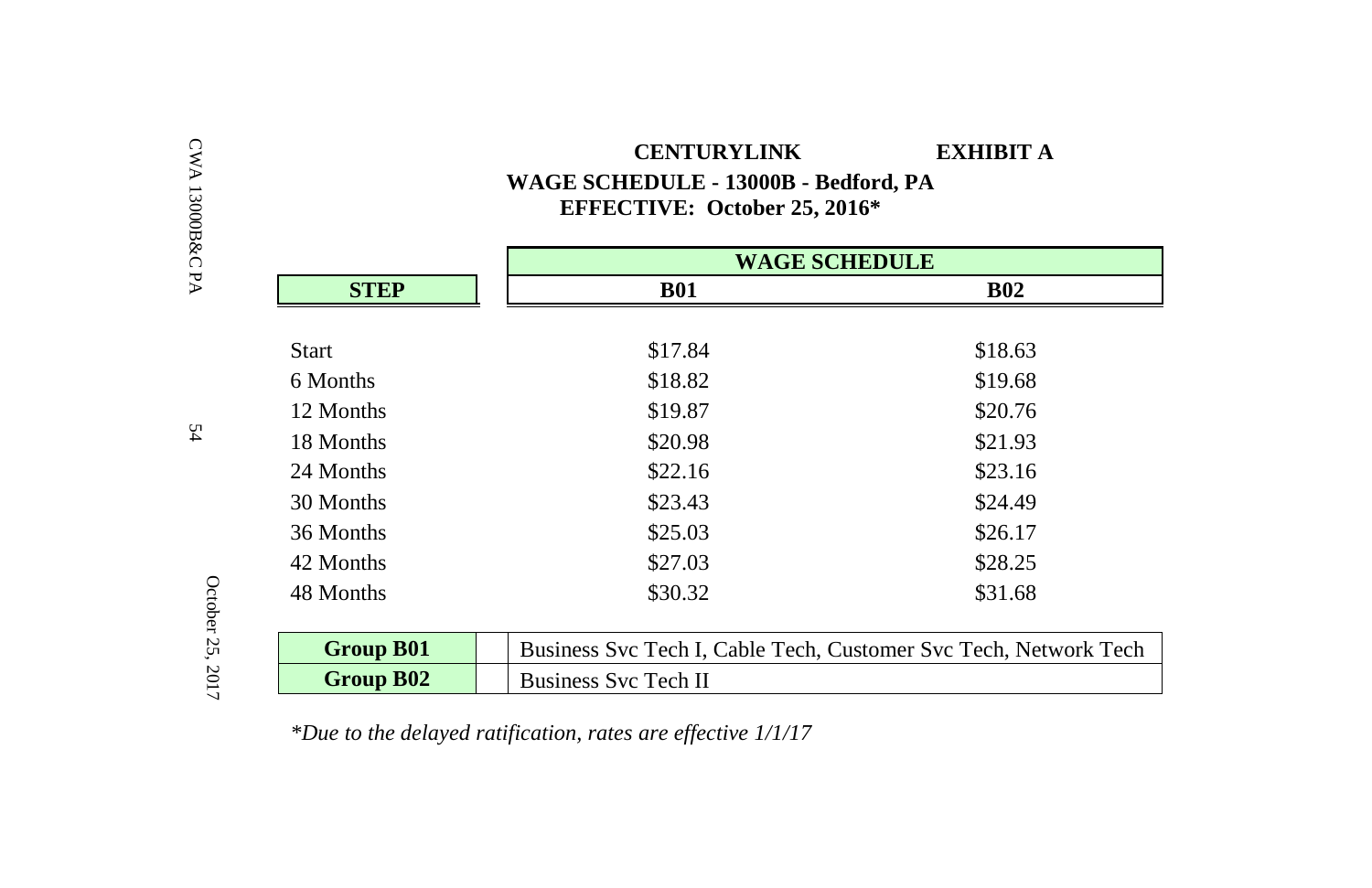|                  |                             | <b>WAGE SCHEDULE</b>                                             |  |
|------------------|-----------------------------|------------------------------------------------------------------|--|
| <b>STEP</b>      | <b>B01</b>                  | <b>B02</b>                                                       |  |
| Start            | \$18.11                     | \$18.91                                                          |  |
| 6 Months         | \$19.10                     | \$19.98                                                          |  |
| 12 Months        | \$20.17                     | \$21.07                                                          |  |
| 18 Months        | \$21.29                     | \$22.26                                                          |  |
| 24 Months        | \$22.49                     | \$23.51                                                          |  |
| 30 Months        | \$23.78                     | \$24.86                                                          |  |
| 36 Months        | \$25.41                     | \$26.56                                                          |  |
| 42 Months        | \$27.44                     | \$28.67                                                          |  |
| 48 Months        | \$30.77                     | \$32.16                                                          |  |
|                  |                             |                                                                  |  |
| <b>Group B01</b> |                             | Business Svc Tech I, Cable Tech, Customer Svc Tech, Network Tech |  |
| Group B02        | <b>Business Svc Tech II</b> |                                                                  |  |

 **CENTURYLINK EXHIBIT A WAGE SCHEDULE - 13000B - Bedford, PA**

*\*Effective the first day of the pay period closest to the effective date*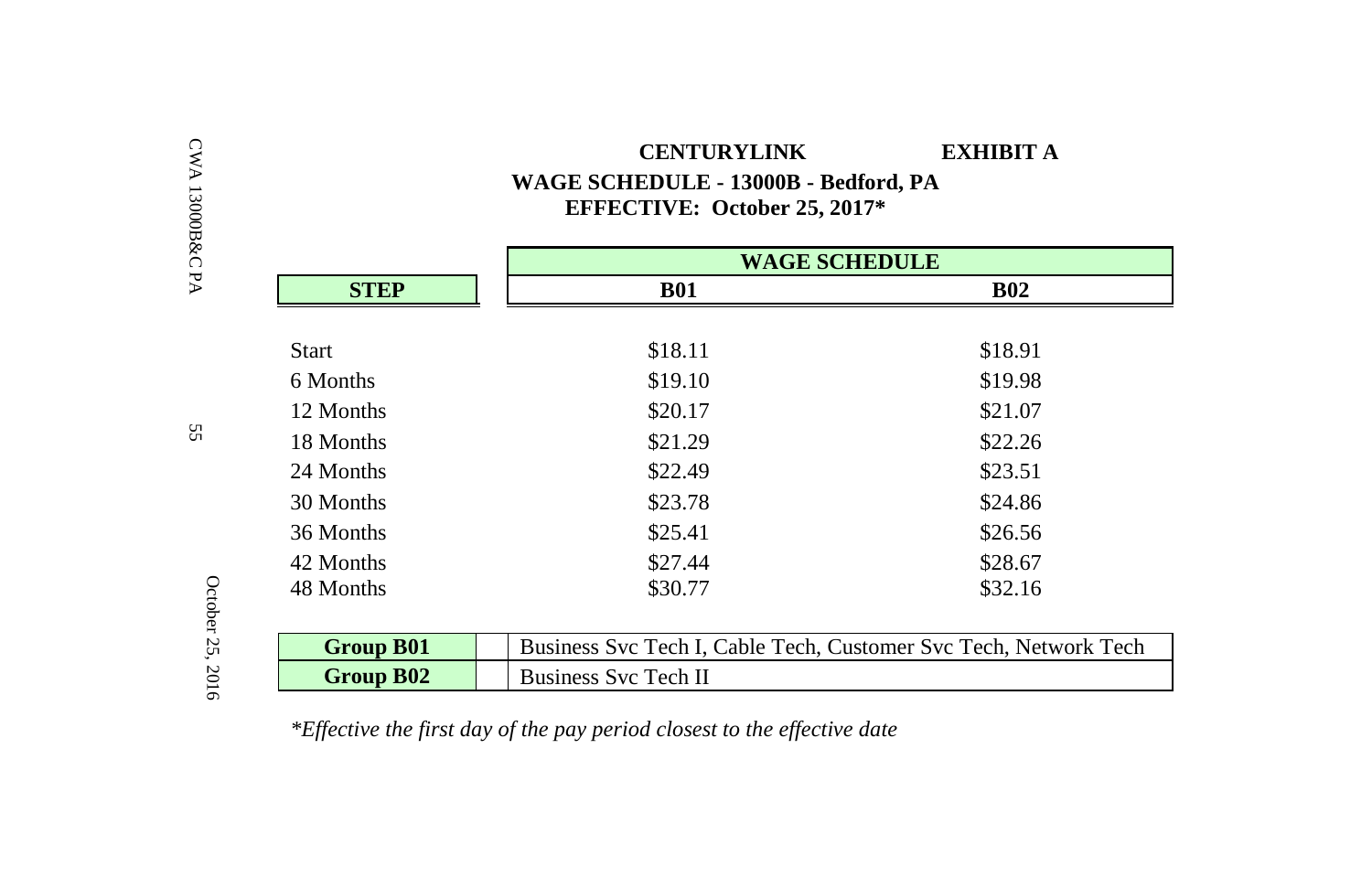# **CENTURYLINK EXHIBIT A WAGE SCHEDULE - 13000B - Bedford, PA EFFECTIVE: October 25, 2018\***

|                  | <b>WAGE SCHEDULE</b>                                             |            |
|------------------|------------------------------------------------------------------|------------|
| <b>STEP</b>      | <b>B01</b>                                                       | <b>B02</b> |
|                  |                                                                  |            |
| <b>Start</b>     | \$18.34                                                          | \$19.15    |
| 6 Months         | \$19.34                                                          | \$20.23    |
| 12 Months        | \$20.42                                                          | \$21.33    |
| 18 Months        | \$21.56                                                          | \$22.54    |
| 24 Months        | \$22.77                                                          | \$23.80    |
| 30 Months        | \$24.08                                                          | \$25.17    |
| 36 Months        | \$25.73                                                          | \$26.89    |
| 42 Months        | \$27.78                                                          | \$29.03    |
| 48 Months        | \$31.15                                                          | \$32.56    |
|                  |                                                                  |            |
| <b>Group B01</b> | Business Svc Tech I, Cable Tech, Customer Svc Tech, Network Tech |            |
| <b>Group B02</b> | <b>Business Svc Tech II</b>                                      |            |

*\*Effective the first day of the pay period closest to the effective date*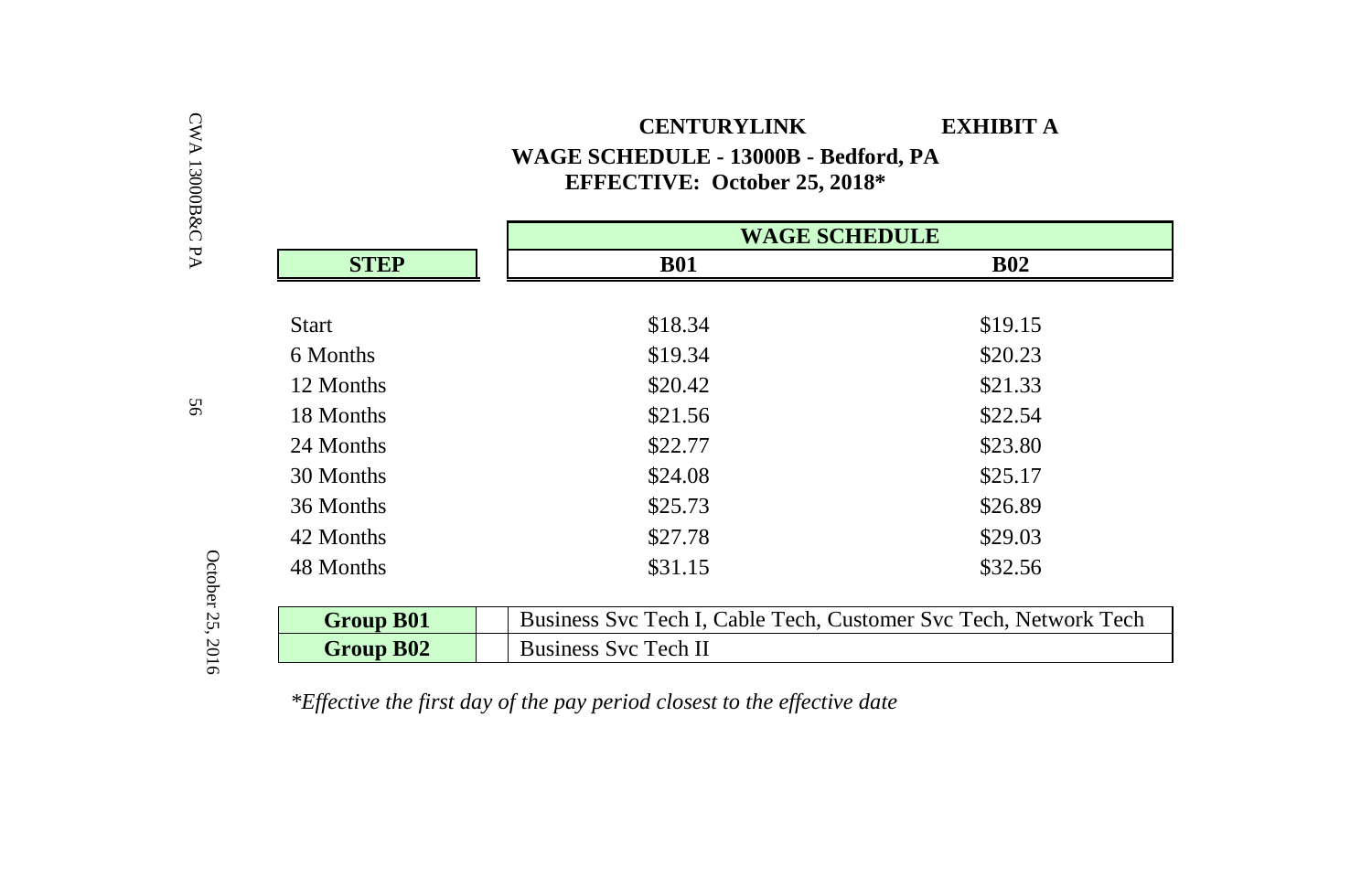# **Index**

# **A**

Absent Time, 24 Administrative/Personal Leave, 25 Agency Shop, 4 Agreement Amendment, 49 Agreement Duration, 49 Arbitration, 36

# **B**

Bereavement, 24 Breaks, 14 Bridging of Service, 12 Bulletin Boards, 6

# **C**

Call Out, 31 CenturyLink Union 401(k) Plan, 45 Changes in Work Schedule, 13 Company Rights, 7 Computation of Overtime, 16 Concession Plan, 31 Consolidation of Operations, 42 Contract Printing, 7 Contracting, 37 Cross Jurisdiction, 23

# **D**

Differentials, 15 Disability Leave, 25 Discrimination, 6 Dues Deduction, 5 Duration of Agreement, 49

# **E**

Employee Income Protection Plan, 40 Employees Covered by Agreement, 1

# **F**

Family and Medical Leave, 25 Federal & State Law, 48 Four Day Work Week, 14

# **G**

Grievance Procedure, 33

# **H**

Health and Safety, 42 Health and Welfare Benefits, 28 Holiday Pay and PTO, 21 Holiday Pay, 18 Holiday Selection, 18 Holidays, 17 Home Garaging, 11

# **I**

Illness during PTO, 21 Incentive/Recognition Programs, 49 Inclement Weather, 45

# **J**

Job Applications, 9 Job Posting, 9 Job Vacancies, 10 Jurisdiction of Work, 3 Jury Duty, 24

# **L**

Layoffs, Bedford, 37 Leave, Administrative/Personal, 25 Leave, Disability, 25 Leave, Family and Medical, 25 Leave, Military, 24 Leaves of Absence, 25

CWA 13000 Bedford PA A October 25, 2016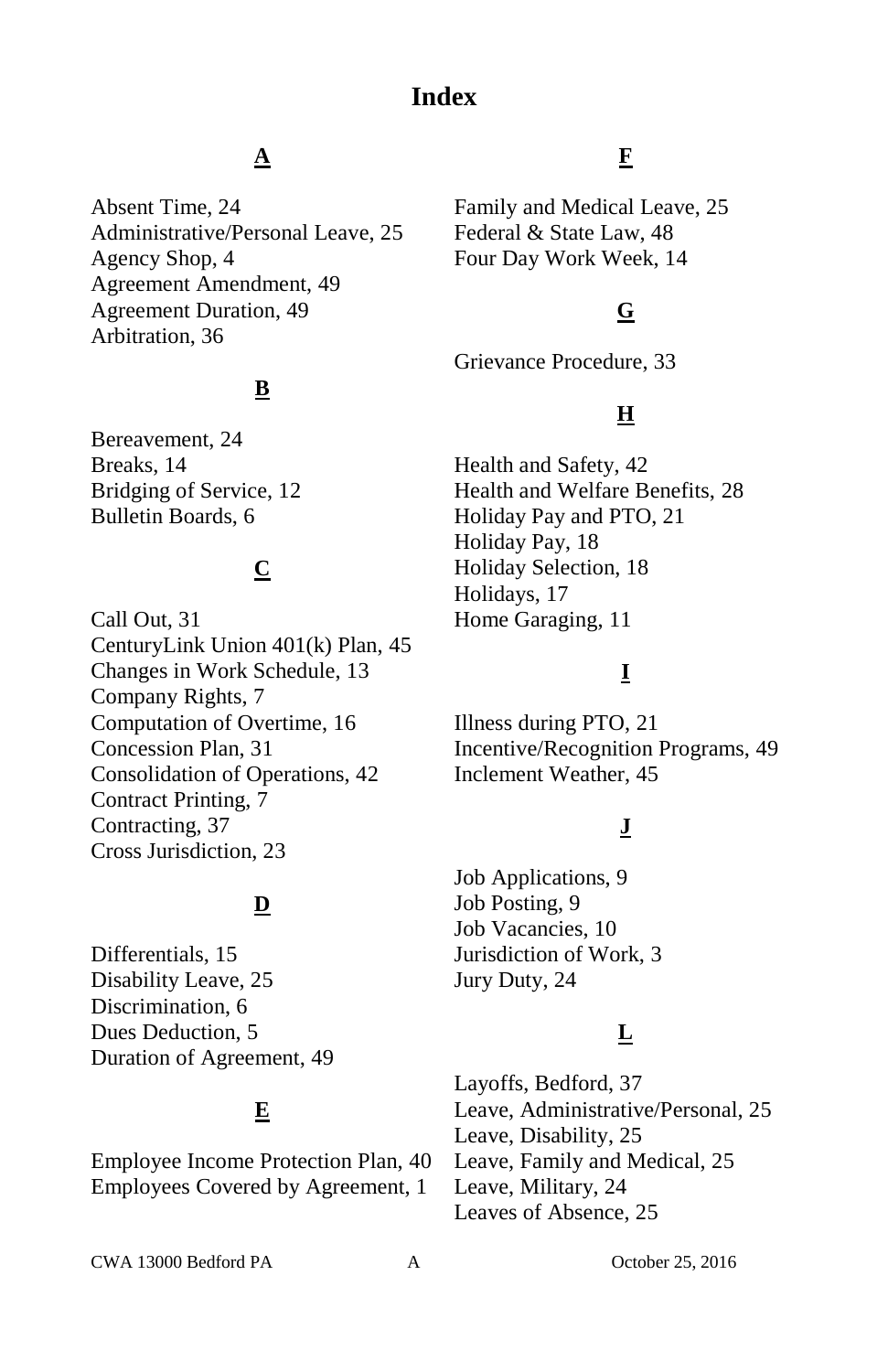# **Index**

Legality of Provisions, 48 Lockouts, 50 Lunch Period, 13

## **M**

Maintenance Window Activity, 13 Management Rights, 7 Medical Insurance, 28 Meetings, Company & Union, 4 Memorandum of Agreement – Voluntary Termination, 52 Military Leave, 25 Modified Job Classification, 2

# **N**

New Employee Orientation, 6 New Job Classification, 1 Night Differential, 15

# **O**

Overtime, 16 Overtime Computation, 16 Overtime Pay, 16

# **P**

Paid Time Off (PTO), 19 Pay Allowances for Absent Time, 24 Pay Delivery, 12 Personnel File, 6 Posting of Work Schedule, 13 Printing Contract, 7 Probationary Period, 7 Professional Wear, 23 Promotion, 9 PTO Accrual, 19 PTO Carryover, 21 PTO Payout at Termination, 21 PTO Scheduling, Bedford, 21

PTO, Scheduled, 20 PTO, Unscheduled, 20 PTO Use, 20

# **R**

Recall, 38 Recognition, Union, 1 Recognition/Incentive Programs, 498 Recognized Holidays, 18 Reimbursements, 30 Reporting Locations, 10 Rest Period, 15 Retiree Health Benefits, 28 Retirement Savings Plan, 45 Rights of Management, 7

# **S**

Safe Working Conditions, 42 Safety Conditions and Concerns, 43 Safety Equipment and Training, 42 Safety Eyewear, 44 Safety Footwear, 43 Savings Agreement, 45 Seniority, 12 Service Bridging, 12 Severance, 39 Short Term Disability, 26 Signature Page, 51 Standby, 32 State & Federal Law, 48 Strikes, 49 Subcontracting, 37 Sunday Pay, 16

# **T**

Telephone Concession Plan, 31 Temporary Assignments, 11 Temporary Supervisor Differential, 15

CWA 13000 Bedford PA B October 25, 2016